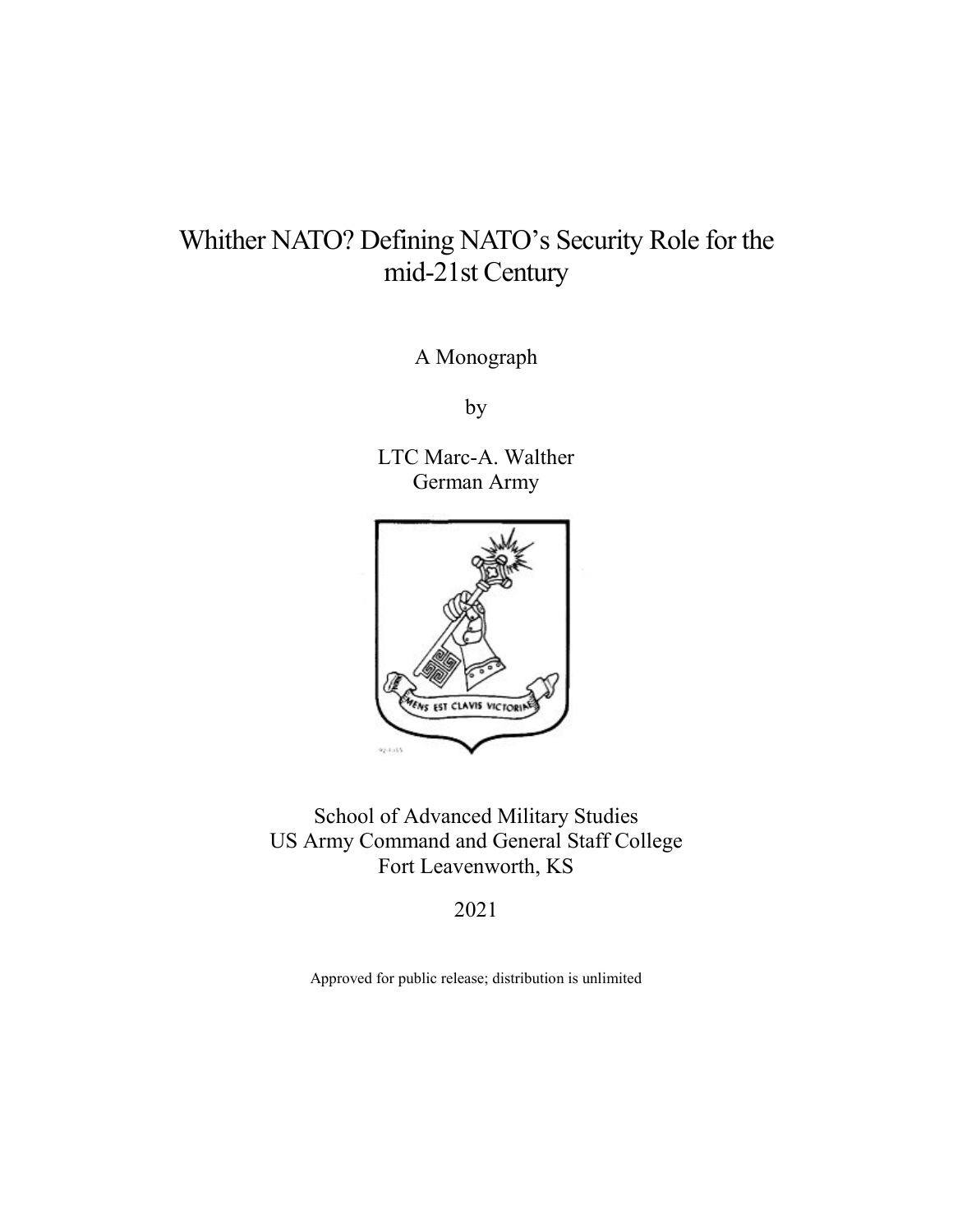$\overline{\phantom{a}}$ 

| <b>REPORT DOCUMENTATION PAGE</b>                                                                                                                          | Form Approved                                                                                                                                                                                                                                                                                                                                                                                                                                                                                                                                                                                                                                                                                                                                                                                                                                                                                     |                                                         |
|-----------------------------------------------------------------------------------------------------------------------------------------------------------|---------------------------------------------------------------------------------------------------------------------------------------------------------------------------------------------------------------------------------------------------------------------------------------------------------------------------------------------------------------------------------------------------------------------------------------------------------------------------------------------------------------------------------------------------------------------------------------------------------------------------------------------------------------------------------------------------------------------------------------------------------------------------------------------------------------------------------------------------------------------------------------------------|---------------------------------------------------------|
|                                                                                                                                                           | OMB No. 0704-0188                                                                                                                                                                                                                                                                                                                                                                                                                                                                                                                                                                                                                                                                                                                                                                                                                                                                                 |                                                         |
| number. PLEASE DO NOT RETURN YOUR FORM TO THE ABOVE ADDRESS.                                                                                              | Public reporting burden for this collection of information is estimated to average 1 hour per response, including the time for reviewing instructions, searching existing data<br>sources, gathering and maintaining the data needed, and completing and reviewing this collection of information. Send comments regarding this burden estimate or any other<br>aspect of this collection of information, including suggestions for reducing this burden to Department of Defense, Washington Headquarters Services, Directorate for<br>Information Operations and Reports (0704-0188), 1215 Jefferson Davis Highway, Suite 1204, Arlington, VA 22202-4302. Respondents should be aware that notwithstanding<br>any other provision of law, no person shall be subject to any penalty for failing to comply with a collection of information if it does not display a currently valid OMB control |                                                         |
| 1. REPORT DATE (DD-MM-YYYY)                                                                                                                               | 2. REPORT TYPE                                                                                                                                                                                                                                                                                                                                                                                                                                                                                                                                                                                                                                                                                                                                                                                                                                                                                    | 3. DATES COVERED (From -                                |
| 23 05 2019                                                                                                                                                | <b>MASTER'S MONOGRAPH</b>                                                                                                                                                                                                                                                                                                                                                                                                                                                                                                                                                                                                                                                                                                                                                                                                                                                                         | To) JUNE 20 -MAY 21                                     |
| <b>4. TITLE AND SUBTITLE</b><br>Whither NATO?                                                                                                             |                                                                                                                                                                                                                                                                                                                                                                                                                                                                                                                                                                                                                                                                                                                                                                                                                                                                                                   | <b>5a. CONTRACT NUMBER</b>                              |
| Defining NATO's Security Role for the mid-21 <sup>st</sup> Century                                                                                        |                                                                                                                                                                                                                                                                                                                                                                                                                                                                                                                                                                                                                                                                                                                                                                                                                                                                                                   | <b>5b. GRANT NUMBER</b>                                 |
|                                                                                                                                                           |                                                                                                                                                                                                                                                                                                                                                                                                                                                                                                                                                                                                                                                                                                                                                                                                                                                                                                   | <b>5c. PROGRAM ELEMENT NUMBER</b>                       |
| 6. AUTHOR(S)<br>LTC (GS) Marc-Andre Walther (German Army)                                                                                                 |                                                                                                                                                                                                                                                                                                                                                                                                                                                                                                                                                                                                                                                                                                                                                                                                                                                                                                   | <b>5d. PROJECT NUMBER</b>                               |
|                                                                                                                                                           |                                                                                                                                                                                                                                                                                                                                                                                                                                                                                                                                                                                                                                                                                                                                                                                                                                                                                                   | <b>5e. TASK NUMBER</b>                                  |
|                                                                                                                                                           |                                                                                                                                                                                                                                                                                                                                                                                                                                                                                                                                                                                                                                                                                                                                                                                                                                                                                                   | 5f. WORK UNIT NUMBER                                    |
| 7. PERFORMING ORGANIZATION NAME(S) AND ADDRESS(ES)<br>U.S. Army Command and General Staff College<br>ATTN: ATZL-SWD-GD<br>Fort Leavenworth, KS 66027-2301 |                                                                                                                                                                                                                                                                                                                                                                                                                                                                                                                                                                                                                                                                                                                                                                                                                                                                                                   | <b>8. PERFORMING ORG REPORT</b><br><b>NUMBER</b>        |
| 9. SPONSORING / MONITORING AGENCY NAME(S) AND ADDRESS(ES)<br>ADVANCED STRATEGIC LEADERSHIP STUDIES PROGRAM                                                |                                                                                                                                                                                                                                                                                                                                                                                                                                                                                                                                                                                                                                                                                                                                                                                                                                                                                                   | <b>10. SPONSOR/MONITOR'S</b><br><b>ACRONYM(S)</b>       |
|                                                                                                                                                           |                                                                                                                                                                                                                                                                                                                                                                                                                                                                                                                                                                                                                                                                                                                                                                                                                                                                                                   | <b>11. SPONSOR/MONITOR'S REPORT</b><br><b>NUMBER(S)</b> |
| 12. DISTRIBUTION / AVAILABILITY STATEMENT<br>Approved for Public Release; Distribution is Unlimited                                                       |                                                                                                                                                                                                                                                                                                                                                                                                                                                                                                                                                                                                                                                                                                                                                                                                                                                                                                   |                                                         |
| <b>13. SUPPLEMENTARY NOTES</b>                                                                                                                            |                                                                                                                                                                                                                                                                                                                                                                                                                                                                                                                                                                                                                                                                                                                                                                                                                                                                                                   |                                                         |
| <b>14. ABSTRACT</b>                                                                                                                                       | By analyzing NATO's character and its inner mechanisms, as well as the security environment, this monograph<br>prescribes what NATO must do to adapt and successfully counter the threats it is facing. NATO must revise its<br>strategy by realigning ends, ways, means, and resources. As such, a new strategy gives the guidance required to<br>develop the capabilities needed in a fair and sustainable way through burden sharing. The key is a new strategic<br>concept to outline the strategy and to recommit NATO and the allies to democratic values.                                                                                                                                                                                                                                                                                                                                  |                                                         |

## **15. SUBJECT TERMS**

NATO, Future Security Environment, Strategy, Strategic Concept, Collective Defense, Crisis Management, Cooperative Security, End, Ways, Means, Interoperability, Integration, MDO, Democracy, Democratic Values

|           | <b>16. SECURITY CLASSIFICATION OF:</b> |                     | 17. LIMITATION   18. NUMBER<br>OF ABSTRACT I OF PAGES |    | <b>19a. NAME OF RESPONSIBLE PERSON</b><br>IDr. Thomas E. Hanson |
|-----------|----------------------------------------|---------------------|-------------------------------------------------------|----|-----------------------------------------------------------------|
| a. REPORT | <b>b. ABSTRACT</b>                     | <b>C. THIS PAGE</b> |                                                       |    | <b>19b. PHONE NUMBER</b> (include area code)                    |
| U         |                                        |                     |                                                       | 74 | 913 758-3300                                                    |
|           |                                        |                     |                                                       |    | $Omega = 0.00$                                                  |

**Standard Form 298 (Rev. 8-98) Prescribed by ANSI Std. Z39.18**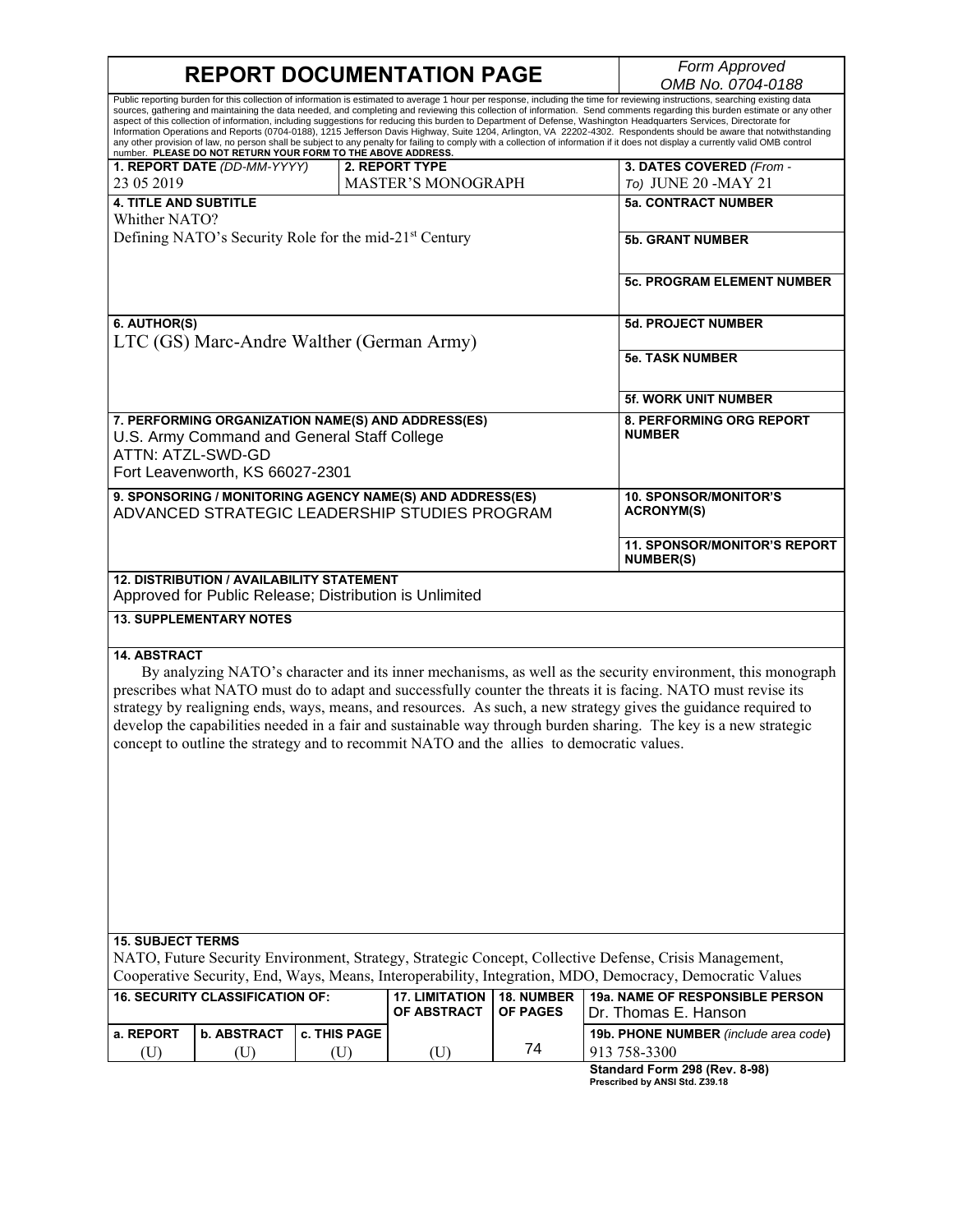# Monograph Approval Page

Name of Candidate: Lieutenant Colonel (GS) Marc-A. Walther, German Army

Monograph Title: Whither NATO? Defining NATO's Security Role for the mid-21st Century

Approved by:

\_\_\_//signed 03 March 2021/TEH//\_\_\_\_\_\_\_\_, Monograph Director Thomas E. Hanson, PhD

\_\_\_//signed 09 March 2021/BMS//\_\_\_\_\_\_\_\_, Director, Advanced Strategic Leadership Studies Barry M. Stentiford, PhD Program

\_\_//signed/29 April 21/BAP//\_\_\_\_\_\_\_\_\_\_\_, Director, School of Advanced Military Studies Brian A. Payne, COL

Accepted this 20th day of May 2021 by:

\_\_\_\_\_\_\_\_\_\_\_\_\_\_\_\_\_\_\_\_\_\_\_\_\_\_\_\_\_\_\_\_\_\_\_\_, Assistant Dean of Academics for Degree Programs Dale F. Spurlin, PhD and Research, CGSC

The opinions and conclusions expressed herein are those of the student author and do not

necessarily represent the views of the US Army Command and General Staff College or any other government agency. (References to this study should include the foregoing statement.)

Fair use determination or copyright permission has been obtained for the inclusion of pictures, maps, graphics, and any other works incorporated into this manuscript. A work of the US government is not subject to copyright, however further publication or sale of copyrighted images is not permissible. This author may be protected by more restrictions in their home countries, in which case further publication or sale of copyrighted images is not permissible.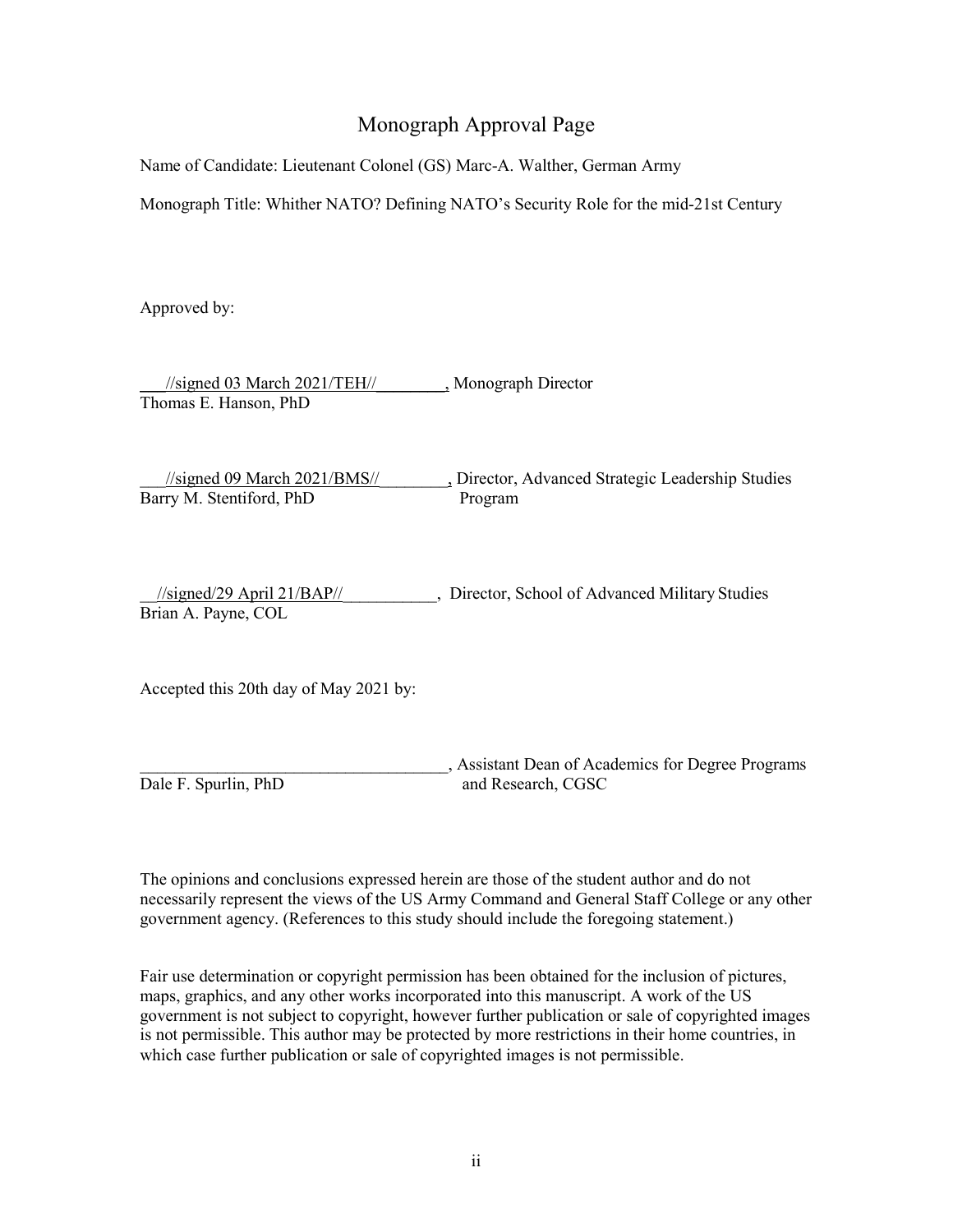# Abstract

<span id="page-3-0"></span>Whither NATO? Defining NATO's Security Role for the mid-21st Century, by LTC Marc-A. Walther, 73 pages.

NATO can look back on seventy years of history. While often challenged, NATO manages to adapt and overcome obstacles and challenges. It has evolved into an international organization, with shared values among its thirty member states, and remains committed to establishing a broad basis for multi-lateral cooperation. Today, NATO is much more than a military alliance.

NATO currently faces a multitude of complex and dynamic challenges. To provide security for its members, NATO is required to handle security threats that range from disrupted societies, civil war, and the impacts of climate change on its southern flank, to Russian hybrid actions and classic conventional threats against Western democracies. In addition, China is attempting to divide the West by malign and hybrid activities hidden within economic cooperation. Chinese and Russian actions and authoritarian tendencies in NATO member states threaten the core of NATO, its cohesion based on shared democratic principles.

By analyzing NATO's character and its inner mechanisms, this monograph describes what NATO must do to adapt and successfully counter the threats it is facing. NATO must revise its strategy by realigning ends, ways, means, and resources. As such, a new strategy gives the guidance required to develop the capabilities needed in a fair and sustainable way through burden sharing. The key is a new strategic concept to outline the strategy and to recommit NATO and the allies to democratic values.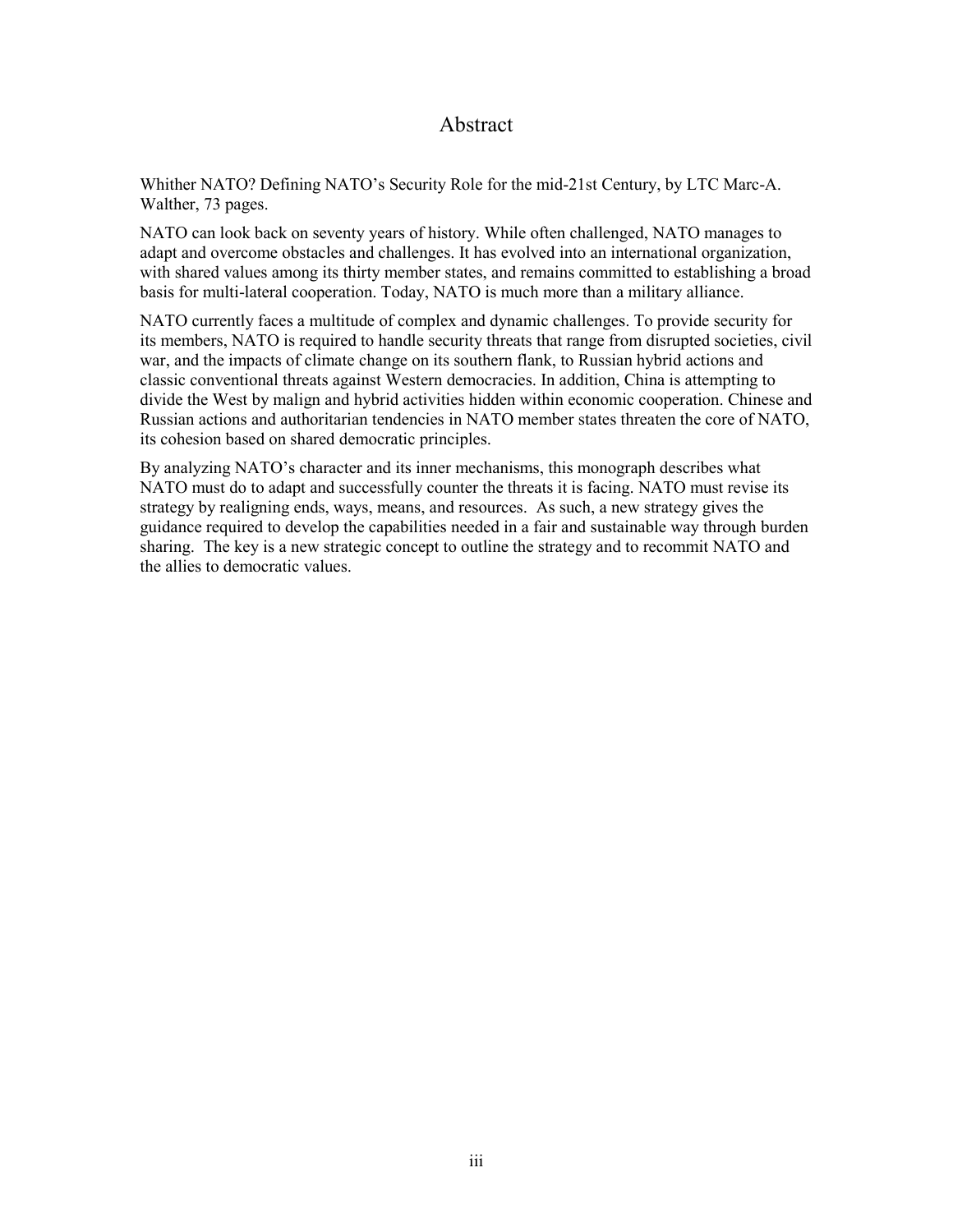# Contents

<span id="page-4-0"></span>

| $Contents \dots 1$                                                  |  |
|---------------------------------------------------------------------|--|
|                                                                     |  |
|                                                                     |  |
|                                                                     |  |
|                                                                     |  |
|                                                                     |  |
|                                                                     |  |
| 3. Aligning Values-Ends-Ways-Means: NATO's New Strategic Concept355 |  |
|                                                                     |  |
|                                                                     |  |
|                                                                     |  |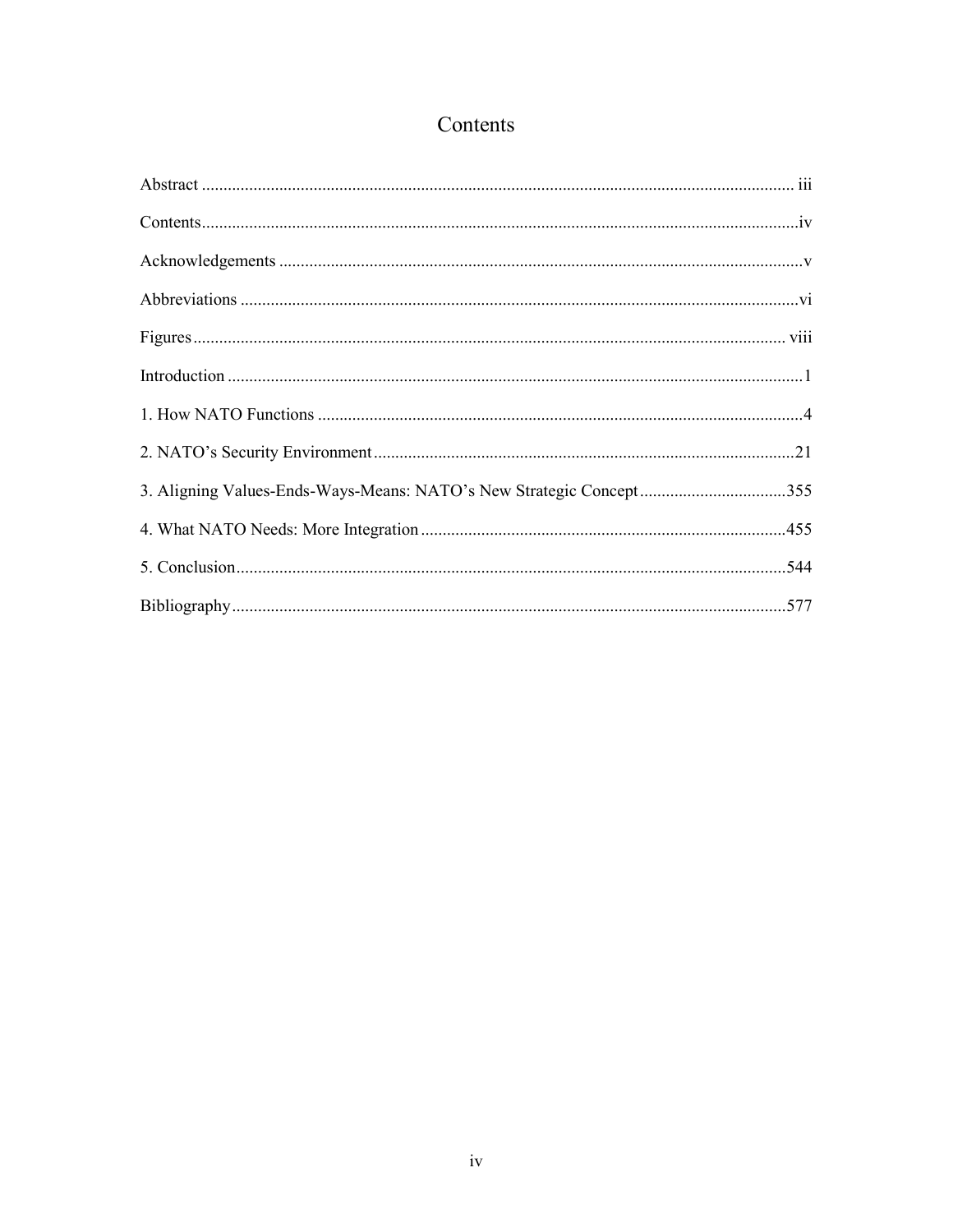# Acknowledgements

<span id="page-5-0"></span>I would like to thank Professor Donald Abenheim for his early and essential support in understanding NATO and finding the right sources, and Professor Rachel Epstein for her invaluable support, tips, and suggestions regarding the value of our democracy and the threat we are facing. My thanks also go to Brigadier General (ret.) Klaus Wittmann for his insights and tips about NATO's inner workings, Mr. Michael Rühle for his support with facts and insights, and Dr. Thomas Hanson for his support with my topic and his advice and guidance throughout the work.

Last but not least my thanks go out to Janet, Anna, and Alexander, without whose support and patience this work would not have been possible.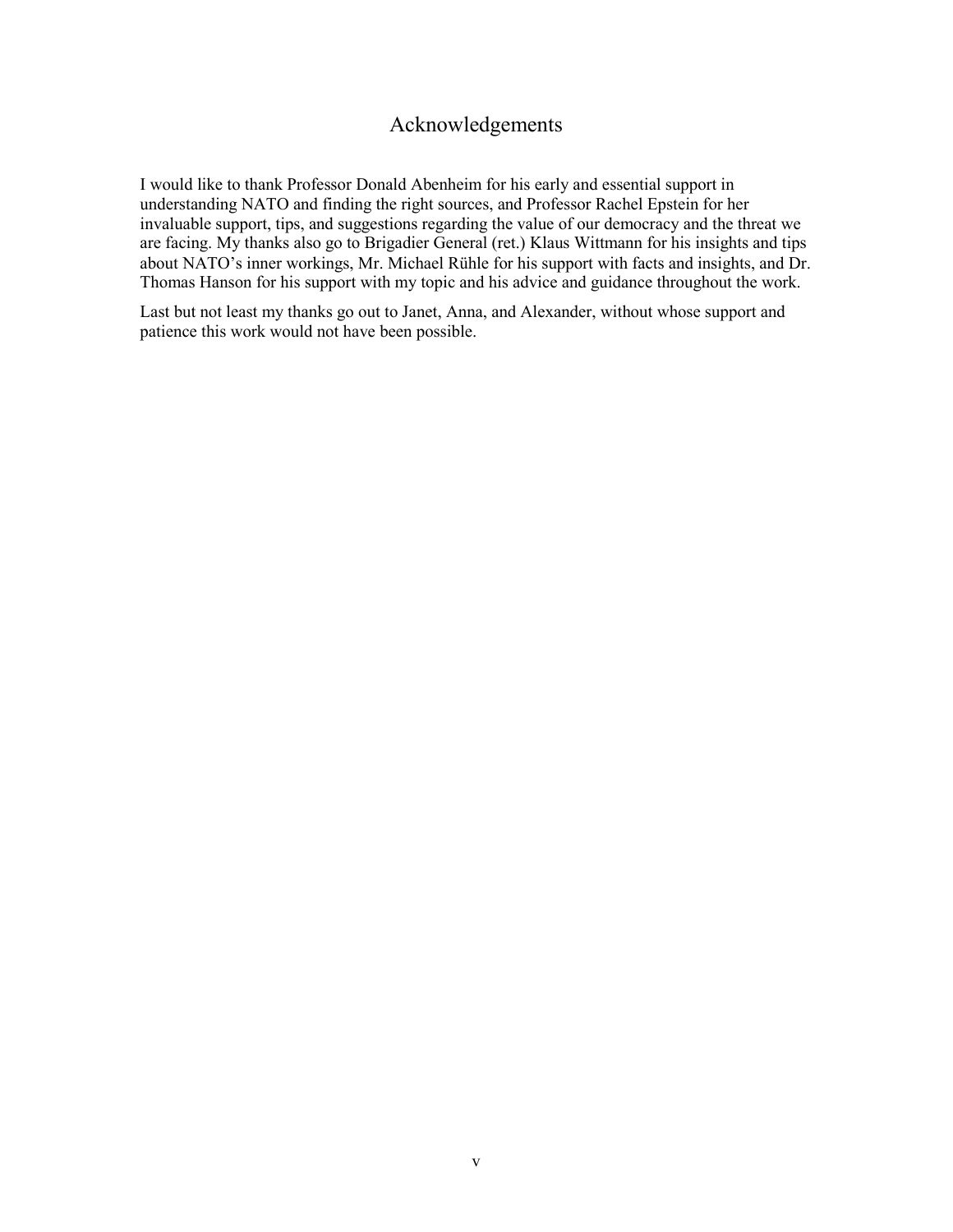# Abbreviations

<span id="page-6-0"></span>

| A2/AD          | Anti Access/ Area Denial                   |
|----------------|--------------------------------------------|
| <b>AWACS</b>   | Airborne Warning and Control System        |
| C <sub>2</sub> | Command and Control                        |
| <b>CCP</b>     | Communist Party of China                   |
| DCB            | Defence Capacity Building                  |
| DIP            | Defence Investment Pledge                  |
| <b>EDF</b>     | European Defense Fund                      |
| EDT            | <b>Emerging Disruptive Technologies</b>    |
| eFP            | enhanced Forward Presence                  |
| EU             | European Union                             |
| ICI            | <b>Istanbul Cooperation Initiative</b>     |
| <b>ISR</b>     | Intelligence, Surveillance, Reconnaissance |
| <b>JFCN</b>    | Joint Force Command Naples                 |
| <b>JSEC</b>    | Joint Support and Enabling Command         |
| МC             | Military Committee                         |
| <b>MDMP</b>    | Military Decision-Making Process           |
| MDO            | Multi Domain Operations                    |
| <b>NAC</b>     | North Atlantic Council                     |
| <b>NATO</b>    | North Atlantic Treaty Organization         |
| <b>NCRSM</b>   | NATO Crisis Response System Manual         |
| NRF            | NATO Response Force                        |
| <b>PESCO</b>   | Permanent and Structured Cooperation       |
| SecGen         | <b>Secretary General</b>                   |
| <b>SACEUR</b>  | Supreme Allied Commander Europe            |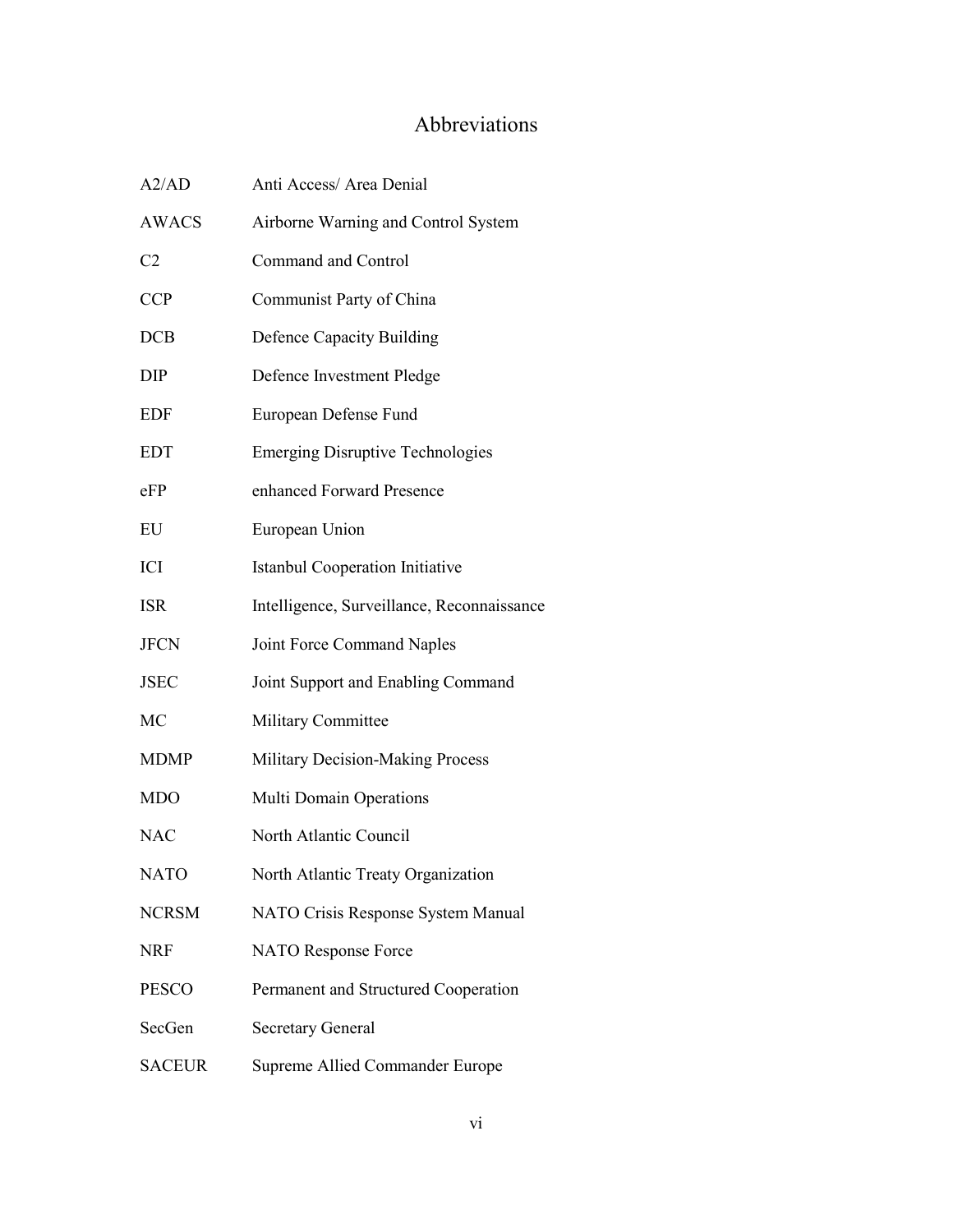| SHAPE | Supreme Headquarters Allied Powers Europe |
|-------|-------------------------------------------|
|-------|-------------------------------------------|

- tFP tailored Forward Presence
- VEO Violent Extremist Organizations
- VJTF Very High Readiness Joint Task Force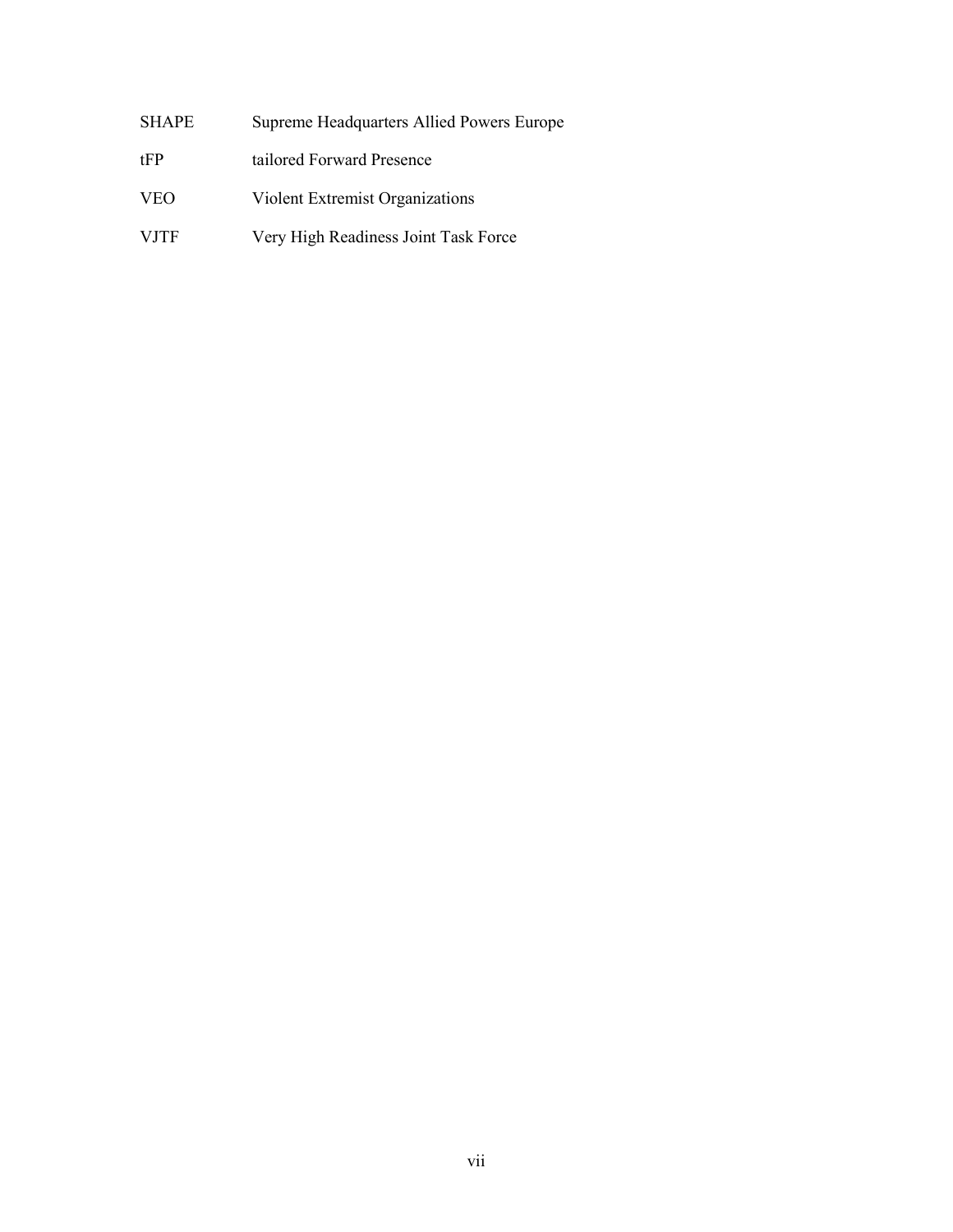# Figures

<span id="page-8-0"></span>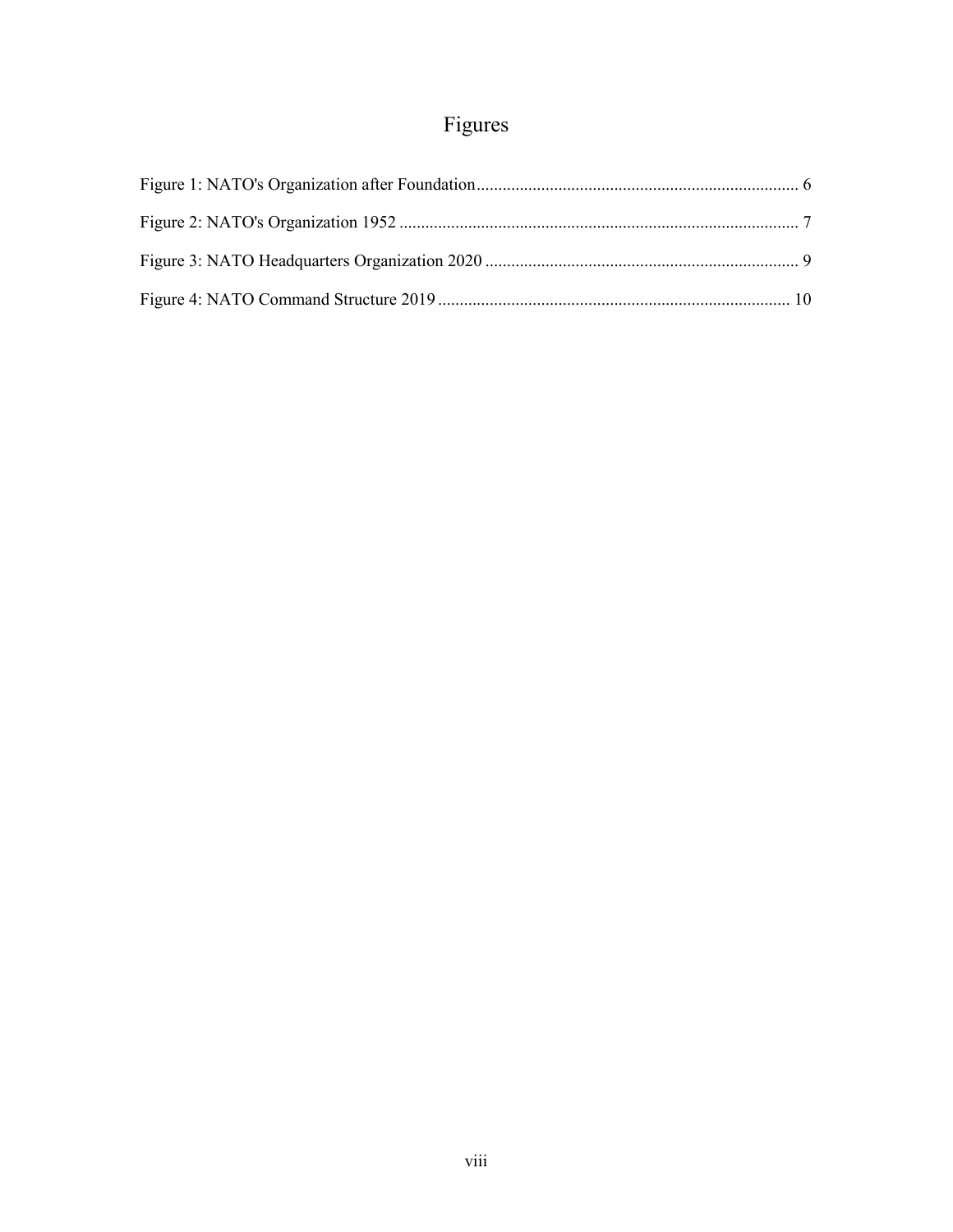# Introduction

<span id="page-9-0"></span>The fundamental purpose of NATO is more demonstrably clear today than it has been for decades.

—The Reflection Group appointed by the NATO Secretary General, *NATO 2030: United for a New Era*

In 2019, the North Atlantic Treaty Organization (NATO) celebrated its seventieth anniversary. Over the previous seven decades, NATO achieved overall strategic success as an alliance of Western democracies amid frequent controversy about ways, ends, means, and costs. NATO has shown a remarkable strategic and institutional resilience, an ability to adapt to new circumstances, and the self-awareness to periodically redefine itself.

NATO adapted throughout the 1945-1991 Cold War, and then shifted its focus at its end to engage in international stabilization and peace-support missions. This included combat after the terrorist attacks against the United States in 2001 and the invocation of the alliance's Article 5, "Collective Defense" provision. Then in 2014, Europe and the world faced Russia's illegal annexation of the Crimean Peninsula and its destabilizing actions against the Ukraine. After decades, great power rivalry and the shifting of European borders by force returned. In the face of Russian revisionism, NATO adapted and returned its focus to collective defense. At the same time, NATO acknowledged and engaged other persistent threats, such as instability in the Middle East and North Africa (MENA) region, and the spread of violent extremist organizations (VEO) such as the Islamic State. In response, NATO initiated multiple programs to enhance its capabilities and capacities. NATO member states reconfirmed these decisions at summits in Wales in 2014, in Warsaw in 2016, and most recently in London in 2019, when the heads of states and governments ratified a new NATO Military Strategy. At the same occasion, Jens Stoltenberg, NATO's Secretary General, was tasked to initiate a reflection process (NATO 2030)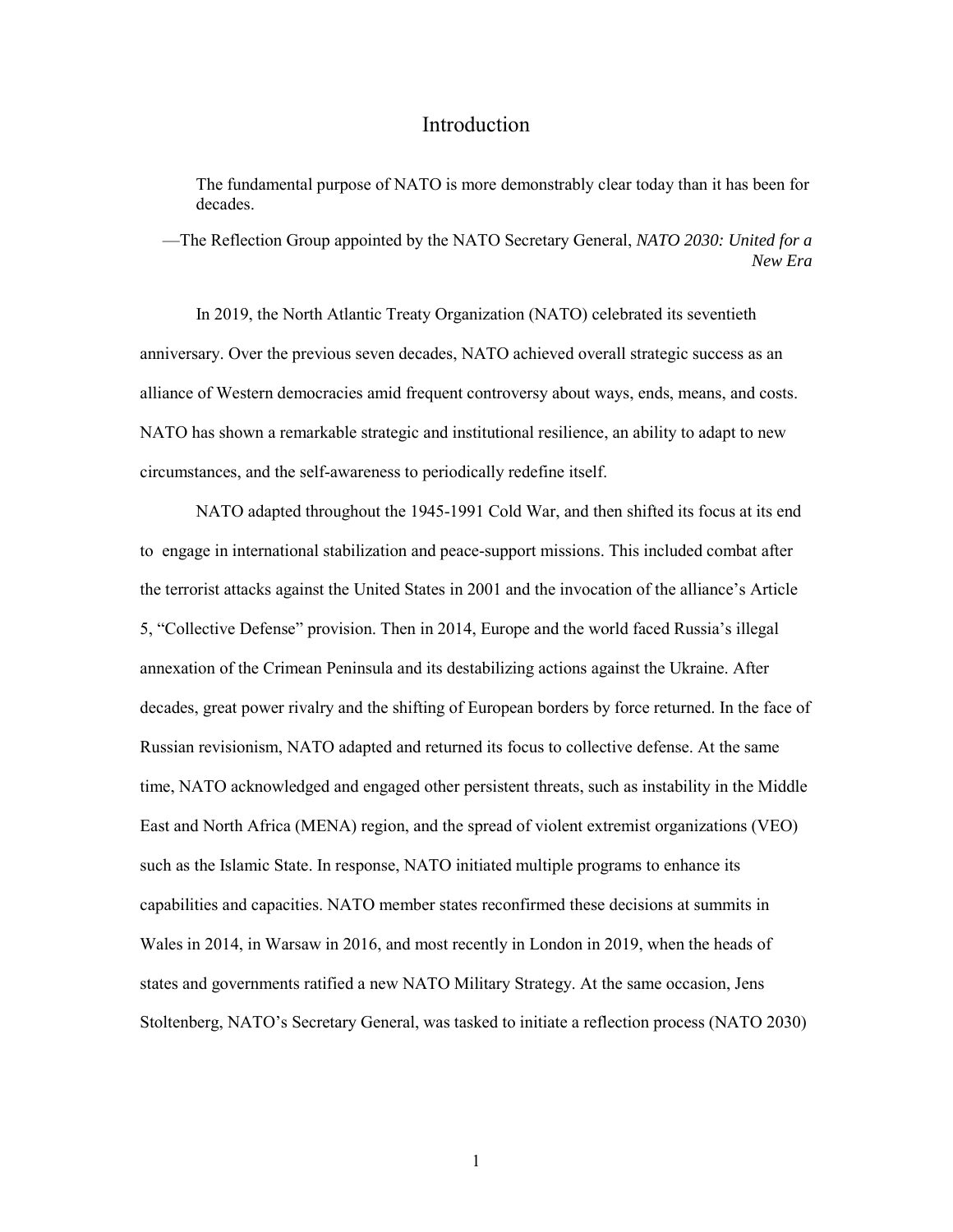to answer questions about how NATO's political strength can be improved. Recommendations are expected for NATO's Summit 2021.<sup>1</sup>

Despite adopting a new military strategy, NATO chose not to overhaul its strategic concept, in which dates from 2010. Such documents from the years 1991 and 1999 played a central role in the post-1989 transformation of NATO. The 2010 strategic concept remains valid, although variables have changed significantly. For example, the 2010 strategic concept characterized Russia as a strategic partner, not a potential threat.<sup>2</sup>

NATO faces a dynamic, complex, and rapidly changing security environment that requires further adaptation. Additionally, NATO faces internal challenges that threaten its cohesion: fissures in trans-Atlantic relations, a perceived diminution of shared values, and increasing tensions between members. Moreover, many allies no longer perceive the threats facing NATO in the same way. NATO's expanded task list and internal challenges give the impression that "the Alliance has truly become different things to different people."<sup>3</sup> To be sure, controversy is quite normal to NATO. Historically, discord among the allies often led to constructive diplomacy. To maintain this useful discourse and to successfully adapt NATO to deal with the challenges ahead, more work is required. The ratification of the new military strategy in 2019 put the second step before the first. NATO is more than a military alliance and must be clear about its "case of action" to maintain cohesion and continue to evolve. A simple adaptation of capabilities and force posture is not enough. NATO must define its strategic role in the changing security environment in order to sustain its core, the cohesion of its members.

 <sup>1</sup> NATO, "Nato 2030," *NATO.int*, accessed 10 November 2020, https://www.nato.int/cps/en/natohq/176155.htm.

<sup>2</sup> North Atlantic Treaty Organization, *Active Engagement, Modern Defence. Strategic Concept for the Defence and Security of the Members of the North Atlantic Treaty Organization. Adopted by Heads of State and Government at the NATO Summit in Lisbon 19-20 November 2010*, ed. NATO (Brussels: Headquarters: NATO, 2010), 4 no. 16, 10 no. 33, 34.

<sup>3</sup> Tomas Valasek, ed. *New Perspectives on Shared Security: NATO's Next 70 Years* (Brussels: Carnegie Europe, 2019), 88.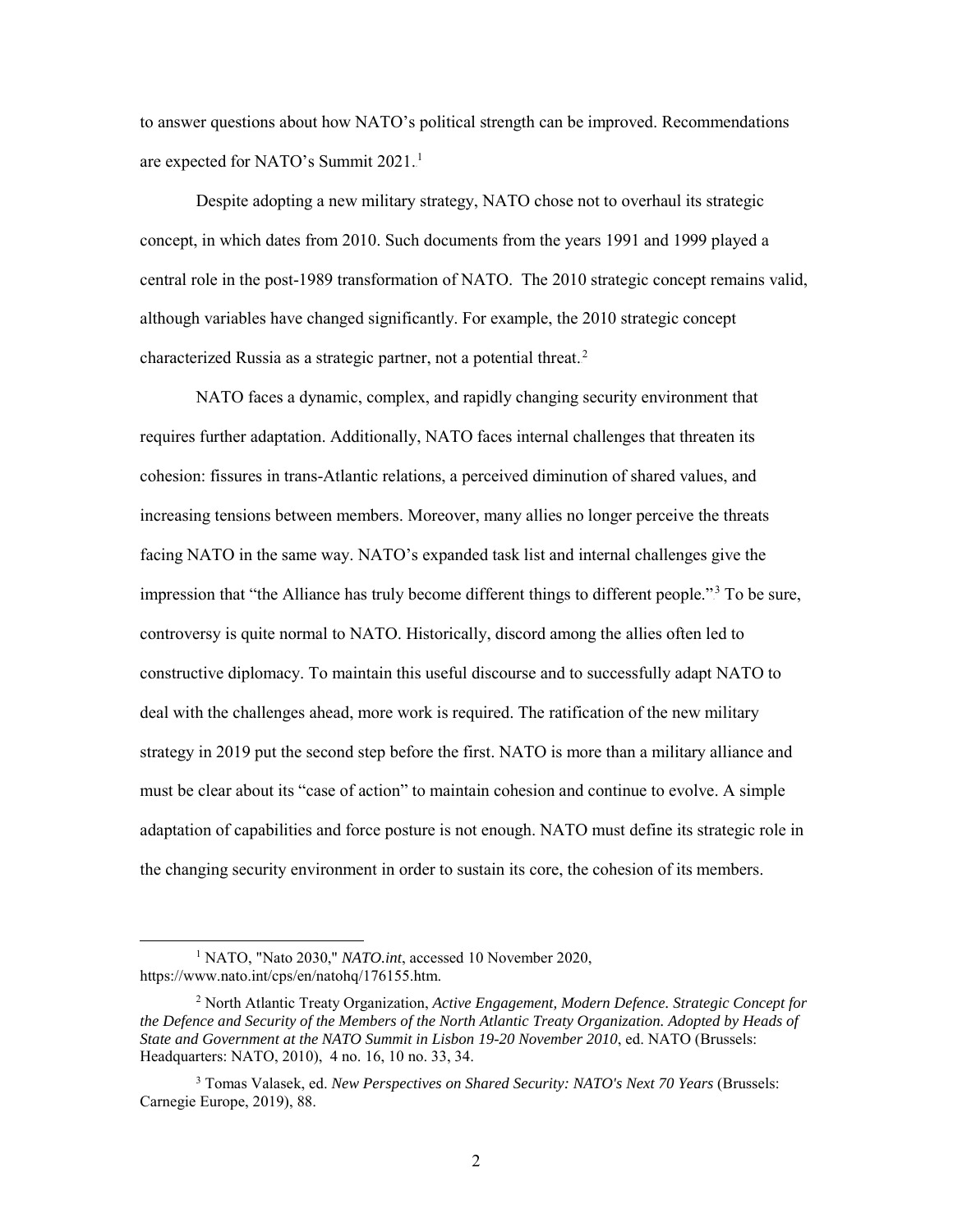This requires an answer to the question: which strategic role should NATO assume in the emerging great power competitive environment? The answers to this question will inform what capabilities NATO will need in the future. However, capability-building by its members meets only half of the objective. A strategy is required to realign ends, ways, means, and resources. NATO's credibility lies in its cohesion, either in operations or deterrence. Therefore, unity of effort is key.

NATO must acknowledge the diversified security concerns of all members. This is a core issue for NATO's future. NATO must avoid being "many things to many people" and focus on improving the community within the alliance. The connecting element must be a new strategic concept.

To answer the question of how NATO should define itself and its role to meet its members' need for security in 2021 and beyond, this paper will first analyze how NATO works as an institution. This will be followed by examining the contemporary and emerging security threats and challenges facing NATO. The analysis is followed by a discussion about NATO's core tenets and a new strategic concept. Finally, the paper addresses the necessary capabilities and capacities NATO must continue to improve on to overcome its internal fissures.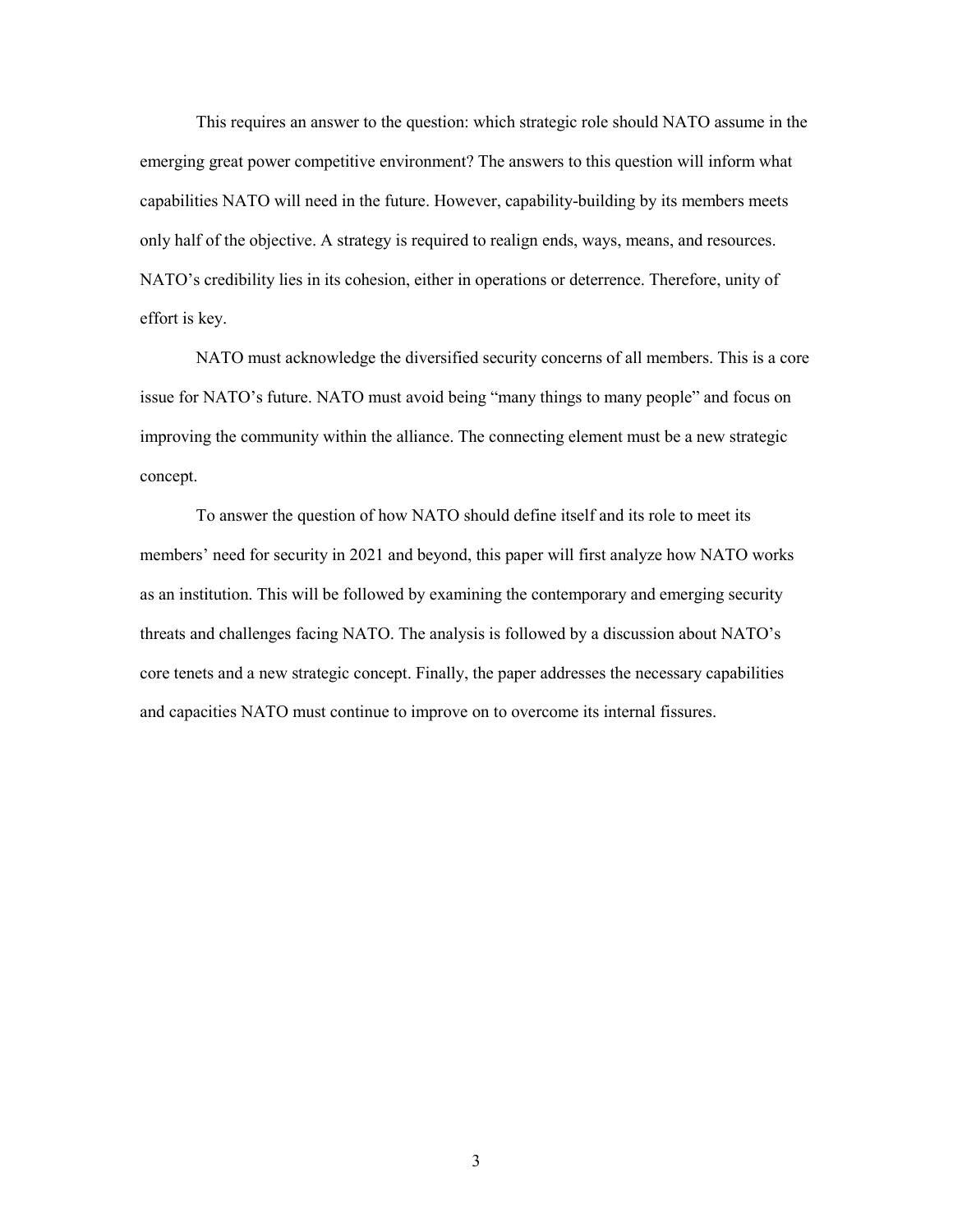# 1. How NATO Functions

<span id="page-12-0"></span>The assessment that NATO is in a deep crisis is nothing new. Some critiques foresaw NATO's brain death, its complete death, or at least see NATO suffering a "Strategic Malaise".4 While such critiques can be justified, nonetheless NATO is still very much alive. NATO is often characterized as a purely military alliance. This assessment falls short because it does not consider NATO's institutional character. In order to explain what NATO needs to do to fulfill its tasks, it is important to understand how NATO actually works.

#### 1.1. NATO as a Malleable Tool

Gregory W. Pedlow analyzes the developments of NATO's strategies and its internal organization from the moment of NATO's foundation to the implementation of Military Committee (MC) Document 14/3, also known as "Flexible Response", in 1967.<sup>5</sup> Pedlow shows that NATO changed and adapted continuously, triggered by external events or member activities. Adaptation led to the evolution of its organizational structure and functions. Strategy and structural development were always accompanied by disagreement arising from the diverging national interests of its members. Nonetheless, NATO showed the necessary flexibility, handled a changing security environment, and negotiated agreements among its members. The course of the discussion was set and driven by the leading members of the alliance, foremost the United States, but this did not exclude the other members from the decision-making.

 <sup>4</sup> Jonathan Marcus, "NATO Alliance is Experiencing Brain Death, Says Macron," *BBC*, accessed 19 July 2020, https://www.bbc.com/news/world-europe-50335257; Wallace J. Thies, *Why NATO Endures* (New York: Cambridge University Press, 2009), 6; Sara Bjerg Moller, "It Will Take More than a Biden Victory to Solve NATO's Strategic Malaise," *War on the Rocks*, accessed 28 September 2020, https://warontherocks.com/2020/09/it-will-take-more-than-a-biden-victory-to-solve-natos-strategicmalaise/.

<sup>5</sup> Gregory W. Pedlow, ed. *NATO Strategy Documents 1949-1969* (Brussels: North Atlantic Treaty Organization, 1997), 25.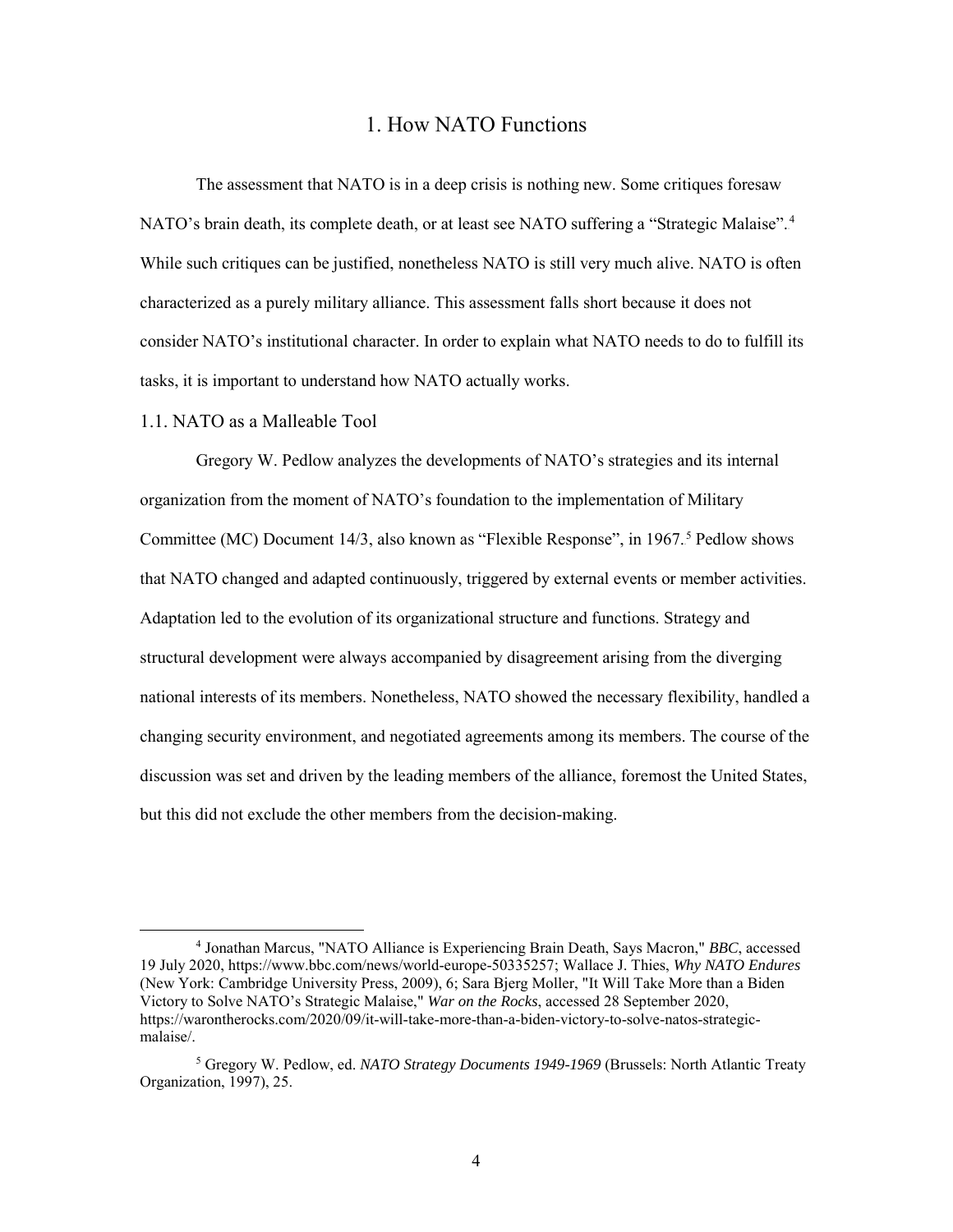As shown in Figure 1, NATO did not possess a formal command and control (C2) structure in the beginning. Decision-making relied on a loose network of committees and planning groups the most important of which included the North Atlantic Council (NAC), the Defence Committee (DC), the Military Committee (MC), an executive body called the Standing Group (SG), and five Regional Planning Groups (PGs).<sup>6</sup> These bodies swung into action after the NATO treaty was signed in Washington on 4 April 1949. Article 3 ("Maintenance and Development of Collective Defense Capabilities") and Article 5 ("Collective Defense") of the NATO treaty provided the starting point for the development of the first strategy. The trigger was the need to answer the questions of how the NATO area could be defended against the conventional military superiority of the Soviet Union and the role of nuclear weapons.<sup>7</sup>

At first, strategy development focused on purely military matters based on political guidance.<sup>8</sup> Given the security environment in Western Europe after the Second World War, its possession of atomic weapons and leading global economic role made the United States the most influential member.<sup>9</sup> Nonetheless, strategy development was conducted by the existing bodies and involved all NATO members.<sup>10</sup> Differences among the allies existed right from the start.<sup>11</sup> Because the alliance had already established that strategic decisions would only be made based on consensus, the several planning groups acknowledged such concerns and integrated them into the strategic documents.

- $6$  Ibid., 11.
- <sup>7</sup> Ibid., 11.
- <sup>8</sup> Ibid., 11.
- <sup>9</sup> Ibid., 12.
- <sup>10</sup> Ibid., 11-13.
- <sup>11</sup> Ibid., 13.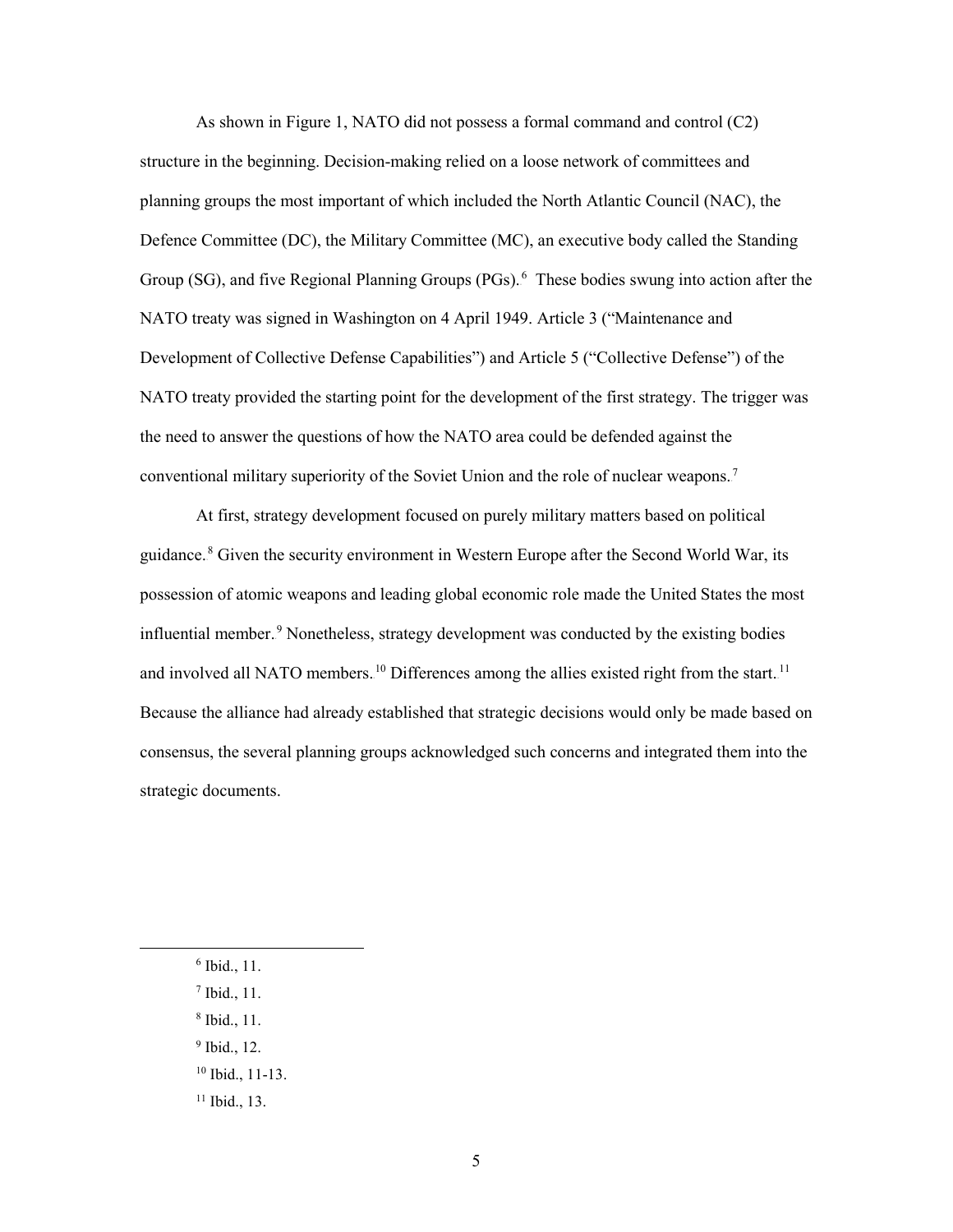<span id="page-14-0"></span>

Figure 1. NATO's Organization after Foundation. Gregory W. Pedlow, ed. NATO Strategy Documents 1949-1969 (Brussels: North Atlantic Treaty Organization, 1997), 12. Created by author.

NATO adopted its first strategy, MC 14, in April 1950, one year after NATO was founded.<sup>12</sup> Strategy revision became a continuous process, triggered primarily by changes in the security environment but also by initiatives of its members. For example, the accession of Turkey and Greece as members caused a re-evaluation in 1952.<sup>13</sup> The outbreak of the Korean War in 1950 and the fear of Soviet aggression along the Iron Curtain in Europe stressed the necessity for effective command structures. As a consequence, the allies approved a centralized command structure with the Supreme Headquarters Allied Powers Europe (SHAPE), subordinated commands, and integrated national military forces under a unified command as well as other institutions like the secretary general (SecGen.). Figure 2 depicts how the revision of the first

 $12$  Ibid., 14. NATO's strategies are named after the MC document they are based on. Nonetheless, the military strategies were always accompanied by a strategic concept. In case of MC 14 the strategic concept was DC 6/1.

<sup>13</sup> Ibid., 15.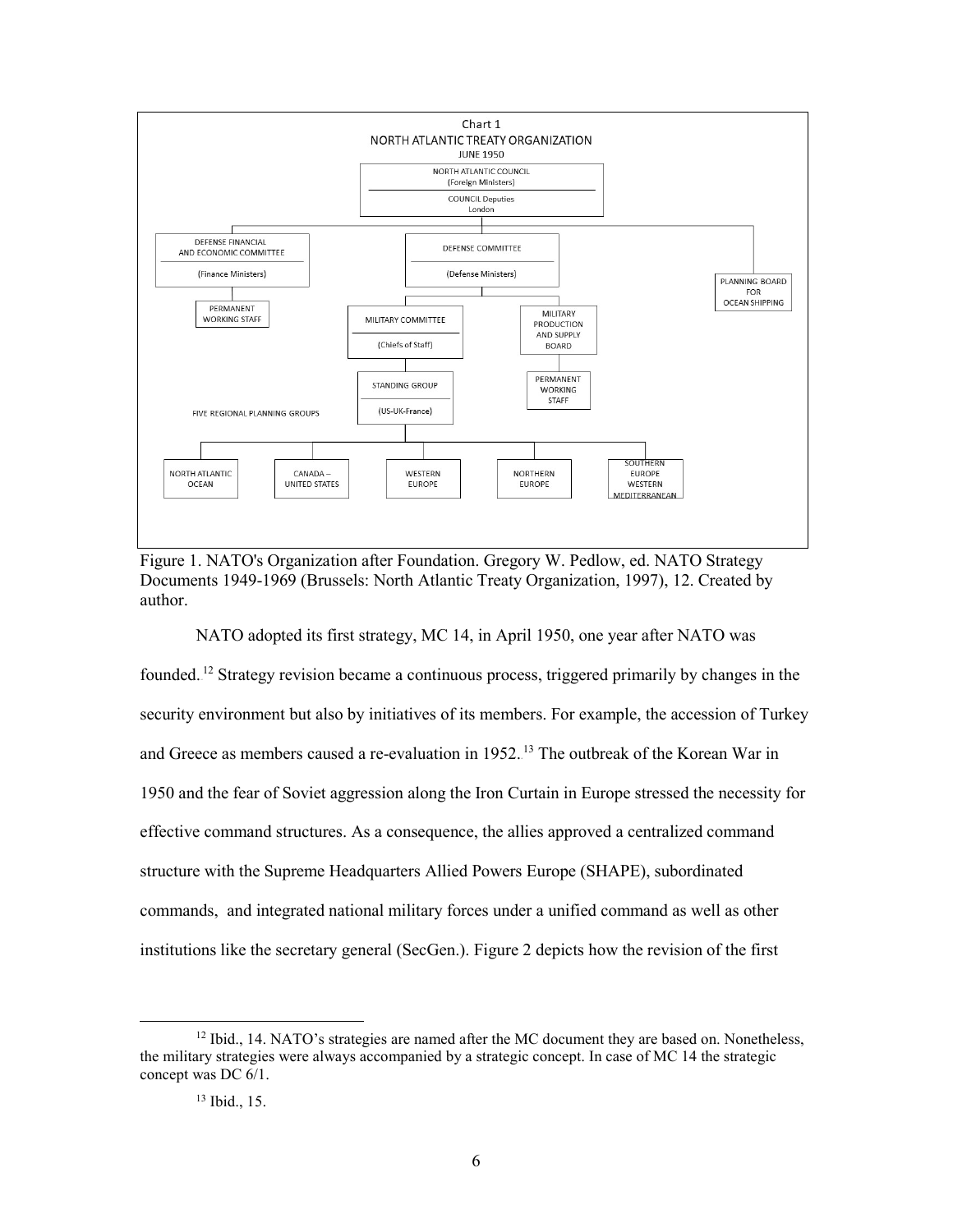<span id="page-15-0"></span>strategy caused a reorganization of NATO's structure. The SecGen served as the chief operating



officer for the international staff and helped to establish consensus among the allies.<sup>14</sup>

Figure 2. NATO's Organization 1952. NATO's Organization after Foundation. Gregory W. Pedlow, ed. NATO Strategy Documents 1949-1969 (Brussels: North Atlantic Treaty Organization, 1997), 16. Created by author.

These changes, and intelligence assessments of Soviet capabilities, also led to changes in force level planning, which in turn triggered further revisions of NATO's strategy.<sup>15</sup> Political and financial constraints among the member states rendered the force structure goals for NATO's strategy in the early 1950s unviable.<sup>16</sup> In part to compensate for this shortfall, the Eisenhower Administration adopted the "New Look" military strategy, which prioritized the use of nuclear weapons.<sup>17</sup> This led to a full integration of nuclear weapons into NATO's planning and the

- <sup>16</sup> Ibid., 17.
- <sup>17</sup> Ibid., 17, 18.

 <sup>14</sup> Ibid., 15.

<sup>15</sup> Ibid., 15-17.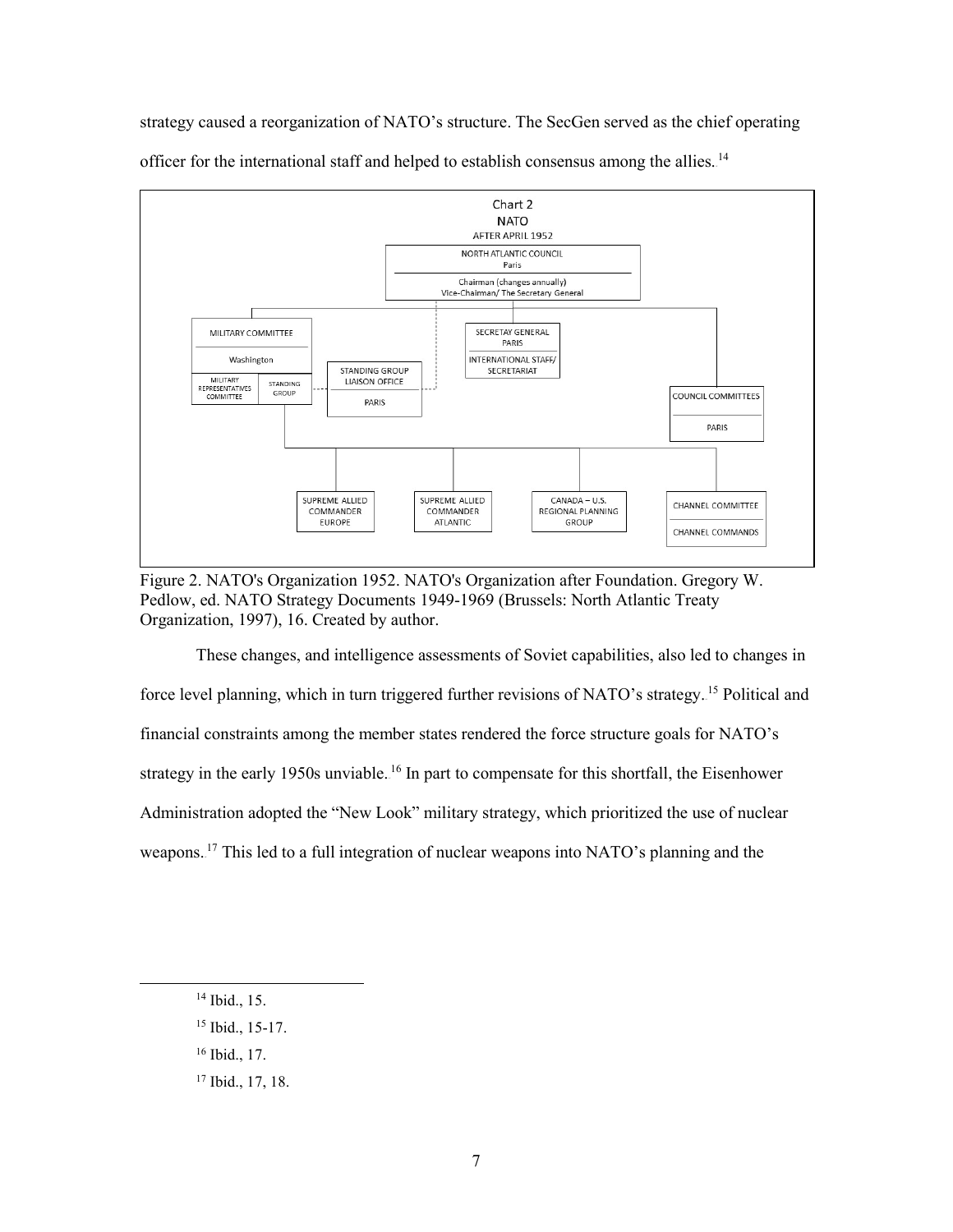concept of "Massive Retaliation", which foresaw an immediate use of nuclear weapons in case of Soviet aggression.<sup>18</sup>

Financial and political constraints, as well as controversial viewpoints, continued to influence decision-making. However, members did reach a consensus on strategy, implementation, and resources by working through the established organizational structures.<sup>19</sup> External events also drove member states to improve NATO's effectiveness. While the 1956 Suez crisis led to discord among the United States, Great Britain, and France, it was the suppression of the Hungarian democracy movement by the Red Army later that year which brought them back together. Two other events also led to a significant change in strategy, namely, the Second Berlin Crisis (April 1961) and the Cuban Missile Crisis (October 1962). The Second Berlin Crisis showed the limitations of relying on nuclear weapons because their use to deter Russian interference in Berlin would have been inappropriate. Likewise, the Kennedy Administration learned from the Cuban Missile Crisis that conventional forces could be used to accomplish strategic goals while nuclear forces remained in the background.<sup>20</sup> Both lessons led to demands for an increased conventional NATO strength.<sup>21</sup> As a consequence, a new strategic concept was adapted in 1967: "Flexible Response". It foresaw a flexible use of military capabilities in response to aggression. Together with the Harmel report, which recommended the use of deterrence and *détente* as equal instruments, Flexible Response provided a more adaptable interpretation of defense for NATO members, which eased financial and political constraints.<sup>22</sup>

The evolution of NATO's strategy shows the interdependency of strategic decisions and organizational developments. NATO's military structure evolved based on decisions that were

 <sup>18</sup> Ibid., 18.

<sup>19</sup> Ibid., 18-20.

<sup>20</sup> Ibid., 22.

<sup>21</sup> Ibid., 21-22.

<sup>22</sup> Ibid., 23-25.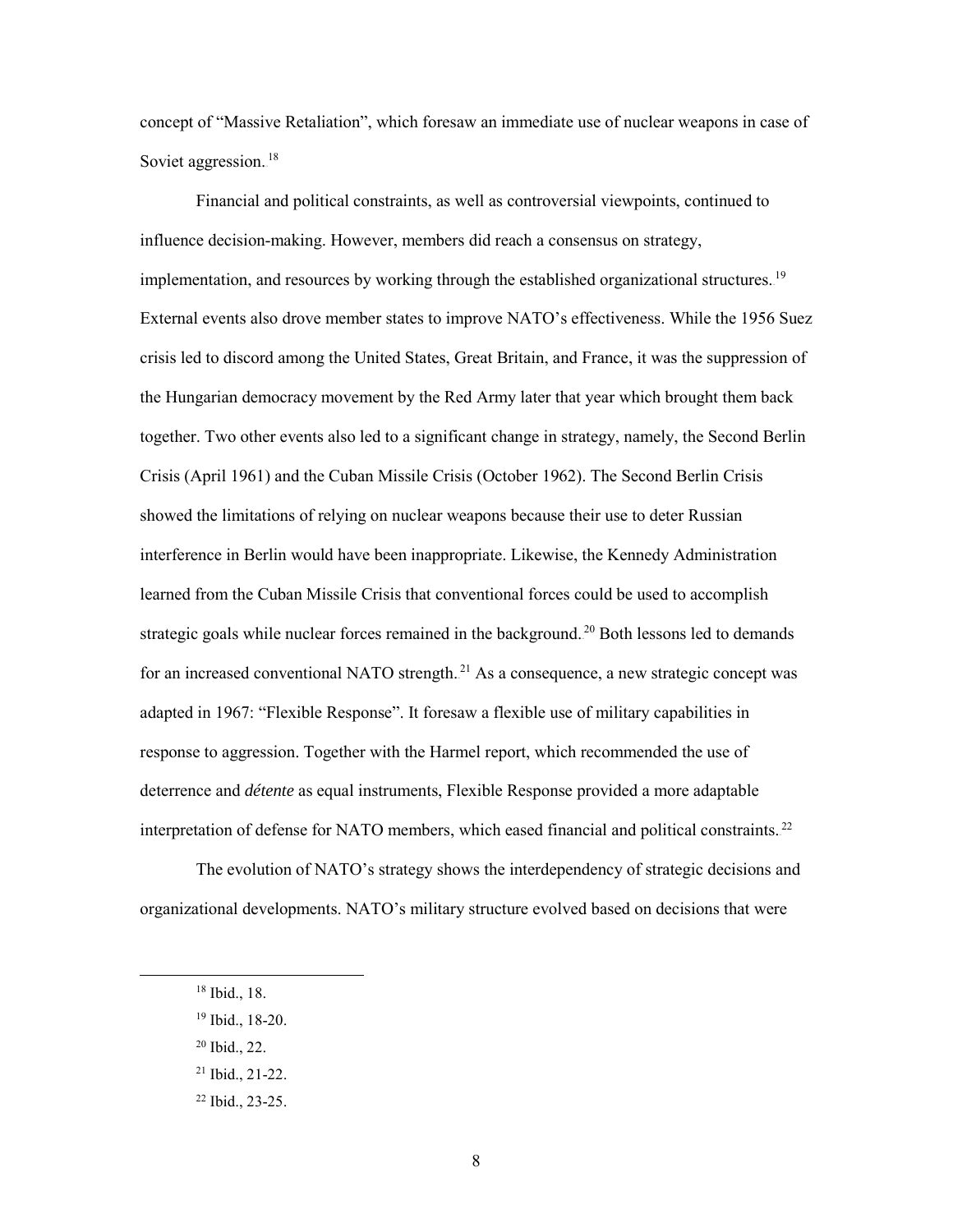driven by assessed requirements, thereby creating an enduring framework for implementing military operations and establishing institutional actors. NATO evolved from a military alliance into a political organization, putting greater emphasis on shared principles in addition to a common threat assessment as a factor for cohesion. Figure 3 shows NATO Headquarters current organizational structure.

<span id="page-17-0"></span>

Figure 3. NATO Headquarters Organization 2020. NATO, "North Atlantic Treaty Organization," NATO.int. Accessed 19 July 2020. https://www.nato.int/cps/en/natohq/organisation.htm. Created by author.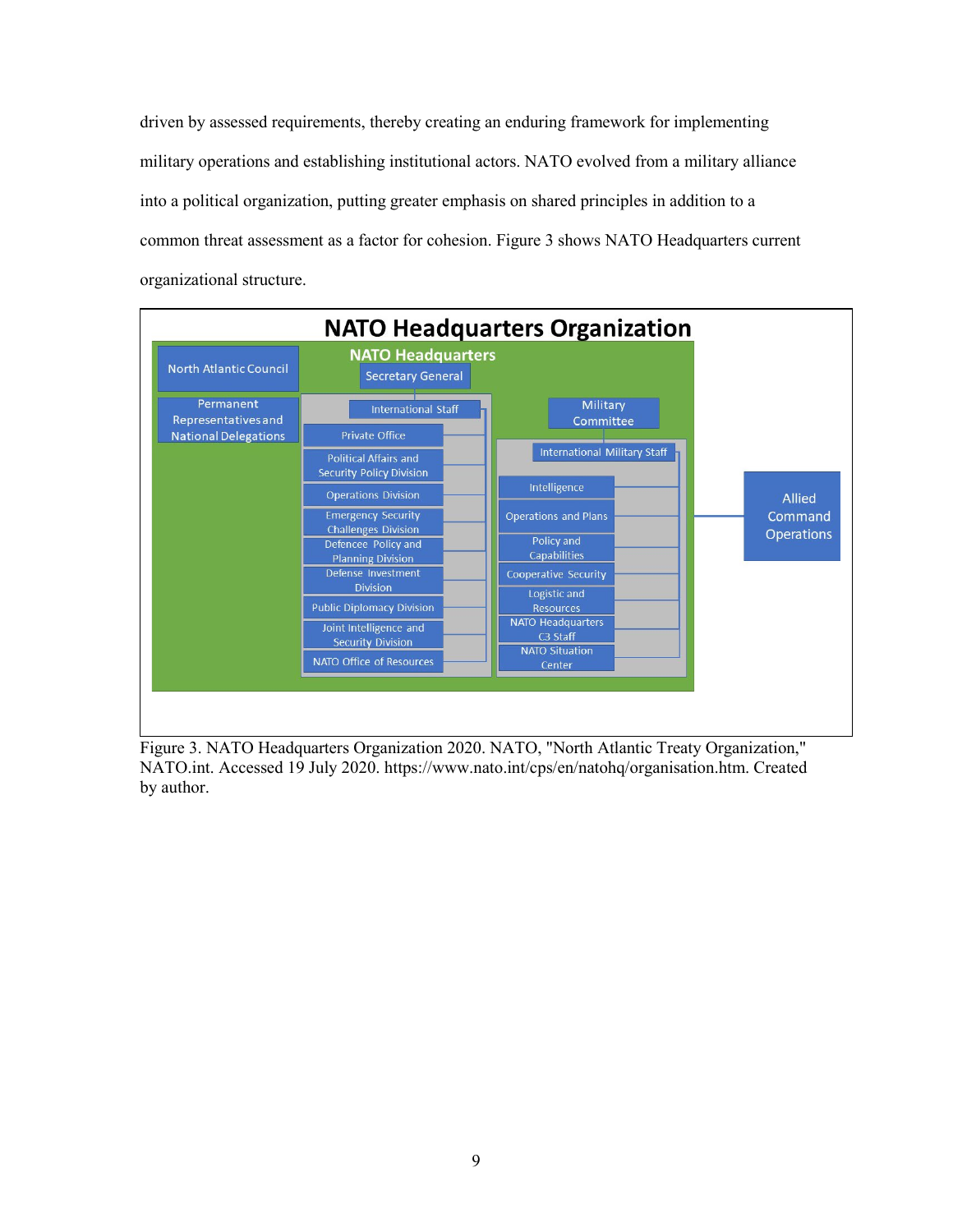<span id="page-18-0"></span>

Figure 4. NATO Command Structure 2019. NATO Public Diplomacy Division, "The Secretary General's Annual Report 2019," North Atlantic Treaty Organization. Accessed 23 July 2020. https://www.nato.int/nato\_static\_fl2014/assets/pdf/2020/3/pdf\_publications/sgar19-en.

NATO's committees and later its integrated command structure (Figure 4) became the basis by which consent could be reached, although disagreement among members was not unusual. Discussion in NATO was driven by key allies, but all allies were included in the decision-making. Based on shared values and common interests, the consensus rule worked.<sup>23</sup> These evolving structures were flexible.<sup>24</sup>

Ian Q. R. Thomas confirmed NATO's adaptability in his 1997 book *The Promise of Alliance*. He argues that "the malleable nature of NATO has given the alliance an ability to change to meet the changing requirements of international political life and, ultimately, to survive."<sup>25</sup> Thomas explains how NATO achieved unity by analyzing its conceptions. Conceptions are defined as "ideas, images, notions, or plans that have been used to describe, rationalize, or justify NATO."<sup>26</sup> He identifies approximately forty conceptions of NATO between

 <sup>23</sup> Pedlow, ed. NATO Strategy Documents 1949-1969, 20.

<sup>24</sup> Ibid., 25.

<sup>25</sup> Ian Q. R. Thomas, *The Promise of Alliance. NATO and the Political Imagination* (Oxford, UK: Rowman & Littlefield Publishers Inc., 1997), 7.

<sup>26</sup> Ibid., 5.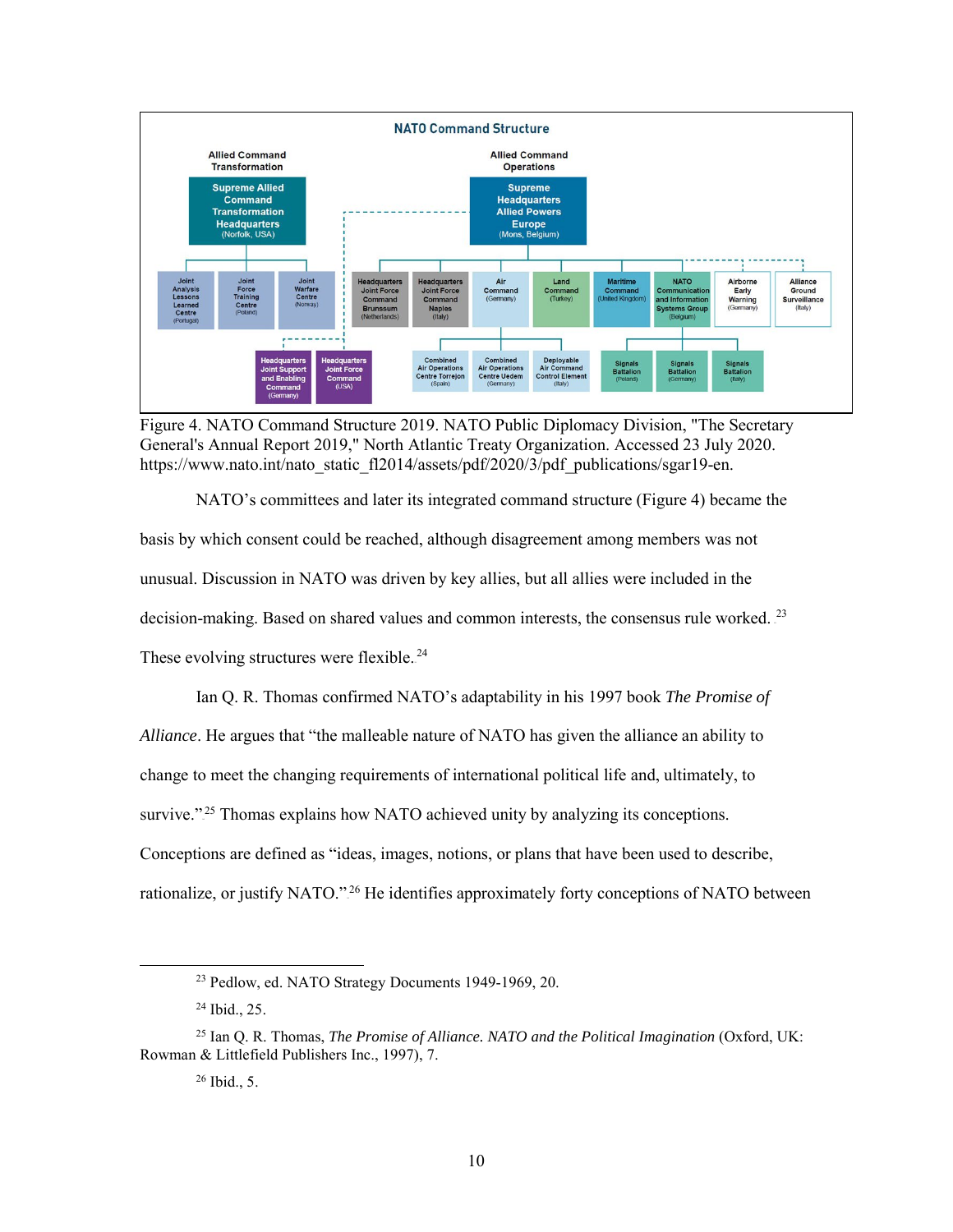1949 and 1995, highlighting NATO's flexibility.<sup>27</sup> These conceptions reflect the fact that NATO was founded on the basis that it represents and defends democratic values.<sup>28</sup> The conceptions were driven by the primary allies (Thomas stresses the United States, Great Britain, France, and Germany) and NATO itself.<sup>29</sup> The allies adopted them because doing so furthered the alliance's long-term goals and it helped to explain NATO's values to the population. Ultimately, NATO and democratic values claimed victory in the Cold War competition.<sup>30</sup> The intensive degree of consultation and cooperation enabled the alliance to adapt and shape its narrative, as necessary.<sup>31</sup> Other important factors are the values and common interests NATO represents. NATO was the basis upon which allies could come to common solutions, which in turn allowed the development of conceptions for adaptation and vice-versa.<sup>32</sup> NATO's institutionalized mechanisms (permanent bureaucracy, work mechanisms, and the decision-making processes) foster cooperation and consensus among allies and allow the conceptions to bear fruit because the allies can rally behind it.

More recent analysis confirms NATO's flexibility. Joe Burton argues "…that there are two competing but interrelated explanations of NATO's ongoing role and its durability, which constitute contrasting historical narratives in and of themselves."<sup>33</sup> The International Relations Theory approaches of realism, liberalism, and social constructivism by themselves only partially explain NATO's resilience. To fully understand NATO, any approach must include NATO's

<sup>32</sup> Ibid., 187.

 <sup>27</sup> Ibid., 178-181.

<sup>&</sup>lt;sup>28</sup> Ibid., 176. Examples for conceptions are: Guarantee Western Europe Defense; Promote German unification; act as a force for stability.

<sup>29</sup> Ibid., 182.

<sup>30</sup> Ibid. 182, 184-185.

<sup>31</sup> Ibid., 186.

<sup>33</sup> Joe Burton, *NATO's Durability in a Post-Cold War World* (Albany: State University of New York Press, 2018), p. 22.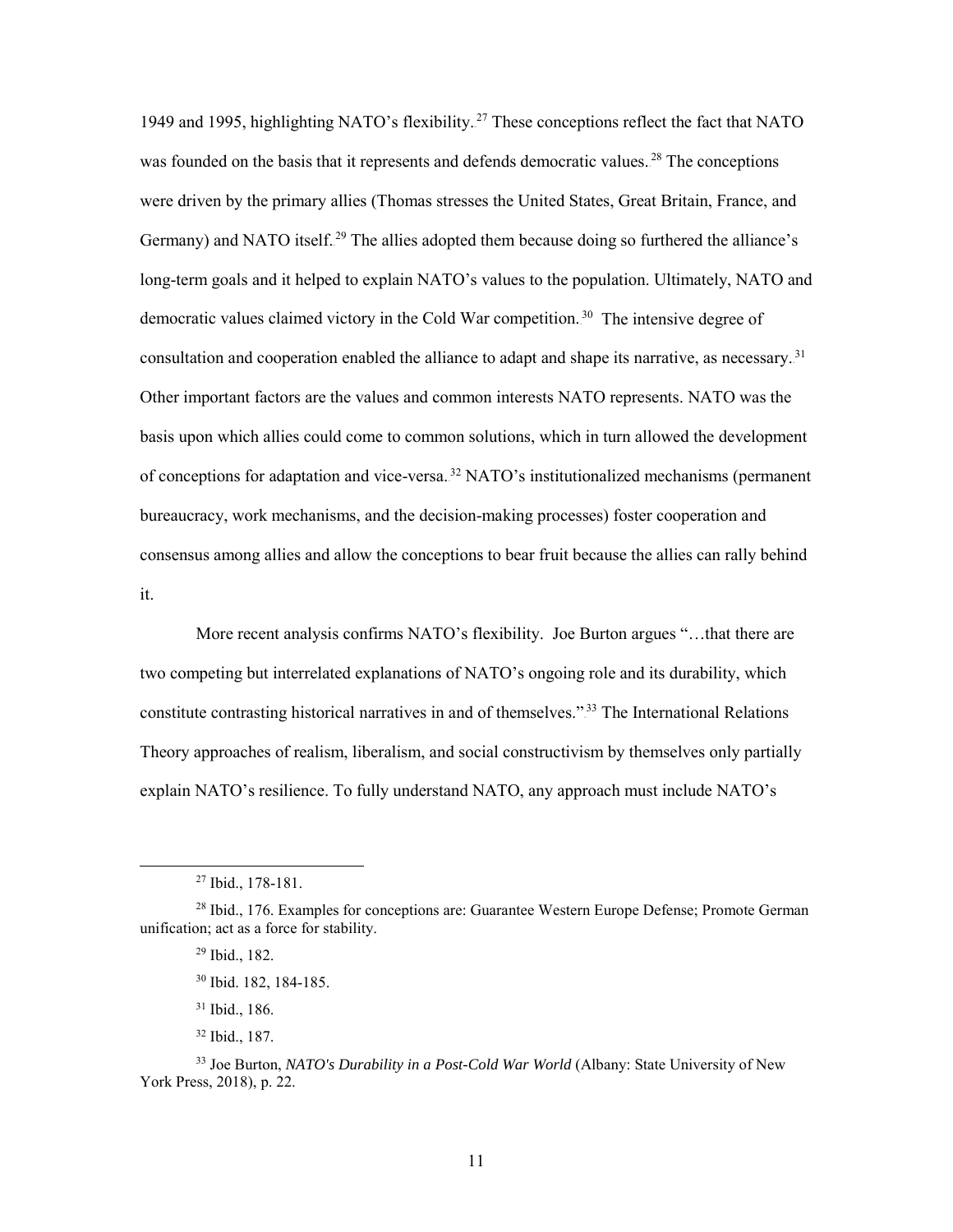history because its durability cannot be explained without the development of its structures and "...its overarching post-Cold War narrative..."<sup>34</sup> By analyzing NATO's enlargement; engagement in the former Yugoslavia, Kosovo, and Afghanistan; the emergence of new threats and challenges from Africa; and threats from Russia, Burton shows that NATO remains able to address different standpoints at the same time, and that the pendulum swings between support for approaches based on realism and those based on liberalism.

At the end of the Cold War, NATO had to address a changed security environment, the impacts of globalization, and emerging threats in the form of intra-state conflict.<sup>35</sup> Circumstances pointed to needed changes to NATO's strategy. German reunification proved that democratic enlargement was possible. Aided by US President Bill Clinton, NATO promoted liberal ideas to handle new challenges and situations. The newly-independent Eastern European countries sought NATO membership, enticed by the prospect of democratic standards, protection, and higher living standards. NATO evolved from a simple defensive alliance into an engine for democratization, founded on shared values and interests that allowed NATO to take in new members.<sup>36</sup> While enlargement was not undisputed, the decision for enlargement supported the liberal idea that the spread of democracy increases stability, whereas realist concerns were addressed by the shared interest of the allies to maintain NATO as a means for security against threats.<sup>37</sup> The perceived geo-strategic benefits that would accrue to NATO's primary members supported both narratives.<sup>38</sup> NATO was thereby able to achieve consensus among allies and to address different concerns risen by changes in the security environment.

- <sup>35</sup> Ibid., 40.
- <sup>36</sup> Ibid., 4, 17-19, 42.
- <sup>37</sup> Ibid., 21, 41-42.
- <sup>38</sup> Ibid., 110.

 <sup>34</sup> Ibid., 19-20; 20-21.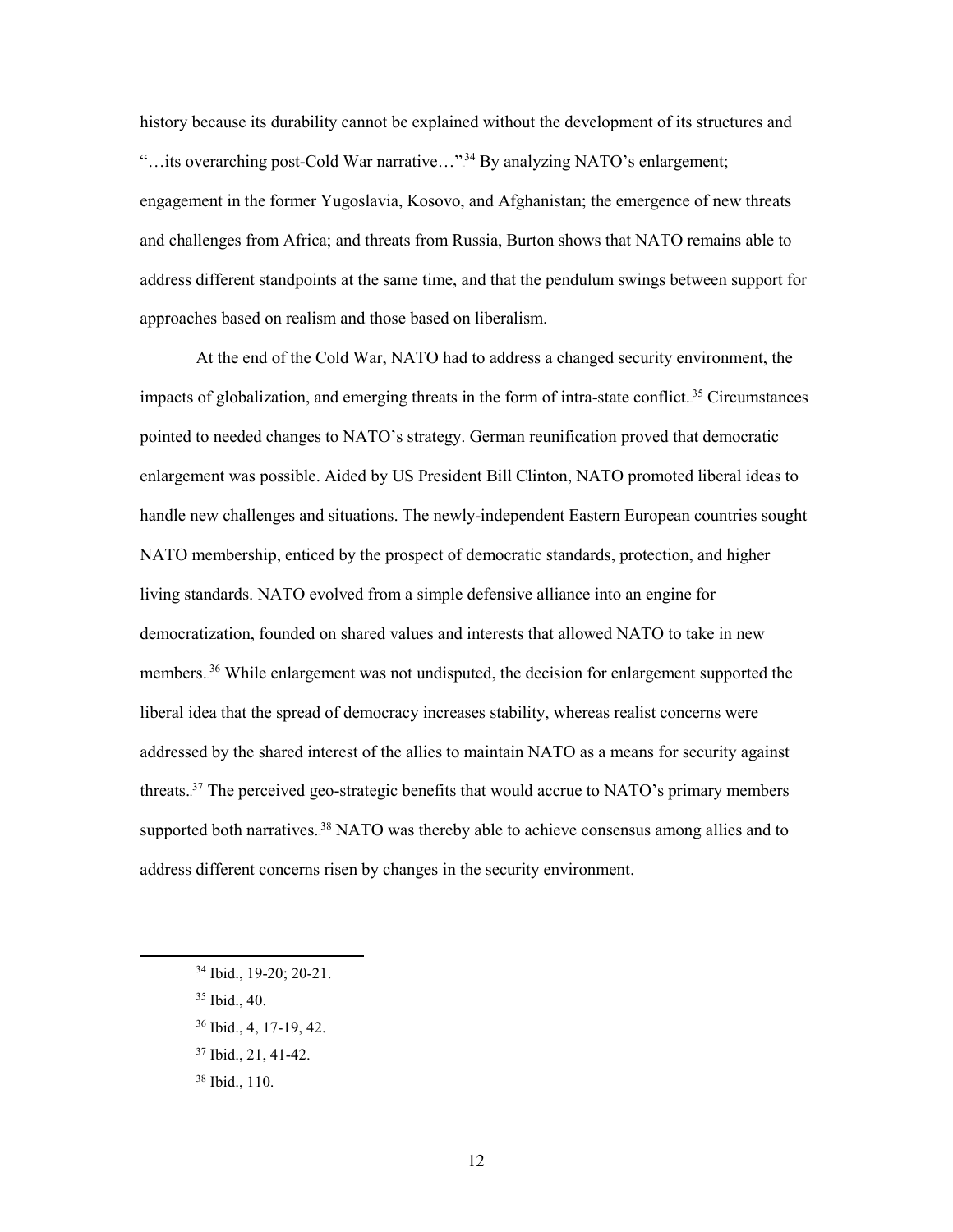In the aftermath of the terrorist attacks on the United States on 11 September 2001 (9/11) and the subsequent 2003 invasion of Iraq, NATO overcame discord among the members. Although sharply split over America's invasion of Iraq and the Bush Administration's drive for more unilateral action, alliance members' shared interest in security allowed them to disagree without withholding all cooperation.<sup>39</sup> This was also enabled by NATO's institutional strength, due to the allies' long-term commitment to a common cause, which helped to overcome discord.<sup>40</sup> Simultaneous crises in North Africa, the Middle East, and Ukraine show how the pendulum swung towards the realist narrative. NATO had to address a dynamic security situation on its southern flank while at the same time handling the threat of Russian aggression on its eastern flank. NATO assumed different roles in addressing the challenges, thereby keeping allies together by addressing all concerns. <sup>41</sup> From a realist point of view, NATO acted in response to security threats against its members. From a liberal point of view, NATO responded in accordance with its democratic principles, such as in Libya, where it attempted to support the civil uprising against an onslaught of Moammar Gaddafi's forces. NATO's response to emerging threats led to changes in the organization, which in turn improved NATO's institutional strength and strong loyalty among the allies.<sup>42</sup> Burton shows the importance of the shared and agreedupon values. Promoting democracy provides security for its members, is a unifying element, and an incentive for adopting domestic democratic policies. These liberal dynamics lead to a mutual commitment of the allies to each other.<sup>43</sup>

Effective response to the dynamic multitude of emerging threats and challenges required multilateral responses, so collective engagement was in the interest of all members. NATO's

 <sup>39</sup> Ibid., 109.

<sup>40</sup> Ibid., 111.

<sup>41</sup> Ibid., 166, 168.

<sup>42</sup> Ibid., 168.

<sup>43</sup> Ibid., 169-171.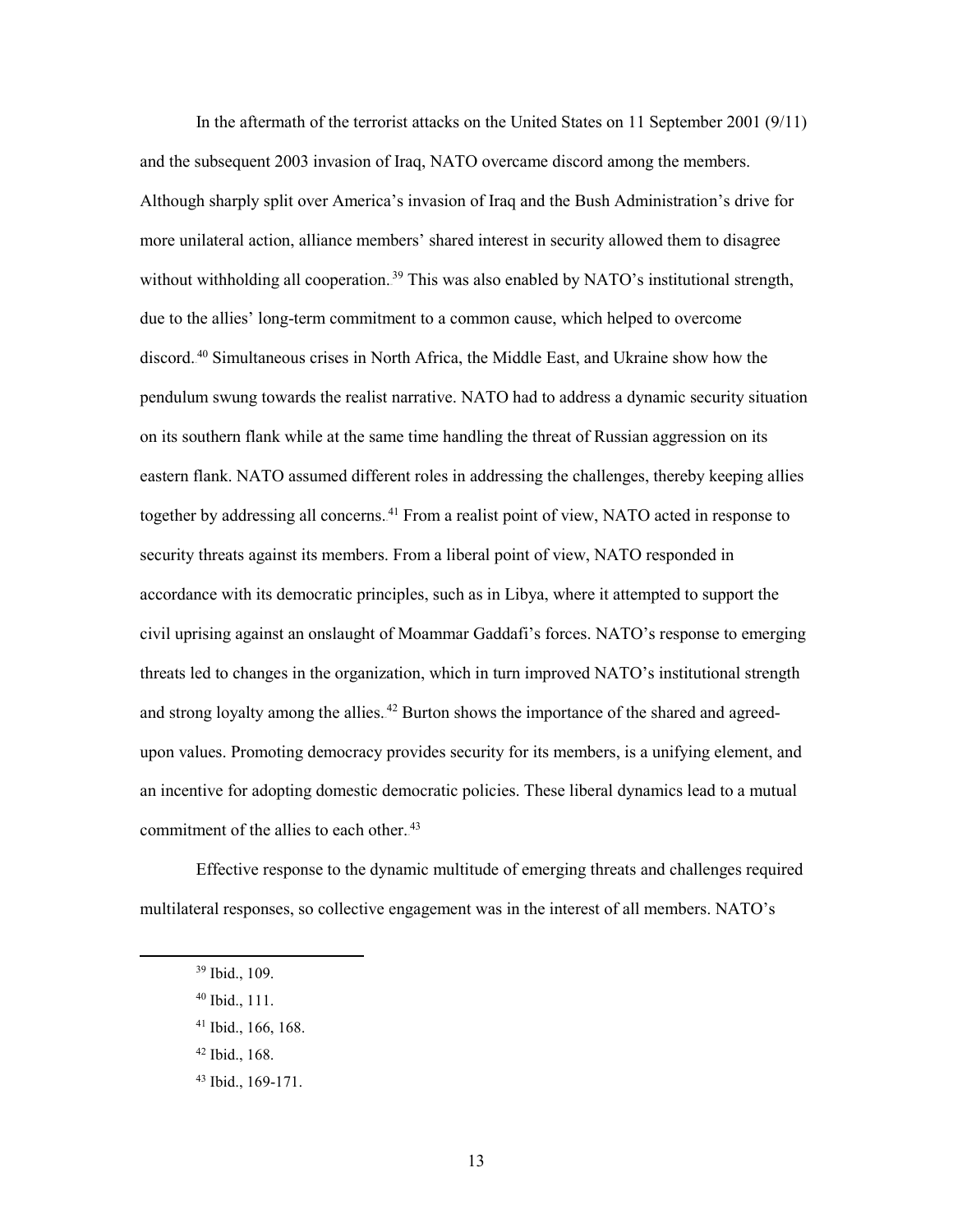military capabilities remained a strategic asset with a continued value for its members.<sup>44</sup> NATO is a learning organization which enables the integration of liberal and realist standpoints. For example, the evolved role of the secretary general: the titular head of alliance structure represents and sustains NATO's values, and connects these liberal beliefs with the necessary leadership of the United States.<sup>45</sup> NATO's resilience, endurance, and credibility result from recognition of long-term common values and interests, thereby enabling cooperation and a concerted response to threats.<sup>46</sup> Nonetheless, this is no panacea. The increasingly complex, diffuse, and dynamic security environment makes it harder for appropriate NATO responses, and antidemocratic tendencies threaten NATO from within.<sup>47</sup>

## 1.2. NATO is an Institution

Seth A. Johnston highlights NATO's character as a formally organized international institution. As such, it develops institutional actors and autonomous capacities which enable adaption and change by itself.<sup>48</sup> Institutional actors include the secretary general and the international staff at NATO Headquarters, with its directors and directorates. Institutional actors and dynamics play an important role in the alliance and are an important factor for NATO's endurance.<sup>49</sup> While decisions in NATO are ultimately made by the members via consensus, institutional actors possess some power and can influence decisions and initiate organizational changes to handle changed circumstances.<sup>50</sup> Johnston applies the framework of "critical junctures" to show how NATO was able to adapt, thereby sustaining itself. A critical juncture is

 $44$  Ibid.,  $171 - 172$ .

<sup>45</sup> Ibid., 174.

<sup>46</sup> Ibid., 175.

<sup>47</sup> Ibid., 175-177.

<sup>48</sup> Seth A. Johnston, *How NATO Adapts: Strategy and Organization in the Atlantic Alliance since 1950* (Baltimore: John Hopkins University Press, 2017), 3.

<sup>49</sup> Ibid., 15.

<sup>50</sup> Ibid., 17, 27, 34.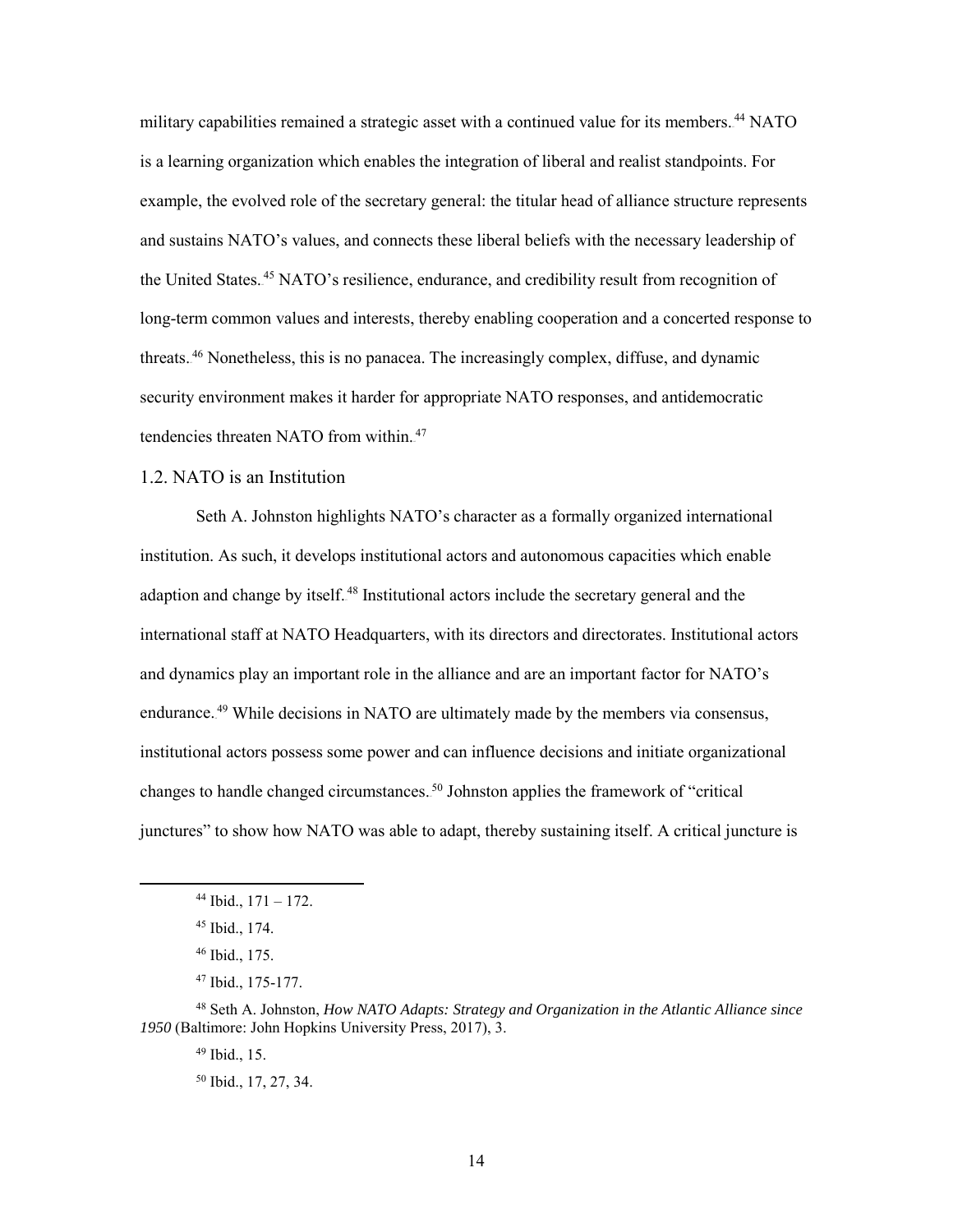"a situation in which the structural… influences on political action are significantly relaxed for a relatively short period, with two main consequences: the range of plausible choices open to powerful political actors expands substantially and the consequences of their decisions for the outcome of interest are potentially much more momentous."<sup>51</sup> Examples that created a critical juncture are the 1948 Berlin Crisis, the Second Berlin Crisis, the Cuban Missile Crisis, the end of the Cold War, the Kosovo air campaign, and the terror attacks of  $9/11$  and their aftermath.<sup>52</sup>

Johnston shows the importance of NATO's internal actors for NATO's ability to adapt and maintain its viability. They are able to influence decision-making and initiate change, either by strategy revision or by organizational change. For example, the end of the Cold War created an insecure and unstable environment that was perceived to have an impact on the security of NATO.<sup>53</sup> However, this perception did not initiate action to amend NATO's strategic concept.<sup>54</sup> NATO's actors initiated the analysis that led to the development of a new strategic concept. Tasked by the MC, it was the International Military Staff (IMS) which set the agenda for NATO's strategic adaptation. The IMS conducted a study led by German Colonel Klaus Wittmann, which "had a 'catalytic' impact on the need to adapt NATO strategy to the emerging post-Cold War era."<sup>55</sup> The IMS' agenda-setting enabled the development of a new strategic concept that was ratified in Rome 1991.<sup>56</sup>

Wallace J. Thies shows that NATO's foundation as a permanent alliance based on democratic values and cooperation among democracies provides NATO with internal strength

- <sup>52</sup> Ibid., 177.
- <sup>53</sup> Ibid., 122.
- <sup>54</sup> Ibid., 136.
- <sup>55</sup> Ibid., 135.
- <sup>56</sup> Ibid., 136-140.

 <sup>51</sup> Ibid., 16.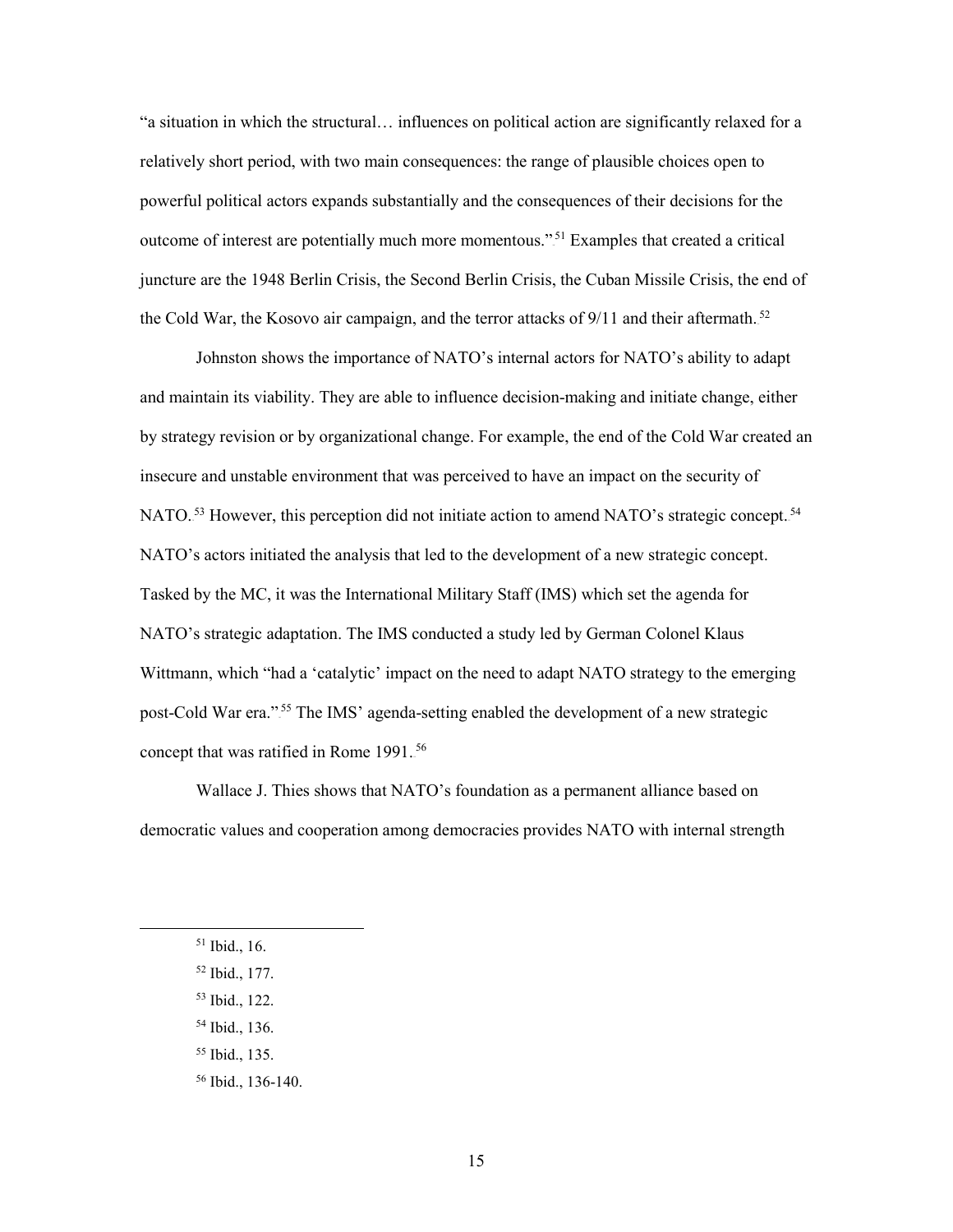and self-healing mechanisms, ensuring its endurance.<sup>57</sup> Discord, disagreements and tensions among allies are to be expected.<sup>58</sup> Nonetheless, member states have an interest in not disrupting their relations with those allies with whom they are not in agreement; therefore they avoid bringing tensions to a breaking point.<sup>59</sup> Collective defense holds a strong appeal for democracies. Democratic governments must play a two-level game, balancing their military contributions to NATO against domestic political priorities. The fact that democracies work together makes NATO's cause honorable and can be justified in domestic politics. Additionally, NATO's structures for collective defense enable a high level of transparency among its members.<sup>60</sup> The integrated command structures contributed to holding allies accountable to each other. Allies want to be perceived as reliable because it gives them influence.<sup>61</sup> If an ally becomes stronger, it serves the common cause and does not inspire fear.<sup>62</sup> NATO endures because democracies have an intrinsic motivation to cooperate in that the alliance's success legitimizes their leaders. NATO became a symbol of this successful cooperation.<sup>63</sup> Moreover, NATO is never only doing one thing. Different issues are on the member's agendas simultaneously. While disagreeing on one thing, cooperation on another topic is possible and likely. The continued cooperation in Afghanistan despite the discord over the 2003 Iraq invasion is but one example of that.<sup>64</sup> That does not mean that working on issues in NATO and reaching a consensus is easy. The daily work of bringing members together is hard, slow, and often painstaking. Nonetheless, NATO provides a forum for cooperation, even when allies do not agree on all topics.

- <sup>60</sup> Ibid., 114-115.
- <sup>61</sup> Ibid., 129.
- <sup>62</sup> Ibid., 132.
- <sup>63</sup> Ibid., 294-295.
- <sup>64</sup> Ibid., 295-296.

 <sup>57</sup> Thies, *Why NATO Endures*, 20, 22, 23.

<sup>58</sup> Ibid., 18-19.

<sup>59</sup> Ibid., 20-22.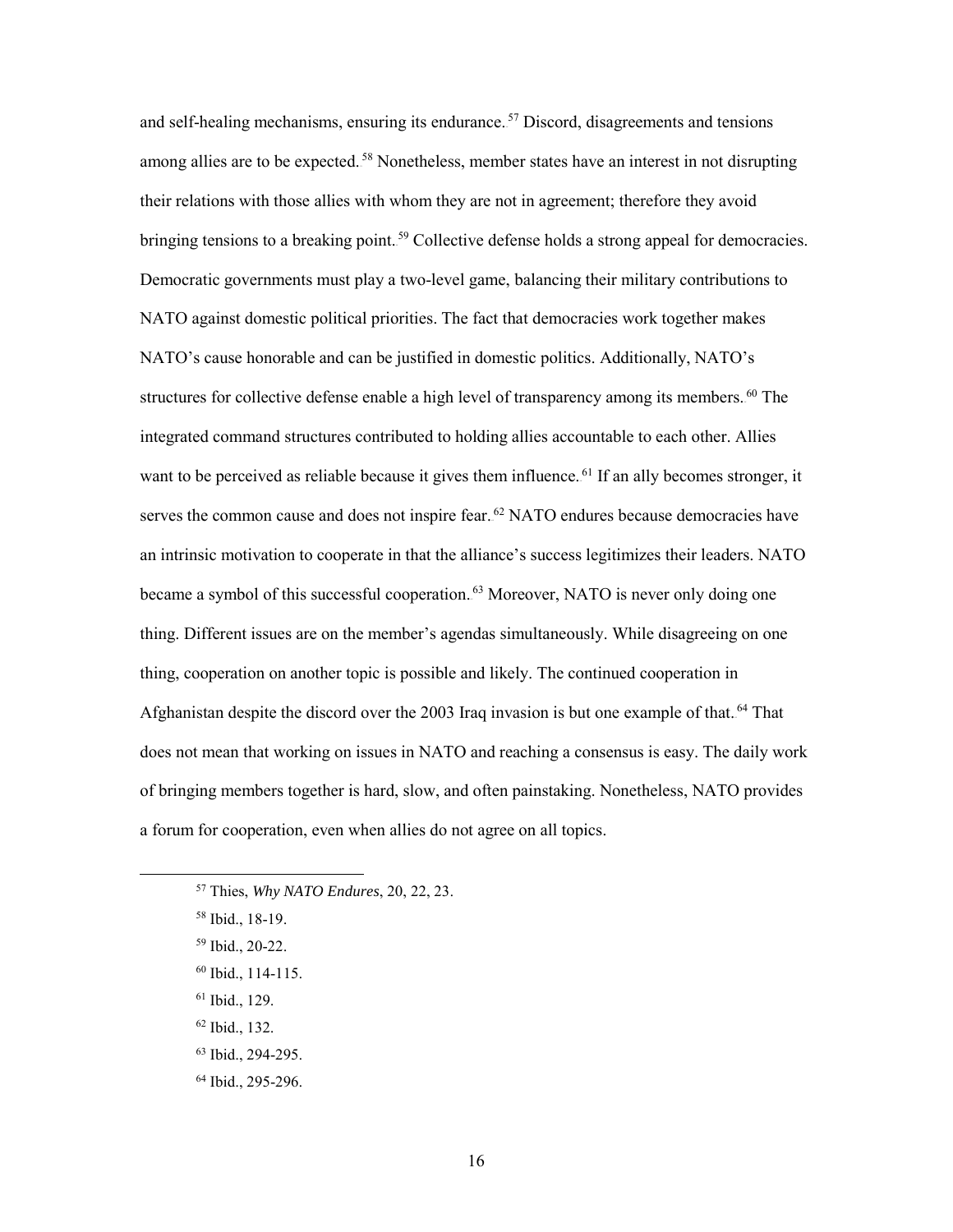Other studies confirm the importance of NATO's bureaucracy and institutionalism.<sup>65</sup> Sebastian Mayer and others shows that NATO internationalized its decision-making processes to some degree.<sup>66</sup> For example, the position of SecGen has evolved into an institutional actor.<sup>67</sup> The SecGen now exercises some of the internationalized responsibilities of NATO. The position enables an effective SecGen (such as Javier Solana in 1999) to foster consensus among the allies or direct the course of discussion in NATO by setting the agenda.<sup>68</sup>

Dieter Krüger describes NATO's bureaucracy as continuously evolving.<sup>69</sup> While the consensus rule remains the strict basis for decision making, this bureaucracy enables decision shaping, because it "offer[s] a platform for politicians, diplomats, militaries, and civil servants to exchange their views and ideas…Involved actors reciprocally [take] into account their interests, but also the authority and activities of international bodies."<sup>70</sup>

Leo G. Michel stresses the value of NATO's consensus rule. "It reflects its structure as an alliance of independent and sovereign countries."<sup>71</sup> Therefore, every decision NATO makes is the expression of the will of all members.<sup>72</sup> Consensus is a tool to maintain cooperation and to find a

<sup>67</sup> Ryan C. Hendrickson, "The Changing Role of NATO's Secretary General," in *NATO's Post-Cold War Politics. The Changing Provision of Security*, ed. Sebastian Mayer (New York: Palgrave Macmillan, 2014), 136.

<sup>68</sup> Ibid., 126-128; Ryan C. Hendrickson, "NATO's Secretary General Javier Solana and the Kosovo Crisis" *Journal of International Relations and Development* 5, no. 3 (September 2002): 240-57.

<sup>69</sup> Dieter Krüger, "Institutionalizing NATO's Military Bureaucracy: The Making of an Integrated Chain of Command," in *NATO's Post-Cold War Politics. The Changing Provision of Security*, ed. Sebastian Mayer (New York: Palgrave Macmillan, 2014), 65-66.

<sup>70</sup> Ibid., 66.

 <sup>65</sup> Sebastian Mayer, ed. *NATO's Post-Cold War Politics. The Changing Provision of Security*, (New York: Palgrave Macmillan, 2014b).

<sup>66</sup> Sebastian Mayer, "Introduction: NATO as an Organization and Bureaucracy," in *NATO's Post-Cold War Politics. The Changing Provision of Security*, ed. Sebastian Mayer (New York: Palgrave Macmillan, 2014a), 3.

<sup>71</sup> Leo G. Michel, "NATO Decision-Making: The 'Consensus Rule' Endures Despite Challenges," in *NATO's Post-Cold War Politics. The Changing Provision of Security*, ed. Sebastian Mayer (New York: Palgrave Macmillan, 2014), 109.

<sup>72</sup> Ibid., 109.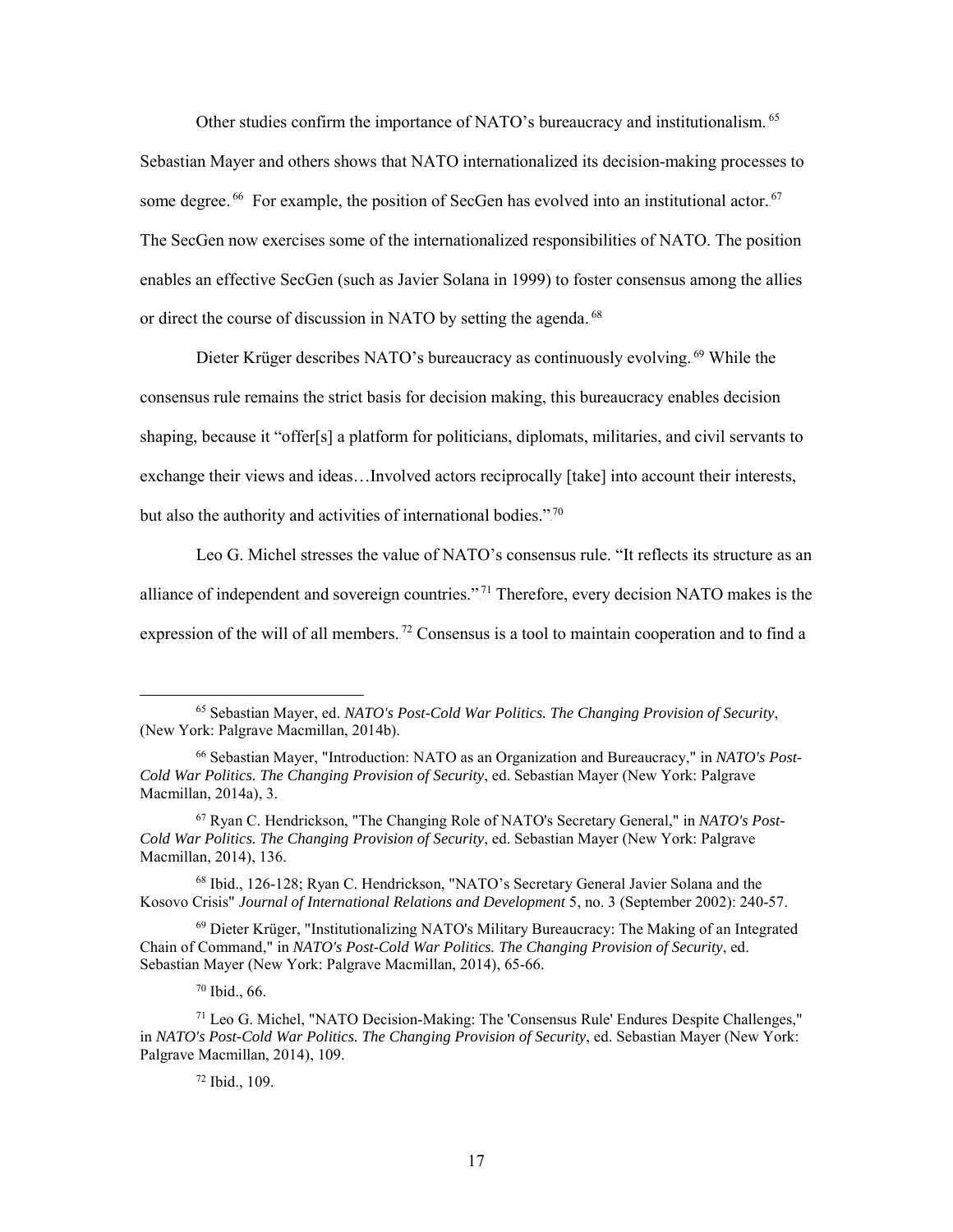compromise, even if allies cannot find common ground. NATO's support of Turkey with Airborne Warning and Control System (AWACS) airplanes for surveillance and missile defense in 2003 is an example.<sup>73</sup> The problem with consensus is that it is a slow process.<sup>74</sup> Experts recommend maintaining consensus because, in addition to its utility, it is the expression of NATO's character as an alliance of democracies and its ethos of "one for all".<sup>75</sup> The consensus rule is far from perfect, but it is an integral part of NATO's identity and therefore better than the alternatives.<sup>76</sup>

Mayer and Olaf Theiler show that the structure of NATO Headquarters itself contributes to flexibility and structural resilience.<sup>77</sup> It allows allies to interact closely and supports formal consensus and decision making. Likewise, it provides the basis for informal political forums, which add flexibility through additional discussion and exchange among allies.<sup>78</sup> This also enables mediation between conflicting opinions and provides the opportunity to address new ideas and initiatives.<sup>79</sup>

Celeste A. Wallander highlighted the need for NATO to maintain democratic standards while offering membership to eastern European nations.<sup>80</sup> A loss of fidelity to democratic principles would pose a threat to NATO's core.<sup>81</sup> Wallander stresses that "rule-breaking"

<sup>80</sup> Ibid., 1.

 <sup>73</sup> Ibid., 111, 115.

<sup>74</sup> Ibid., 108.

 $75$  Leo G. Michel, "NATO Decision-Making: The 'Consensus Rule' Endures Despite Challenges," in NATO's Post-Cold War Politics. The Changing Provision of Security, 120-122.

<sup>76</sup> Ibid., 122.

 $77$  Sebastian Mayer and Olaf Theiler, "Coping with Complexity: Informal Political Forums at NATO's Headquarters," in *NATO's Post-Cold War Politics. The Changing Provision of Security*, ed. Sebastian Mayer (New York: Palgrave Macmillan, 2014).

<sup>78</sup> Ibid., 140, 146.

<sup>79</sup> Ibid., 147-149.

<sup>81</sup> Celeste A. Wallander, "NATO's Price - Shape Up Or Ship Out," *Foreign Affairs*, Vol. 81, no. 6, 2002, accessed 15 January 2021, https://www.foreignaffairs.com/articles/2002-11-01/natos-price-shape-orship-out.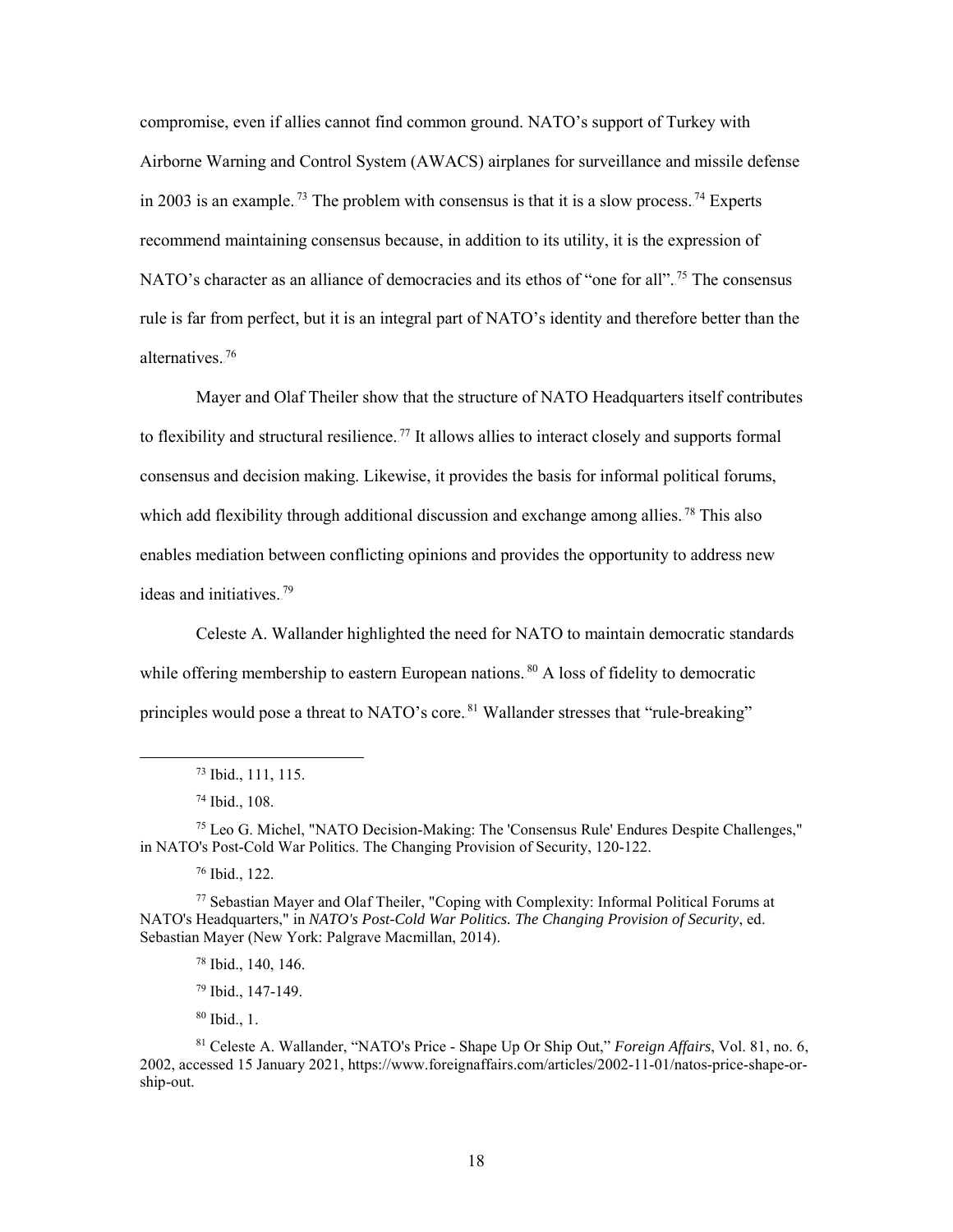behavior is a domestic problem which NATO as an institution cannot sanction directly.<sup>82</sup> The fallout from un-democratic practices creates a "moral hazard" that negatively impacts NATO's core, its cohesion.<sup>83</sup> It contradicts NATO's treaty and the standards outlined in its strategic concepts, and disrupts NATO's mechanisms. A nationalistic agenda alters the calculations of why members participate in NATO. As shown above, NATO's consensus decisions carry political and strategic weight and convey legitimacy on member states' governments. Consensus would become less meaningful were it seen to be co-opted by authoritarian governments as a means of enforcing their rule. Moreover, NATO's effectiveness would suffer because its military and political dimensions are intertwined. The integrated command structure can only work on the basis of agreed-upon values, principles, transparency and trust.<sup>84</sup> Therefore NATO must protect its very core while upholding its principles.

### 1.3. Take Away

NATO derives its strength and durability from its shared values and interests, its organizational strength and flexibility, its cooperation mechanisms, and its structural adaptability. Seven points stand out: First, NATO is a permanent, international political institution which combines the benefits of collective security with the usefulness of a platform on which democracies can work together. Second, because it is based on democratic principles, it fosters cooperation and agreement among members, even if allies disagree on other topics. Third, its institutionalized form and its processes provide the organization itself with resilience, flexibility, learning and mediation capabilities to overcome discord and to adapt. Fourth, NATO remains a strategic asset which benefits outweighs the cost, because allies continue to have more shared interest than differences. Fifth, NATO is an international organization that allows its members to protect each other, addressing their interests while keeping their sovereignty at the same time.

 <sup>82</sup> Ibid., 2.

<sup>83</sup> Ibid., 2.

<sup>84</sup> Celeste A. Wallander, "NATO's Price - Shape Up Or Ship Out," 2.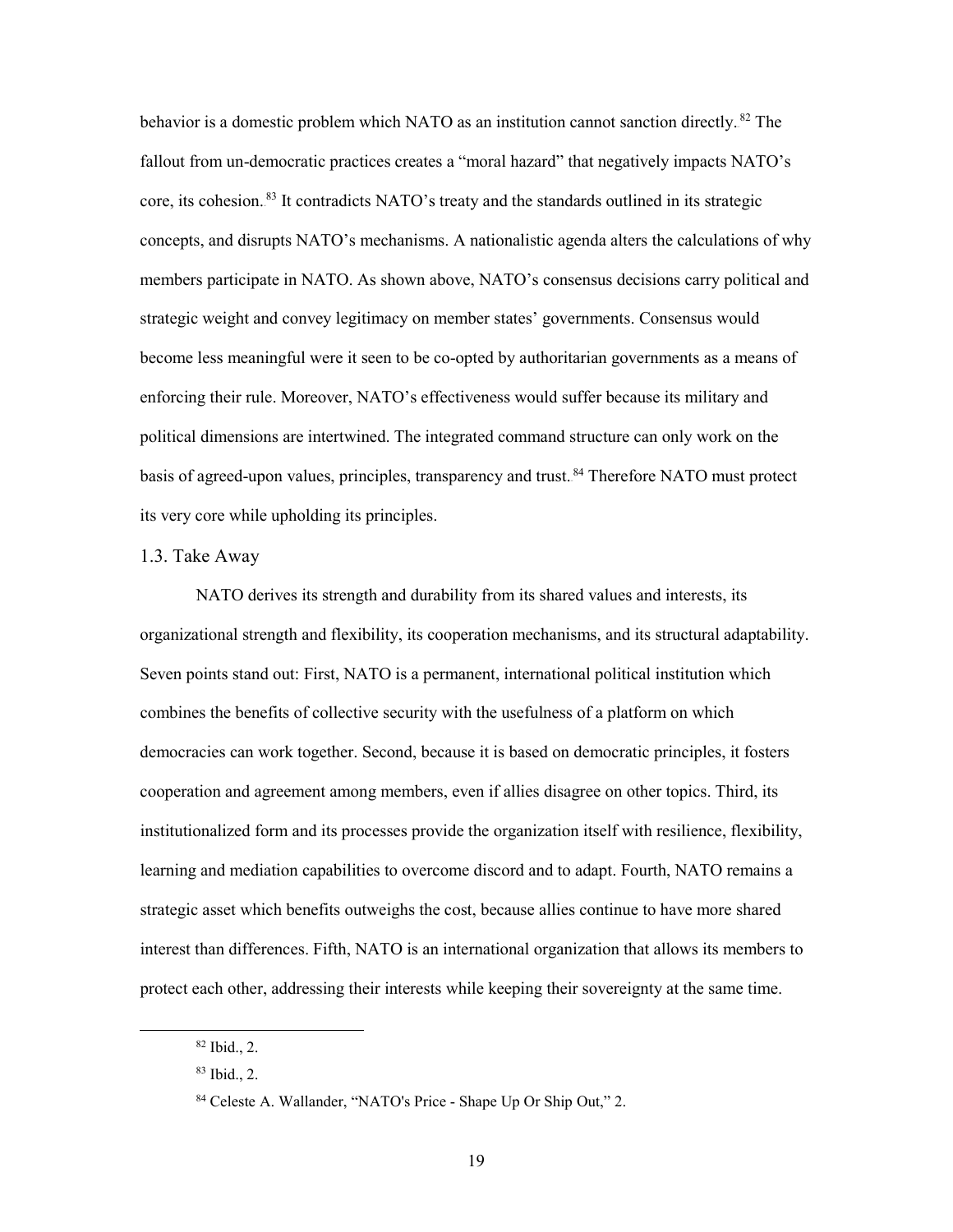Sixth, NATO itself is a symbol of successful cooperation between democracies. Seventh, the interdependence of NATO's political and military mixture of democratic principles, interests, benefits, and mechanisms is at risk if democratic conduct declines in a member state.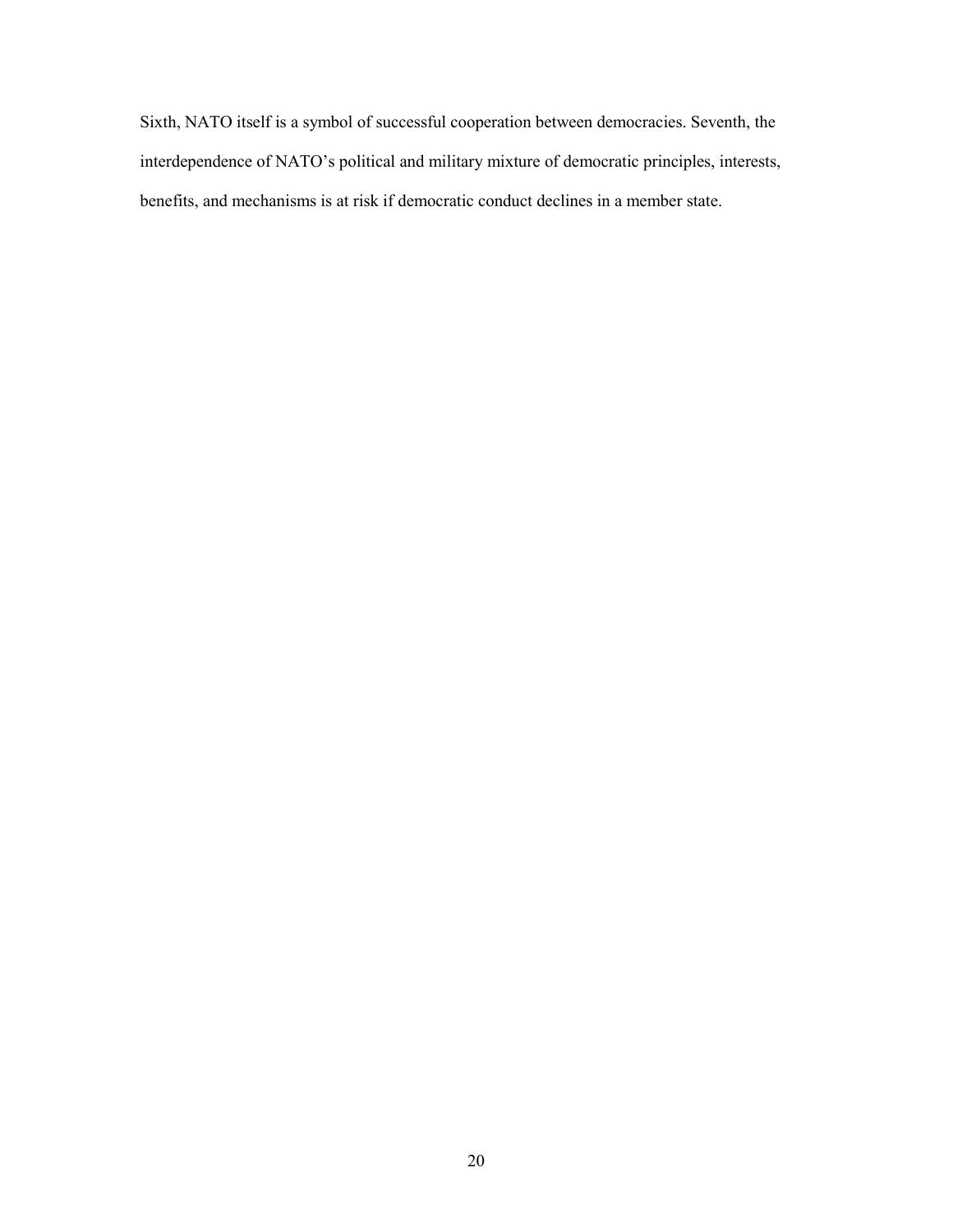# 2. NATO's Security Environment

<span id="page-29-0"></span>Today's security environment is characterized by complex and dynamic developments. Threats and challenges span all domains (air, land, sea, space, information, cyber) and remain unpredictable. NATO also faces a threat to its core from the rise of populism and extreme nationalistic policies. Not all threats and challenges are of military nature but have impacts on the economic or societal security of its members.

#### 2.1. Threats by great power competition: Russia

Russia currently poses the most obvious external threat to the alliance. With the illegal annexation of the Crimean Peninsula in 2014, Russia challenged the rules-based international order put in place after World War II. Russian President Vladimir Putin showed he is willing to use a variety of measures to weaken Russia's perceived opponents and reach its objectives. His strategy is based on four interests: First, maintain Russian as a great power. Second, maintain Russia's position as regional hegemon. Third, ensure national sovereignty. Fourth, secure regime survival.<sup>85</sup> Russia combines these interests with the understanding that neighboring countries are integral to its security.<sup>86</sup> It wants to control a sphere of influence at its periphery and deny Western influence in this area. Russia's understanding of the world order and the Western interpretation of the rules-based world order is incompatible. While the West saw the post-Cold-War implementation of a liberal international order as a beneficial stabilization measure for all, Russia interprets this order as an aggression. Russia perceives NATO as a threat, and its enlargement towards Russian borders as containment aimed against Russia.<sup>87</sup> Therefore,

 <sup>85</sup> Jack Watling, *By Parity and Presence. Deterring Russia with Conventional Land Forces* (London: Royal United Services Institute for Defence and Security Studies, 2020), 15.

<sup>86</sup> Stephen J. Flanagan et al., *Russia, NATO, and Black Sea Security* (Santa Monica*: RAND Corporation, 2020*), accessed 20 October 2020, [https://www.rand.org/pubs/research\\_reports/RRA357-](https://www.rand.org/pubs/research_reports/RRA357-1.html) [1.html,](https://www.rand.org/pubs/research_reports/RRA357-1.html) 10.

<sup>87</sup> Jeffrey Michaels, ed., "Russia Brief Issue 6," *The University of Oxford Changing Character of War Centre*, accessed 25 October 2020,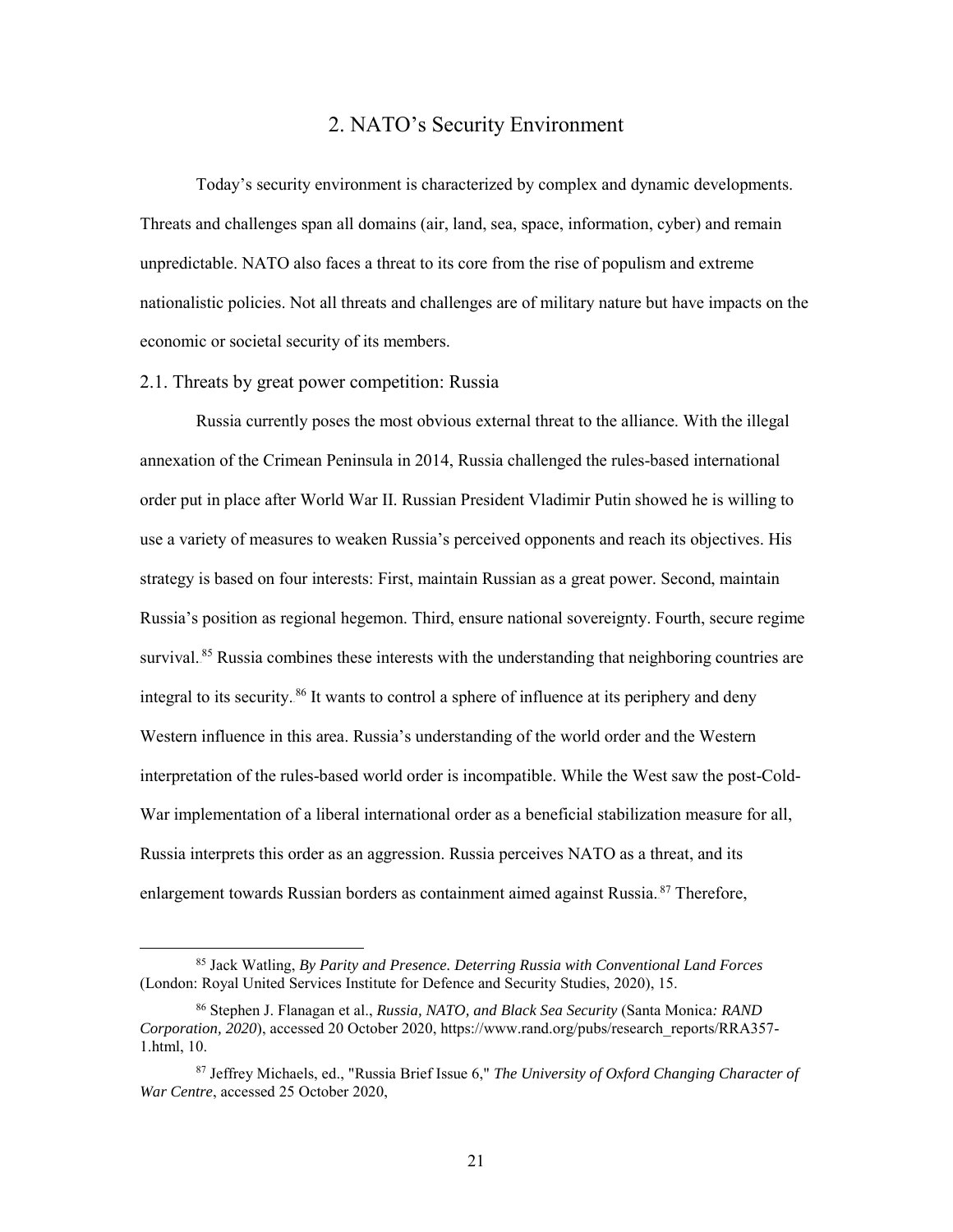increased tension and threats to NATO's eastern flank are likely to endure. Russian interests are not compatible with the liberal international order. Its activities are directly aimed at destabilizing and then reshaping the Western European order.<sup>88</sup>

Russia's strategic approach is best defined as asymmetric balancing.<sup>89</sup> It takes a very flexible approach, acting quickly after an opportunity presents itself or is shaped.<sup>90</sup> Russia uses a panoply of diplomatic, military, and economic means. This includes covert activities and destabilizing activities in the information and cyber domain. In the Middle East, Russia aims at maintaining its status as a major player, preventing the spread of Islamic extremism into Russia, and presenting itself as a benign mediator in the region. These activities also support Russia's aim to destabilize NATO, for example by cooperating with Turkey and selling Russian air defense systems in NATO territory.<sup>91</sup> Along its periphery, Russia seeks to achieve hegemony over its neighbors, using engagement, dependence, coercion, and disruption, as it has done in the Ukraine and Belarus.<sup>92</sup> NATO expansion, putting member states on the very borders of Russia, supports Russia's official narrative of a deliberate policy of containment by NATO to interfere with its objective of peripheral hegemony.

Russia directs a strong military force posture against NATO. Since 2008, Russia has embarked on an extensive modernization program. It has significantly improved its conventional

 $\overline{a}$ 

http://www.ccw.ox.ac.uk/blog/2020/4/29/xwkpokuwmsuu7rv095aonrvon81sp4-lxr5m, 6; Daniel S. Hamilton, "Why NATO Needs a New Strategic Concept, what it should Say, and how to Achieve It," in *Transatlantic Futures: Towards #NATO2030*, ed. Andris Sprūds and Mārtiņš Vargulis, The Riga Conference Papers 2020 ed. (Riga: Latvian Institute of International Affairs, 2020), 20; Watling, *By Parity and Presence. Deterring Russia with Conventional Land Forces*, 19.

<sup>88</sup> Flanagan et al., *Russia, NATO, and Black Sea Security*, accessed 20 October 2020, 10.

<sup>89</sup> Nicole Peterson, ed. *Russian Strategic Intentions* (Boston: NSI, 2019), 9.

<sup>90</sup> Watling, *By Parity and Presence. Deterring Russia with Conventional Land Forces*, 22.

<sup>91</sup> Peterson, ed. *Russian Strategic Intentions*, 58-60; Watling, *By Parity and Presence. Deterring Russia with Conventional Land Forces*, 22.

<sup>92</sup> Ibid., 24.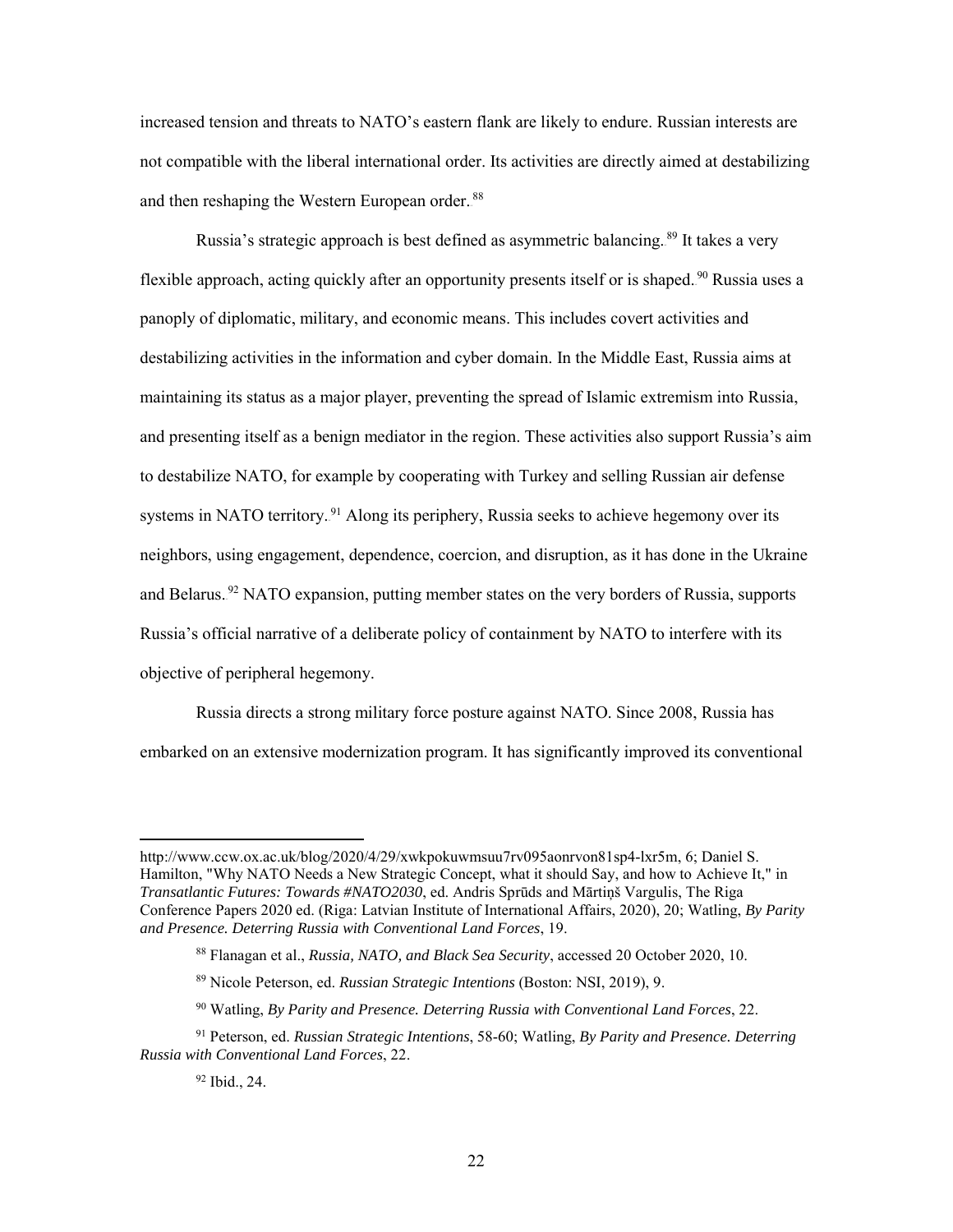offensive capabilities.<sup>93</sup> While the Russian military decision-making process (MDMP) remains "top-heavy", its command-and-control systems have greatly improved and now enable "information-strike" operations.<sup>94</sup> The modernization includes anti-access/ area denial capabilities (A2/AD, especially electronic warfare, long-range precision fires, and air defense capabilities). Its geostrategic position allows Russia to restrict NATO's freedom of movement and deny access in the eastern Baltic Sea, the Baltic states, and the Black Sea. Concurrently, Russia can contest the Arctic Region and the North Atlantic.<sup>95</sup> Moreover, Russia is modernizing its nuclear arsenal and lowering its threshold for the use of tactical nuclear weapons.<sup>96</sup>

Russia's greatest threat to NATO and its members is its "grey zone" influence,

disinformation, and destabilizing activities. These activities aim directly at NATO's cohesion. Russia has a strong interest in weakening the Western European democracies, NATO, and the European Union (EU). Exploitation of anti-democratic tendencies in NATO member states can create sharper divisions within NATO. It could lead to more Russia-friendly policies; optimally it might even lead to the collapse of NATO and a degradation of the EU's comprehensive economic power and military capabilities.<sup>97</sup> Under Putin, Russia employs propaganda, cyber-attacks,

 <sup>93</sup> Ibid., 28.

<sup>94</sup> Roger N. McDermott and Charles K. Bartles, *The Russian Military Decision-Making Process & Automated Command and Control*, GIDSresearch No. 2/2020 (Hamburg: German Institute for Defence and Strategic Studies, 2020), 7, 12.

<sup>95</sup> Justin Bronk, "Status and Future of Russian A2/AD Capabilities," in *Beyond Bursting Bubbles: Understanding the Full Spectrum of the Russian A2/AD Threat and Identifying Strategies for Counteraction*, ed. Michael Jonson and Robert Dalsjö (Stockholm: Swedish Defense Research Agency, 2020), 23-37; Andreas Puck Nielsen, "Defeating the A2/AD Umbrella – Concepts for Exploitation of Russia's Operational Weaknesses," in *Beyond Bursting Bubbles: Understanding the Full Spectrum of the Russian A2/AD Threat and Identifying Strategies for Counteraction*, ed. Michael Jonson and Robert Dalsjö (Stockholm: Swedish Defense Research Agency, 2020), 95-106; Flanagan et al., *Russia, NATO, and Black Sea Security*, accessed 20 October 2020, 10; Peterson, ed. *Russian Strategic Intentions*, 85-86.

<sup>96</sup> Ibid., 39.

<sup>97</sup> Marek Menkiszak, "Between War and Integration: NATO and Russia Towards 2030," in *Transatlantic Futures: Towards #NATO2030*, ed. Andris Sprūds and Mārtiņš Vargulis, The Riga Conference Papers 2020 ed. (Riga: Latvian Institute of International Affairs, 2020), 46-47; Mark Galeotti, *The Navalny Poisoning Case through the Hybrid Warfare Lens* (Helsinki: *The European Centre of Excellence for Countering Hybrid Threats*, October 2020), accessed 20 October 2020,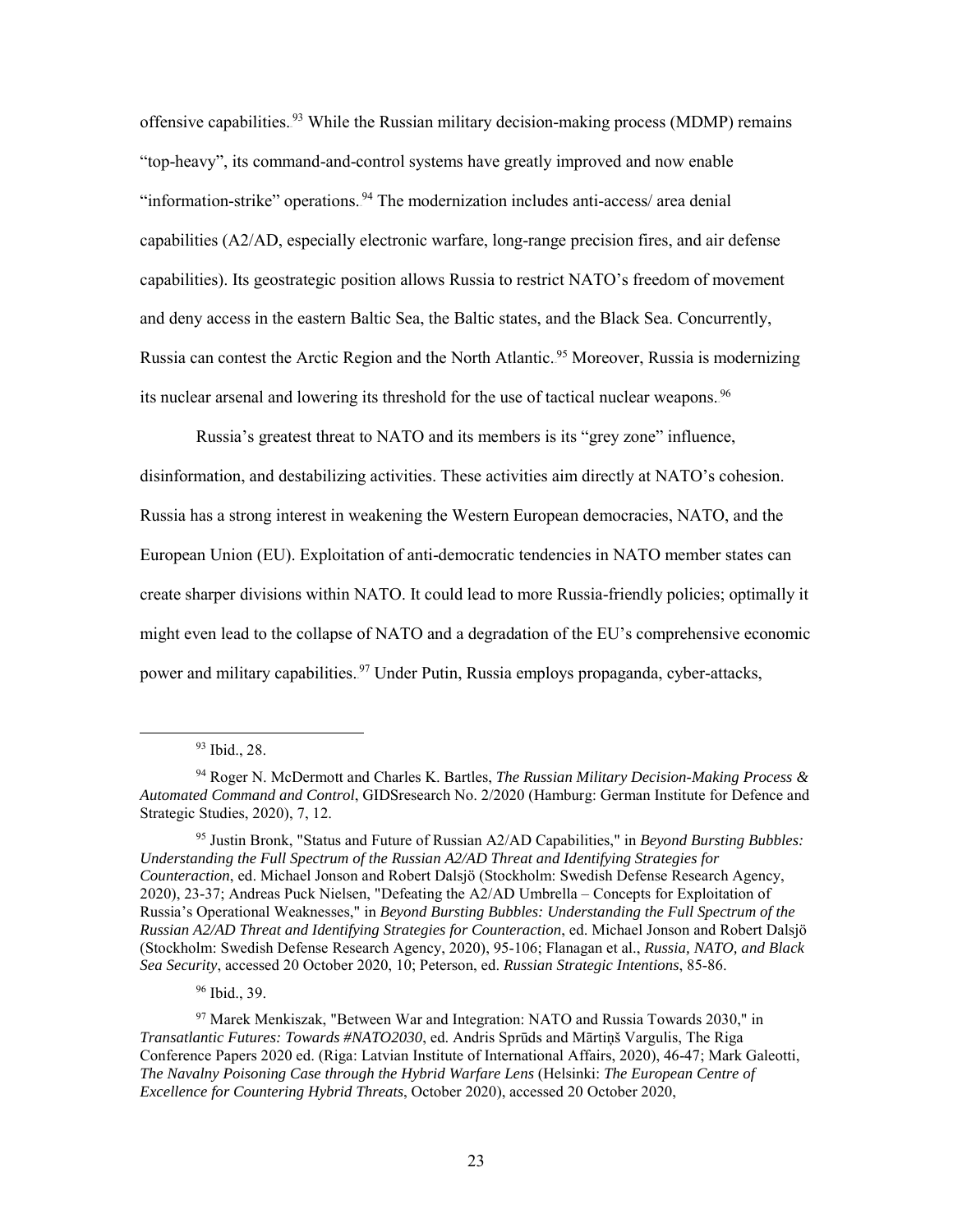disinformation, and murder to shape the international security environment. Russia spreads influence via the Russian diaspora, and by directly influencing key European leaders and regional actors.<sup>98</sup> It utilizes proxies like Western European right-wing and populist movements to shape public opinion toward Russia, discredit and destabilize democratic institutions, and sow discord among allies, thereby threatening the unity of NATO.<sup>99</sup> The level of interference via social media during the 2016 US presidential election is an example. In addition, Russia supports greater European strategic autonomy at the expense of NATO cohesion.<sup>100</sup> Russia poses a military and a destabilizing threat against NATO.

## 2.2. Challenges by Global Competition: China

China poses a special challenge for NATO and its members because it poses both an indirect threat and opportunity. China's activities in Europe and the trans-Atlantic region threaten the democratic order and cohesion, but are not foremost of a military nature for now. China aims to reconfigure the international order into one that accords to the world view held by the Chinese Communist Party (CCP). <sup>101</sup> The CCP "plans for China to achieve effective global dominance by 2049."<sup>102</sup> To ensure a foothold in Europe, China wants to ensure a "China-friendly" political situation. A united Europe which cooperates with the United States is not in the CCP's interest. Therefore, China seeks to "divide and rule" in Europe by disrupting the political cohesion of

 $\overline{a}$ 

https://www.hybridcoe.fi/publications/hybrid-coe-paper-4-the-navalny-poisoning-case-through-the-hybridwarfare-lens/.

<sup>98</sup> Ibid., 49-50.

<sup>99</sup> Peterson, ed. *Russian Strategic Intentions*, 22-23, 47.

<sup>100</sup> Menkiszak, "Between War and Integration: NATO and Russia Towards 2030," 47.

<sup>101</sup> Jonathan Broder, "China's Belt and Road Initiative: Does it Pose a Threat to the West?" *CQ Researcher* 29, no. 4 (2019), 4.

<sup>102</sup> Didi Kirsten Tatlow, *How "Democratic Security" can Protect Europe from a Rising China*, Vol. DGAP Policy Brief No. 13 (Berlin: *German Council on Foreign Relations*, 16 July 2020), accessed 23 July 2020, https://dgap.org/en/research/publications/how-democratic-security-can-protect-europe-risingchina, 1.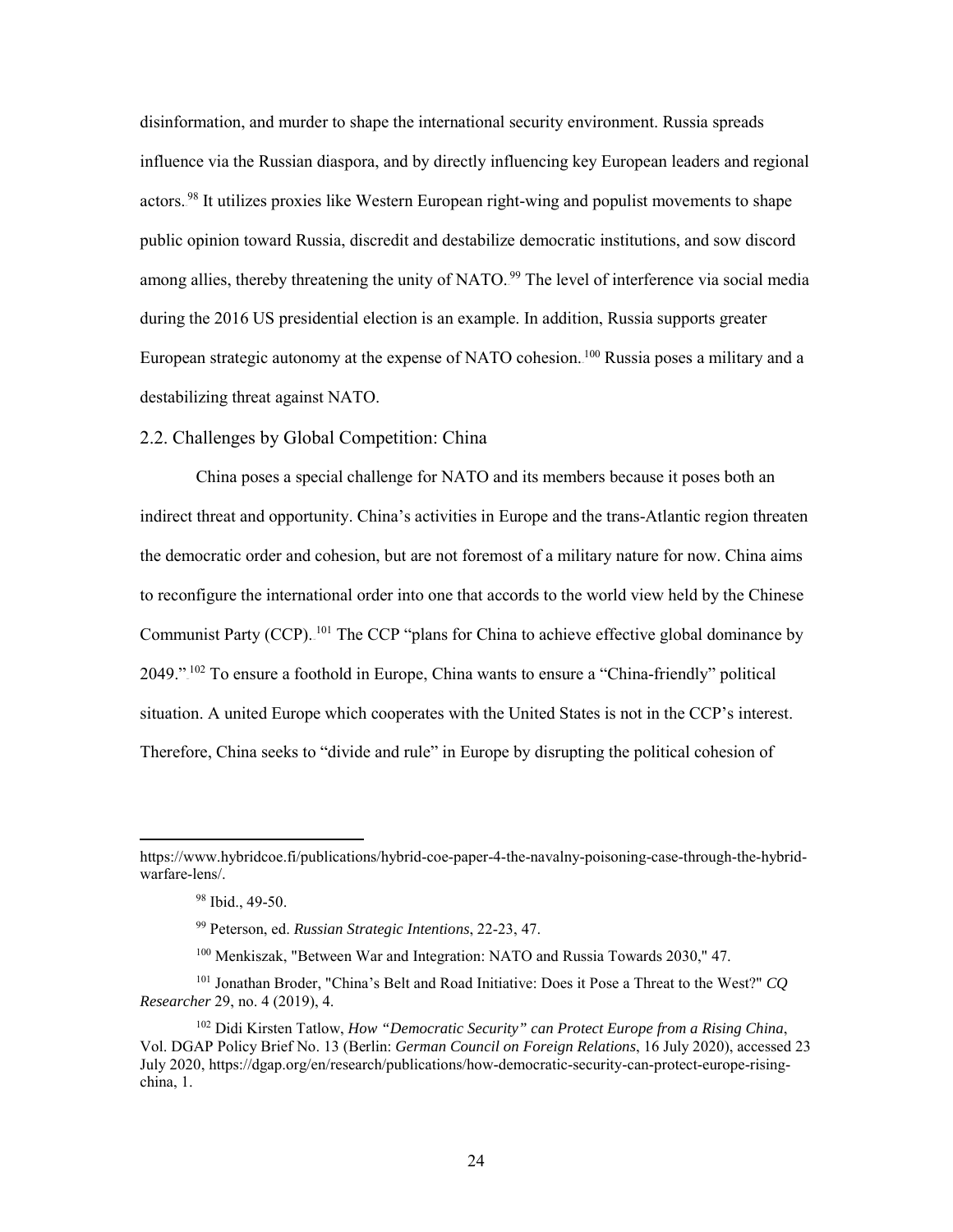European states.  $103$  In the Asia-Pacific region, China is using its expanding military capabilities and force posture to support its strategy. In Europe, China tries to exercise its influence in a more indirect approach. It utilizes aggressive diplomacy, propaganda, indirect influence via business deals, and outright disinformation campaigns.

Another approach is directed investments that come with China's Belt and Road Initiative. <sup>104</sup> Analysis shows China's massive investment in a wide variety of economic projects in Europe, with a special focus on control of the energy supply. <sup>105</sup> By investments and shares in projects, China gains access to and influence over political decision-makers. It continues to exploit the benefits of the current economic order while trying to subvert that order to support its strategy. In addition to influencing, China employs hybrid cyber activities together with information campaigns to achieve its objectives.<sup>106</sup>

China disregards the democratic foundations of Western governments and champions alternative frameworks for partnerships and cooperation. <sup>107</sup> While China has established itself as an important economic partner through these activities, it simultaneously poses a threat to Western democracy. Parallels can be found in the security domain, where China is trying to expand relations with EU and NATO members by offering products like 5G networks. While the use of Chinese technology would speed up digital modernization, such technology poses profound security risks, too. It is virtually certain that the CCP can exploit for its own ends likely

 <sup>103</sup> Ibid., 5.

<sup>104</sup> Ibid., 1.

<sup>105</sup> Center for Strategic and International Studies, "Reconnecting Asia," *Center for Strategic and International Studies*, accessed 30 November 2020, https://reconnectingasia.csis.org/map/.

<sup>106</sup> Lauren Speranza, "A Strategic Concept for Countering Russian and Chinese Hybrid Threats," *The Atlantic Council*, accessed 23 July 2020, https://www.atlanticcouncil.org/in-depth-research-reports/astrategic-concept-for-countering-russian-and-chinese-hybrid-threats/, 6-8.

<sup>107</sup> Ibid., p. 6.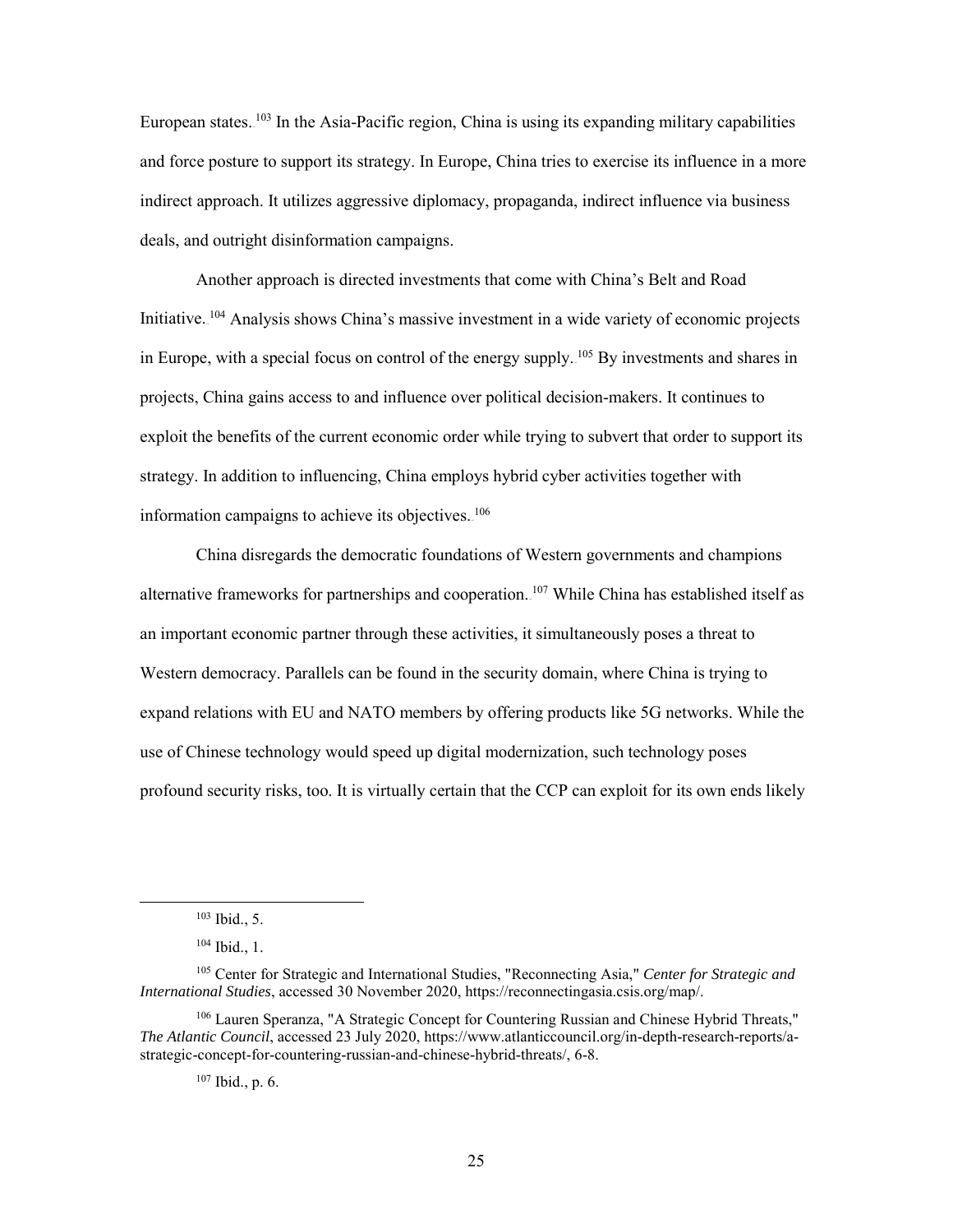security vulnerabilities in the technology. <sup>108</sup> Technological exploitation, combined with China's foothold in critical infrastructure and the adoption of emerging disruptive technologies (EDT), give China the opportunity to severely degrade the resilience of society and key institutions among the allies. Particularly energy supply security, information, and supply chains. <sup>109</sup>

China is neither an immediate military threat nor only an economic factor that can be disregarded for NATO's security. China combines economic power and trade opportunities with a global strategy underpinned by the threat and use of force, intimidatory diplomacy, and economic coercion. <sup>110</sup> That makes China a hybrid challenge, one that can easily switch from opportunity to threat. Its growing authoritarianism and increasing global reach place it at odds with the open societies and democratic principles of the alliance.  $^{111}$  China rejects the democratic values which underpin NATO and the European and trans-Atlantic order. Therefore, every option for cooperation or partnership that China proposes comes with the risk of undermining NATO. NATO's description of China fits: "We recognize that China's growing influence and international policies present both opportunities and challenges that we need to address together as an alliance." $1^{112}$ 

<sup>111</sup> Ibid., 27.

 <sup>108</sup> Una Aleksandra Bērziņa-Čerenkova, "The China Factor – a Push for NATO2030 Strength and Purpose," in *Transatlantic Futures: Towards #NATO2030*, ed. Andris Sprūds and Mārtiņš Vargulis, The Riga Conference Papers 2020 ed. (Riga: Latvian Institute of International Affairs, 2020), 131-132.

<sup>109</sup> NATO, *NATO 2030: United for a New Era. Analysis and Recommendations of the Reflection Group Appointed by the NATO Secretary General* (Brussels: *NATO*, 25 November 2020), accessed 2 December 2020, https://www.nato.int/nato\_static\_fl2014/assets/pdf/2020/12/pdf/201201-Reflection-Group-Final-Report-Uni.pdf, 27.

<sup>110</sup> Ibid., 17.

<sup>112</sup> NATO, North Atlantic Treaty Organization, "London Declaration Issued by the Heads of State and Government Participating in the Meeting of the North Atlantic Council in London 3-4 December 2019," *NATO.int*, accessed 23 July 2020, https://www.nato.int/cps/en/natohq/official\_texts\_171584.htm, 2; NATO, "Foreign Ministers Meet to Discuss NATO's Continued Adaptation and Global Security Challenges," *NATO.int*, accessed 1 December 2020, https://www.nato.int/cps/en/natohq/news\_179799.htm.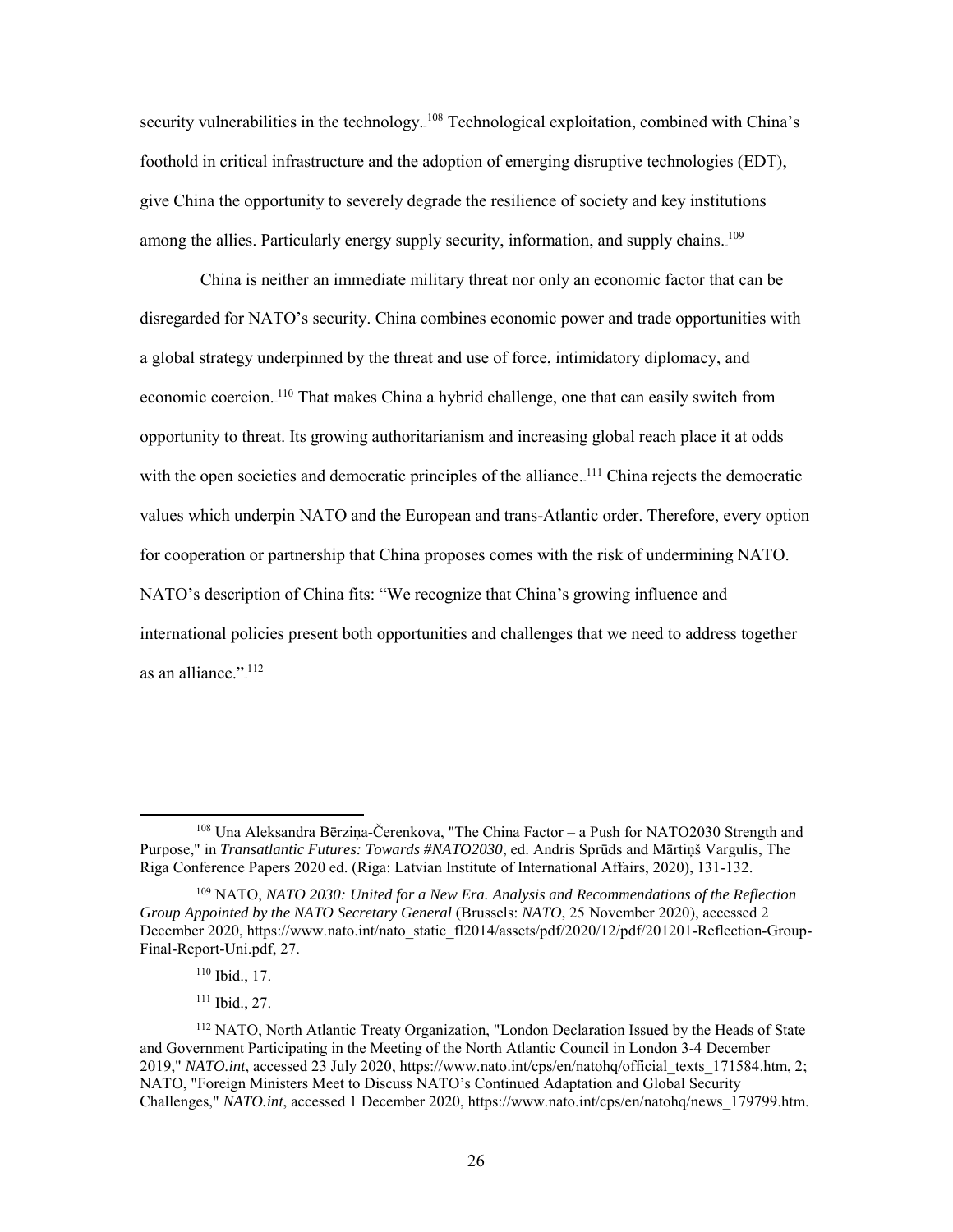### 2.3. NATO's Southern Flank: Complex Threats

Terrorism "…in all its forms and manifestations remains a persistent threat to us all. State and non-state actors challenge the rules-based international order. Instability beyond our borders is also contributing to irregular migration. We face cyber and hybrid threats."<sup>113</sup> This statement, from NATO's 2019 summit declaration, depicts the situation at NATO's southern periphery well.

Studies document the volatile, extremely dynamic situation on NATO's southern flank. The sources of the crises ravaging the Middle East and North Africa (MENA) region and sub-Saharan Africa are mostly non-military. Global challenges like climate change, pandemics like the COVID-19 outbreak, and failing economies impact the situation. Demographic changes, interethnic tensions, disrupted societies, competing interests, regional and international policies, and the use of disinformation add to the complexity. <sup>114</sup> This leads to persistent disorder, intra-state conflict, civil war, destabilization and terror by VEOs, like the Islamic State of Iraq and Syria (ISIS). Some countries like Egypt face an uncertain future.<sup>115</sup> The warring factions themselves are unlikely to directly confront NATO, but the conflicts create a multitude of challenges and threats that spill over into NATO's territory. For example, terror attacks in Europe remain a direct threat to the open societies of NATO.<sup>116</sup> Russian and Chinese activities in the MENA region and

 <sup>113</sup> NATO, North Atlantic Treaty Organization, "London Declaration Issued by the Heads of State and Government Participating in the Meeting of the North Atlantic Council in London 3-4 December 2019," 1.

<sup>114</sup> Alexander R. Vershbow and Lauren Speranza, "More in the Med: How NATO can Refocus its Efforts in the South and Italy can Lead the Charge," *The Atlantic Council*, accessed 23 July 2020, [https://www.atlanticcouncil.org/in-depth-research-reports/report/more-in-the-med-how-nato-can-refocus](https://www.atlanticcouncil.org/in-depth-research-reports/report/more-in-the-med-how-nato-can-refocus-its-efforts-in-the-south-and-italy-can-lead-the-charge/)[its-efforts-in-the-south-and-italy-can-lead-the-charge/,](https://www.atlanticcouncil.org/in-depth-research-reports/report/more-in-the-med-how-nato-can-refocus-its-efforts-in-the-south-and-italy-can-lead-the-charge/) 4, 5; Stephen J. Mariano, "NATO Defense College Policy Brief no. 12-June 2020: NATO's Strategic Redirection to the South," *NATO Defense College Research Division,* accessed 29 July 2020, http://www.ndc.nato.int/news/news.php?icode=1449, 1; Joint Chiefs of Staff, Joint Operating Environment 2035. The Joint Force in a Contested and Disordered World, 36.

<sup>115</sup> Alexander R. Vershbow and Lauren Speranza, "More in the Med: How NATO can Refocus its Efforts in the South and Italy can Lead the Charge," 4.

<sup>116</sup> NATO, *NATO 2030: United for a New Era. Analysis and Recommendations of the Reflection Group Appointed by the NATO Secretary General*, accessed 2 December 2020, 18; Joint Chiefs of Staff,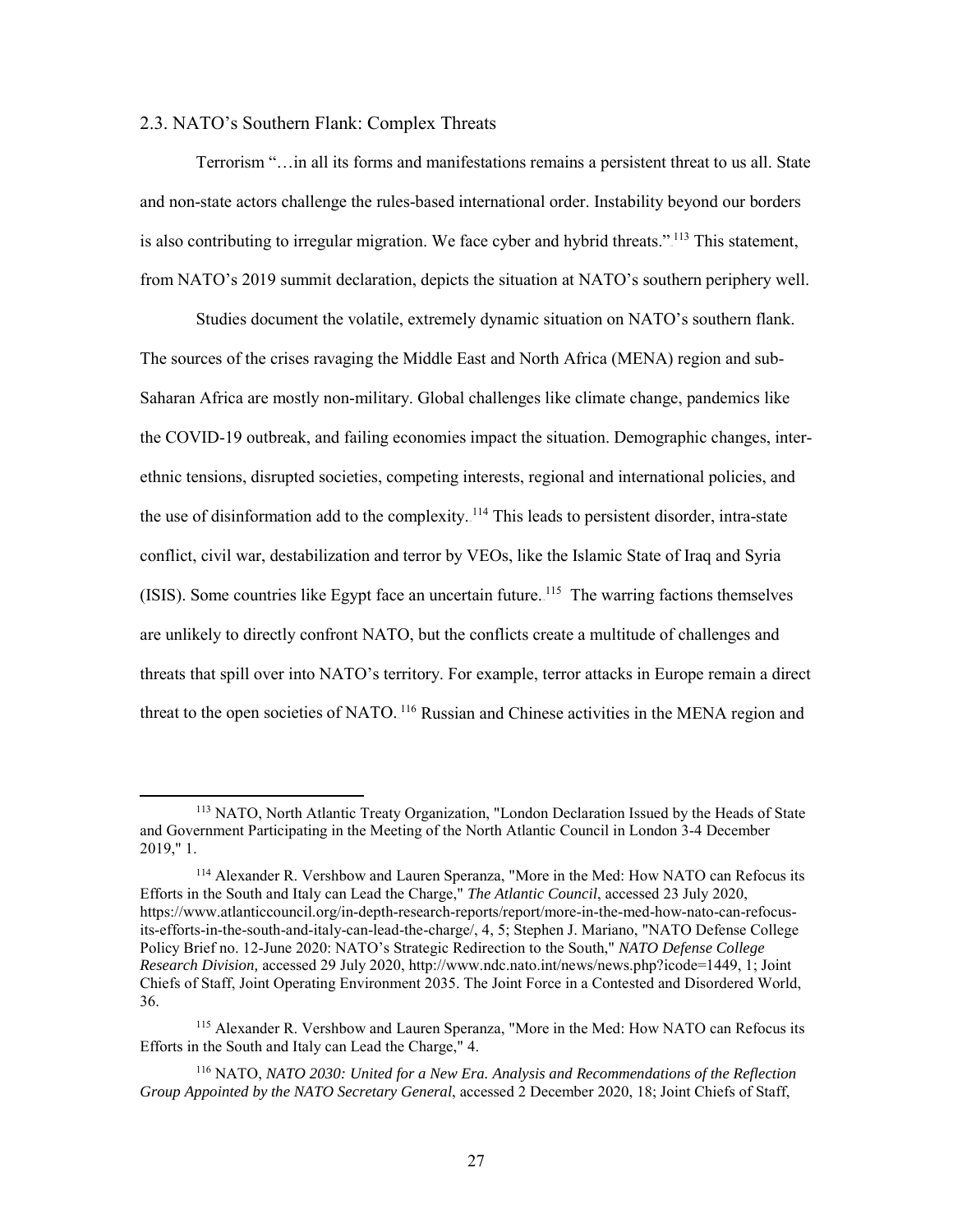Africa add great power competition to the complexity of the security situation on NATO's southern flank.<sup>117</sup> NATO must address all of these challenges, even though it is not well equipped for the task. While NATO is already engaged with regional partners, such engagement is not undisputed, primarily because the positive perception of democracy as a desirable form of government is in decline.<sup>118</sup>

## 2.4. NATO's Internal Challenge: Differences in Understanding

The good news is that *NATO 2030* addresses many of the problems NATO must overcome to endure. Nonetheless, the report of the reflection group installed by the SecGen is, by itself, not the remedy. The most pressing threats to NATO are those with an impact on NATO's core, its identity. This core is also under pressure from internal challenges. NATO's capability to adapt is based on shared values, principles, purpose, and shared interests. However, that does not mean that problems can be left unchecked, especially when they potentially disrupt the cohesion of NATO. This distinguishes the current situation from other junctures in NATO's history, like between 1989 and 1991. The current situation has the potential to damage NATO.

The risk to NATO's identity became especially visible during Donald Trump's presidency. <sup>119</sup> Stemming from the variety of threats they expect NATO to tackle, the allies developed different understandings of what needs to be done, and focused more on national

 $\overline{a}$ 

*Joint Operating Environment 2035. The Joint Force in a Contested and Disordered World* (Washington, DC: US Department of Defense, 2016), 2, 3.

<sup>117</sup> NATO, *NATO 2030: United for a New Era. Analysis and Recommendations of the Reflection Group Appointed by the NATO Secretary General*, accessed 2 December 2020, 18.

<sup>118</sup> Alexander R. Vershbow and Lauren Speranza, "More in the Med: How NATO can Refocus its Efforts in the South and Italy can Lead the Charge," 4-6.

<sup>119</sup> Nicholas Burns, "Foreword," in *NATO's Return to Europe: Engaging Ukraine, Russia and Beyond*, ed. Rebecca R. Moore and Coletta Damon (Washington, DC: Georgetown University Press, 2017), 10. Former President Trump criticized NATO already during his election campaign. He agitated against NATO right from the start of his tenure.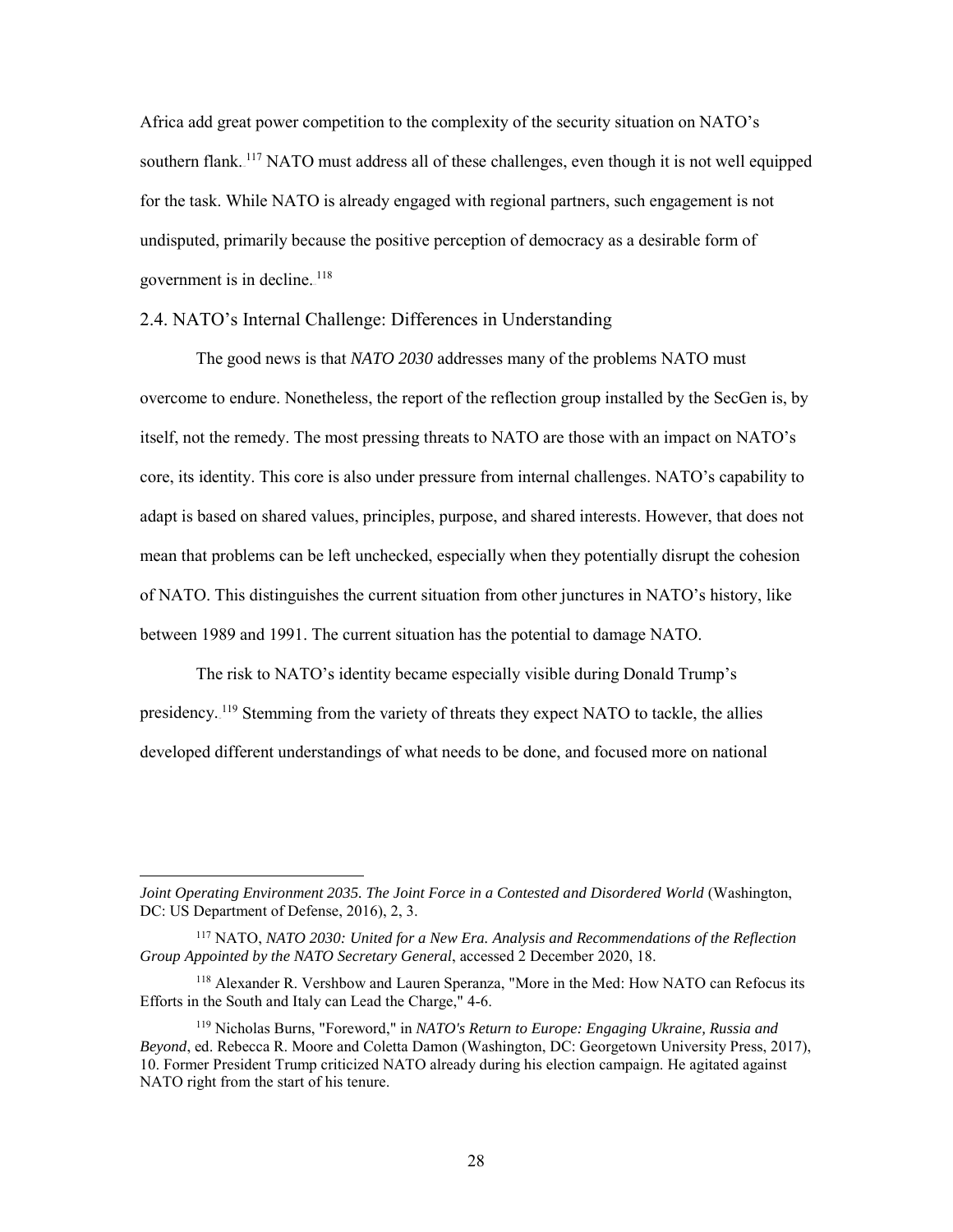interests.<sup>120</sup> The reflection group's report shows that this situation is further complicated by the fact that relations among allies are strained because of differences in basic values and interests.<sup>121</sup> An example is Turkey's purchase of Russian air defense systems and adoption of a visibly undemocratic agenda.

These strains are amplified by discussions about different approaches to security. The Policy Department for External Relations of the EU Parliament highlights the interdependency between the United States and Europe for their collective security. But it also highlights the fact that the ongoing discussion about greater European strategic autonomy risks rupturing trans-Atlantic relations, if that autonomy is understood as "Europe alone".<sup>122</sup> Although EU President Ursula von der Leyen stresses the importance of the trans-Atlantic alliance, President Macron's assessment of NATO shows that other interpretations possess significant backing among Europeans. This is also true for intensified European defense cooperation, with initiatives like the European Defense Fund (EDF) and Permanent and Structured Cooperation (PESCO). These initiatives increased suspicions in the United States about an EU-sponsored competitor to NATO. Although these initiatives seek to improve defense investments in Europe and thereby bolster European defense capabilities in NATO, a misperception or misuse can negatively impact the cohesion of the alliance.<sup>123</sup> On the other side, the Trump Administration's "America First" policy led to fears in some European countries that the United States would return to isolationism. Such a divergence from shared interests and efforts, be it perceived or real, can damage NATO's self-

https://www.europarl.europa.eu/RegData/etudes/IDAN/2020/653619/EXPO\_IDA(2020)653619\_EN.pdf, 9.

<sup>123</sup> Ibid., 17-18.

<sup>&</sup>lt;sup>120</sup> Sara Bjerg Moller, "It Will Take More than a Biden Victory to Solve NATO's Strategic Malaise," 2.

<sup>121</sup> NATO, *NATO 2030: United for a New Era. Analysis and Recommendations of the Reflection Group Appointed by the NATO Secretary General*, accessed 2 December 2020, 5, 9, 21.

<sup>122</sup> Directorate-General for External Policies, Policy Department for External Relations, *No Way Back: Why the Transatlantic Future Needs a Stronger EU* (Strasbourg: *European Parliament*, 2020), accessed 6 December 2020,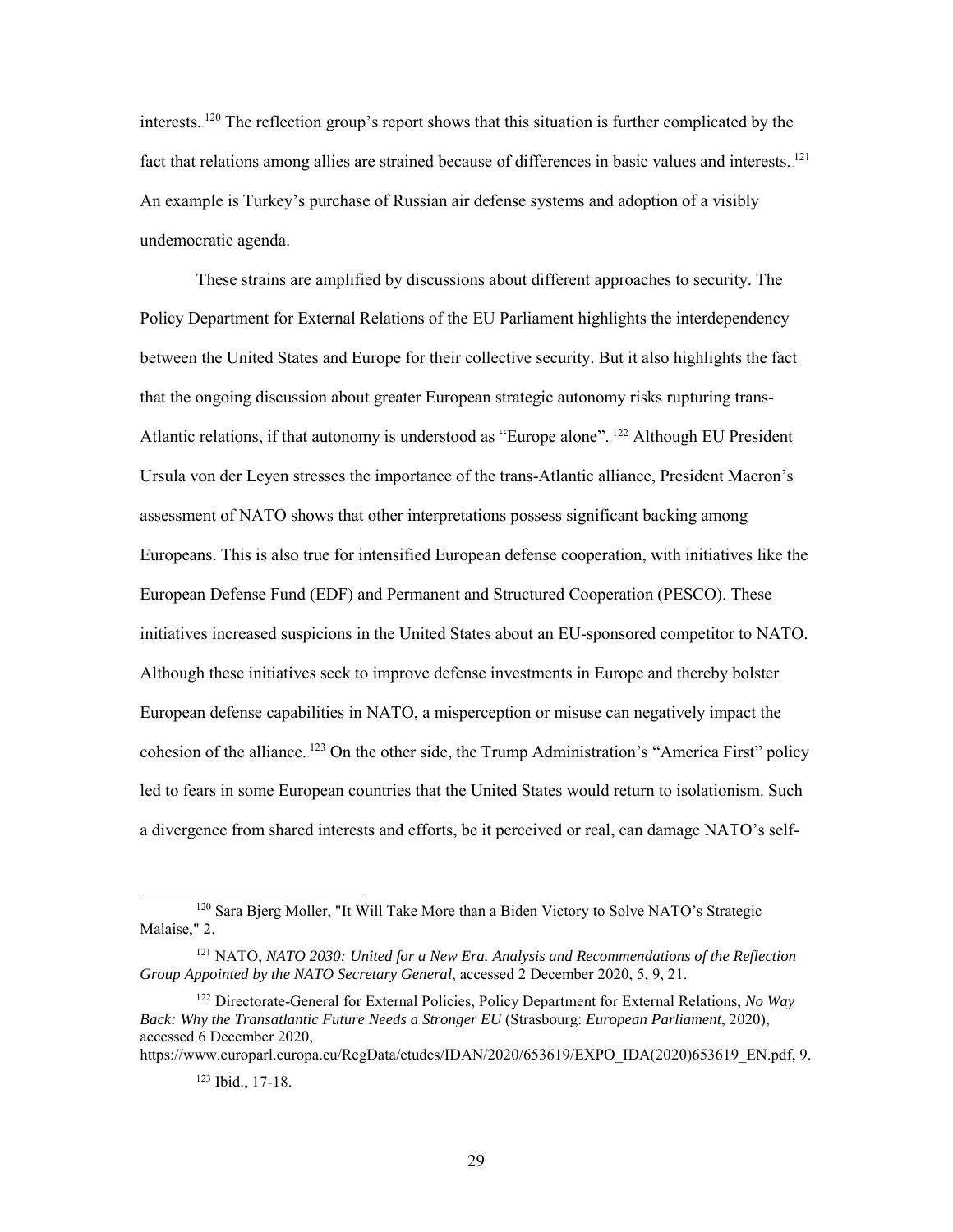understanding and identity. <sup>124</sup> Nonetheless, the America First policy convinced European nations like Germany to continue increasing their defense capabilities.  $125$  In itself that is a positive result; but if NATO member states focus too much on their singular security interests, a decline of trust in the mutual will to collective defense could occur. $126$ 

Another risk is the rise of illiberal political trends in Europe and the United States. The issue at stake is NATO's very identity. <sup>127</sup> Many NATO members experienced surges of illiberal, partially-authoritarian trends in recent election cycles. <sup>128</sup> To date, the democratic principles of NATO have remained relatively unchallenged, but that could change if a major member state's political philosophy turns sharply to the right. In 2018 Wallander revisited the claims she made in 2002.  $129$  Then she stressed the importance of NATO's underlying democratic principles;  $130$  today she acknowledges that NATO's history is not a purely democratic one. During the Cold War, the threat posed by the Soviet Union was a unifying factor. Additionally, NATO's democratic

 124 NATO, *NATO 2030: United for a New Era. Analysis and Recommendations of the Reflection Group Appointed by the NATO Secretary General*, accessed 2 December 2020, [https://www.nato.int/nato\\_static\\_fl2014/assets/pdf/2020/12/pdf/201201-Reflection-Group-Final-Report-](https://www.nato.int/nato_static_fl2014/assets/pdf/2020/12/pdf/201201-Reflection-Group-Final-Report-Uni.pdf)[Uni.pdf,](https://www.nato.int/nato_static_fl2014/assets/pdf/2020/12/pdf/201201-Reflection-Group-Final-Report-Uni.pdf) 5.

<sup>125</sup> Annegret Kramp-Karrenbauer, "Speech by Annegret Kramp-Karrenbauer: Presentation of the Steuben Schurz Media Award," *Bundesministerium der Verteidigung*, accessed 30 October 2020, https://www.bmvg.de/en/news/speech-akk-presentation-steuben-schurz-media-award-3856630, 3.

<sup>126</sup> NATO, *NATO 2030: United for a New Era. Analysis and Recommendations of the Reflection Group Appointed by the NATO Secretary General*, accessed 2 December 2020, [https://www.nato.int/nato\\_static\\_fl2014/assets/pdf/2020/12/pdf/201201-Reflection-Group-Final-Report-](https://www.nato.int/nato_static_fl2014/assets/pdf/2020/12/pdf/201201-Reflection-Group-Final-Report-Uni.pdf)[Uni.pdf,](https://www.nato.int/nato_static_fl2014/assets/pdf/2020/12/pdf/201201-Reflection-Group-Final-Report-Uni.pdf) 5, 21.

<sup>127</sup> Rebecca R. Moore and Damon Coletta, eds., *NATO's Return to Europe: Engaging Ukraine, Russia and Beyond* (Washington, DC: Georgetown University Press, 2017), 237.

<sup>128</sup> Ibid., p. 6; Constanze Stelzenmüller, "The West must Live Up to its Own Principles on Democracy," *Financial Times*, accessed 6 December 2020, https://www.ft.com/stream/0a5a4a47-a323- 404b-b9aa-bfe2e1e84911, p.2.

<sup>129</sup> Celeste A. Wallander, "NATO's Enemies within. How Democratic Decline could Destroy the Alliance," *Foreign Affairs*, Vol. 97, no. 4, 2018, accessed 15 January 2021, https://www.foreignaffairs.com/articles/2018-06-14/natos-enemies-within.

<sup>130</sup> Ibid., 1.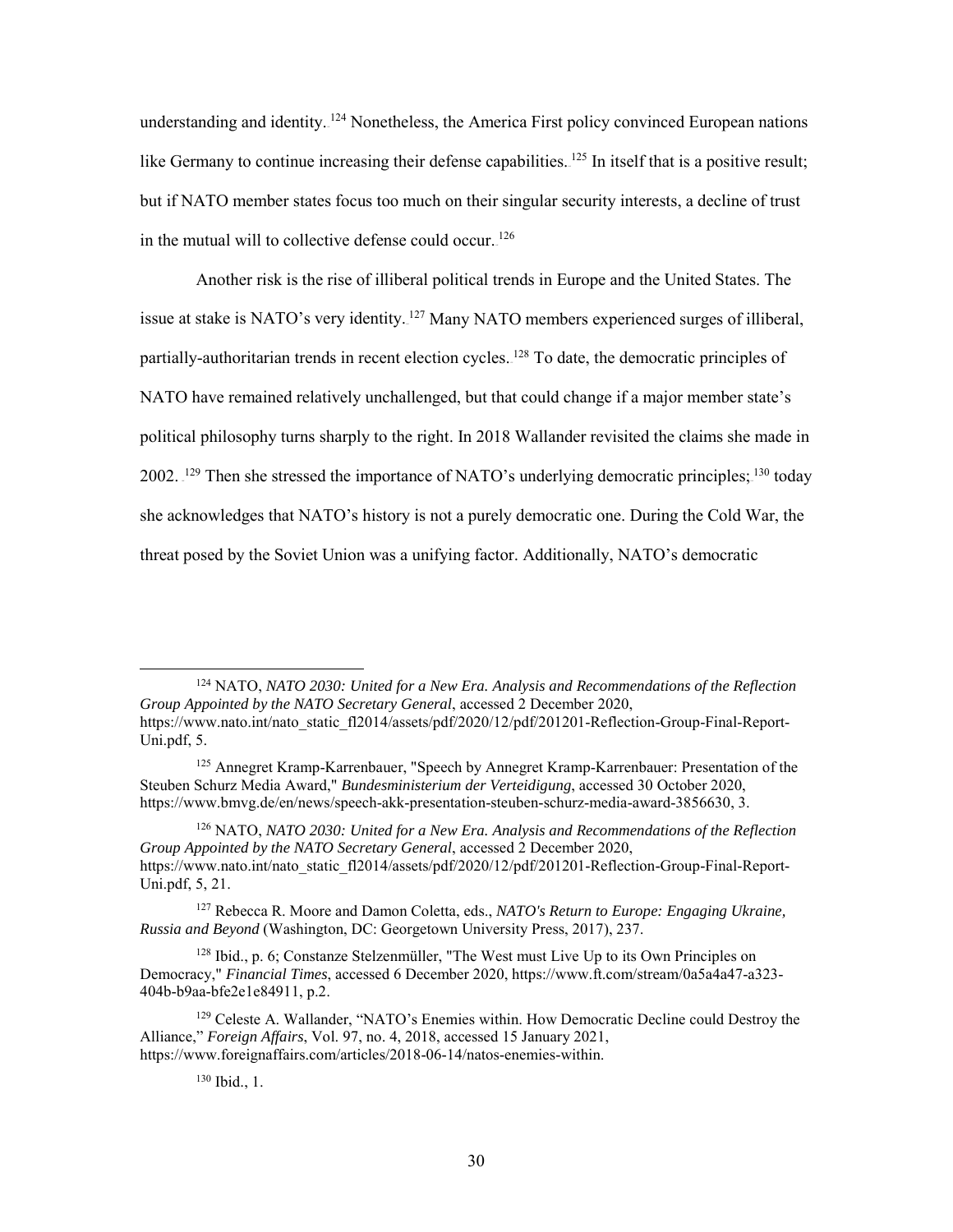principles functioned as an incentive for democratization, and became even more important after the Cold War.<sup>131</sup>

Wallander points to the problem that anti-democratic movements and tendencies can be found all over Europe; Poland, Hungary, and Turkey are actively dismantling democratic institutions and mechanisms and turning toward authoritarian governments. She describes this process as "back-sliding". <sup>132</sup> Because today's strategic environment differs significantly from that of the Cold War, this back-sliding can have significant impacts on NATO if they remain unchallenged. It harms NATO's credibility, since by treaty and strategic concepts NATO committed itself to democratic values.<sup>133</sup> Turning away from democracy would likely be followed by a renewed cost-benefit analysis regarding continued membership in any member state that adopts undemocratic or anti-democratic policies. This would degrade NATO's effectiveness, since the consensus for NATO operations or activities below the threshold of Article Five is based on the shared understanding of values and the rule of law.<sup>134</sup> Back-sliding opens the door for Russia to intensify its destabilization efforts because "illiberal and nondemocratic countries are more vulnerable to subversion." <sup>135</sup> These anti-democratic trends have been intensified by the COVID-19 pandemic.<sup>136</sup> While US President Joseph R. Biden's inauguration on 20 January 2021 is a sign of strength for democracy, NATO has to find a way to

 $131$  Ibid., 3.

<sup>&</sup>lt;sup>132</sup> Ibid., 2,3. While Turkey cannot be considered as a liberal democracy, it undertook significant efforts towards democratization to become an EU member. This course was reversed under President Erdogan.

<sup>&</sup>lt;sup>133</sup> For example, NATO's 2010 strategic concept, no. 2. North Atlantic Treaty Organization, *Active Engagement, Modern Defence. Strategic Concept for the Defence and Security of the Members of the North Atlantic Treaty Organization. Adopted by Heads of State and Government at the NATO Summit in Lisbon 19-20 November 2010*.

<sup>134</sup> Celeste A. Wallander, "NATO's Enemies within. How Democratic Decline could Destroy the Alliance," 2.

<sup>135</sup> Ibid., 3.

<sup>136</sup> Constanze Stelzenmüller, "The West must Live Up to its Own Principles on Democracy," 1.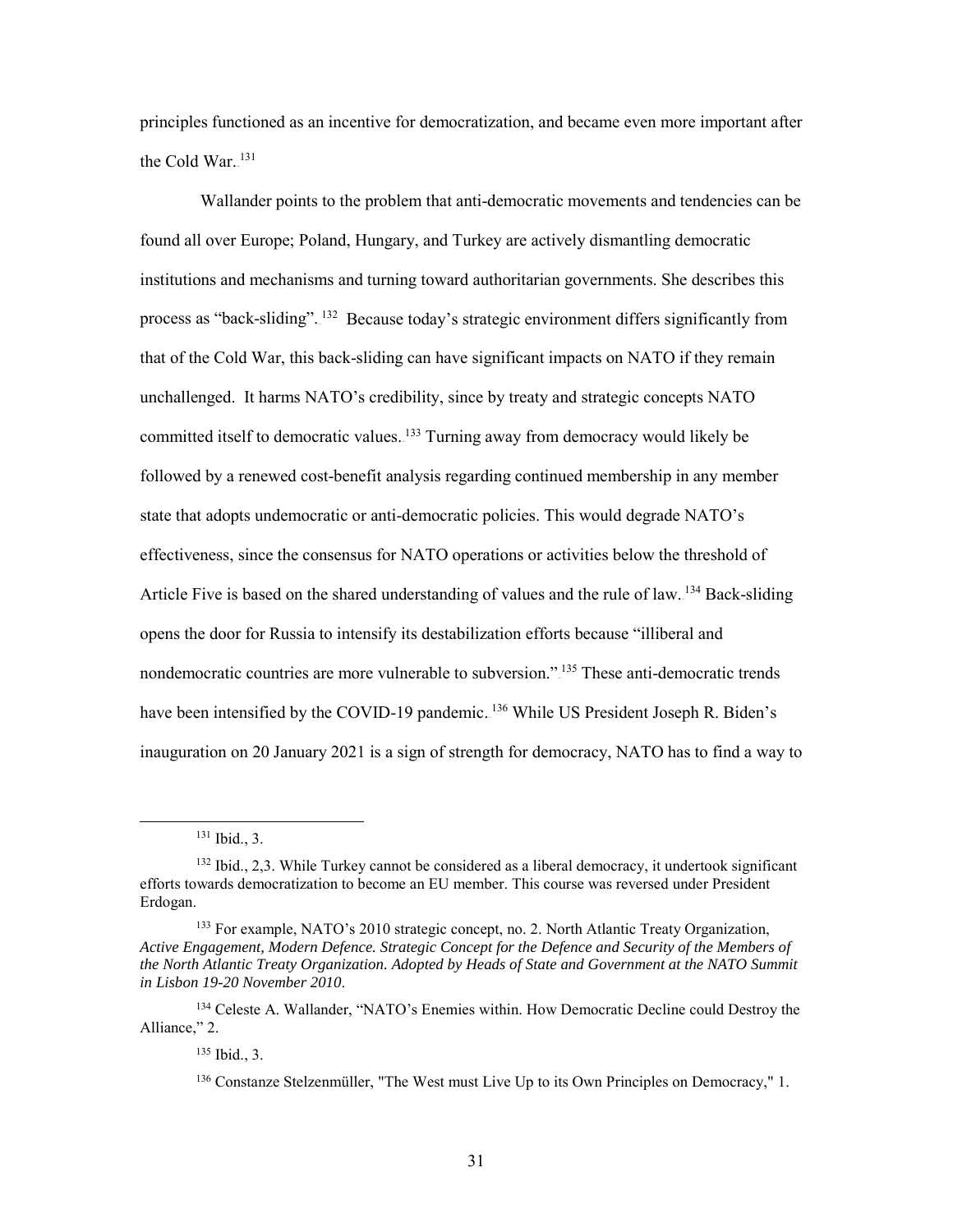address this threat from within. The problem is that back-sliding is a domestic problem, within the responsibility of each member state. Therefore, NATO cannot take direct action.

NATO is also facing challenges to its military capabilities. After the illegal Russian annexation of the Crimean Peninsula, NATO reacted quickly. NATO revived its response force, positioned NATO forces on a rotational base at its eastern flank (enhanced Forward Presence, eFP) and south-eastern flank (tailored Forward Presence, tFP) to assure its eastern allies. At the summit in Wales in 2014, the allies also agreed on a Defence Investment Pledge (DIP) to increase their efforts in modernizing capabilities.<sup>137</sup> In 2018, NATO launched the Readiness Initiative to further increase its flexibility and responsiveness. <sup>138</sup> NATO's efforts to modernize also included its command-and-control (C2) structure, although without adaptations to decision-making processes.<sup>139</sup> Members like Germany continue to rebuild resilient and effective structures and capabilities to improve their contribution to collective defense. <sup>140</sup> However, the work is far from done. Although defense investments are still increasing, there is an imbalance in defense spending when measured in accordance with the DIP goal of two percent of each state's gross domestic product (GDP).<sup>141</sup> The DIP two percent goal is misleading, because it does not show what percentage is actually contributed to NATO's military capabilities. Moreover, it is not tied to any strategy or means. Without a doubt, the adaptation of NATO requires continued sufficient investment and that the improvement of capabilities in all domains must also continue.

 <sup>137</sup> NATO Public Diplomacy Division, "*The Secretary General's Annual Report 2019*," 20, 21, 39.

<sup>138</sup> NATO, "Strengthening EU-NATO Relations," *NATO.int*, accessed 22 December 2020, https://www.nato.int/docu/review/articles/2019/07/16/strengthening-eu-nato-relations/index.html.

<sup>139</sup> NATO Public Diplomacy Division, "*The Secretary General's Annual Report 2019*," 97-100.

<sup>140</sup> Kramp-Karrenbauer, "Speech by Annegret Kramp-Karrenbauer: Presentation of the Steuben Schurz Media Award," 4-5.

<sup>141</sup> NATO Public Diplomacy Division, "*The Secretary General's Annual Report 2019*," 39,40.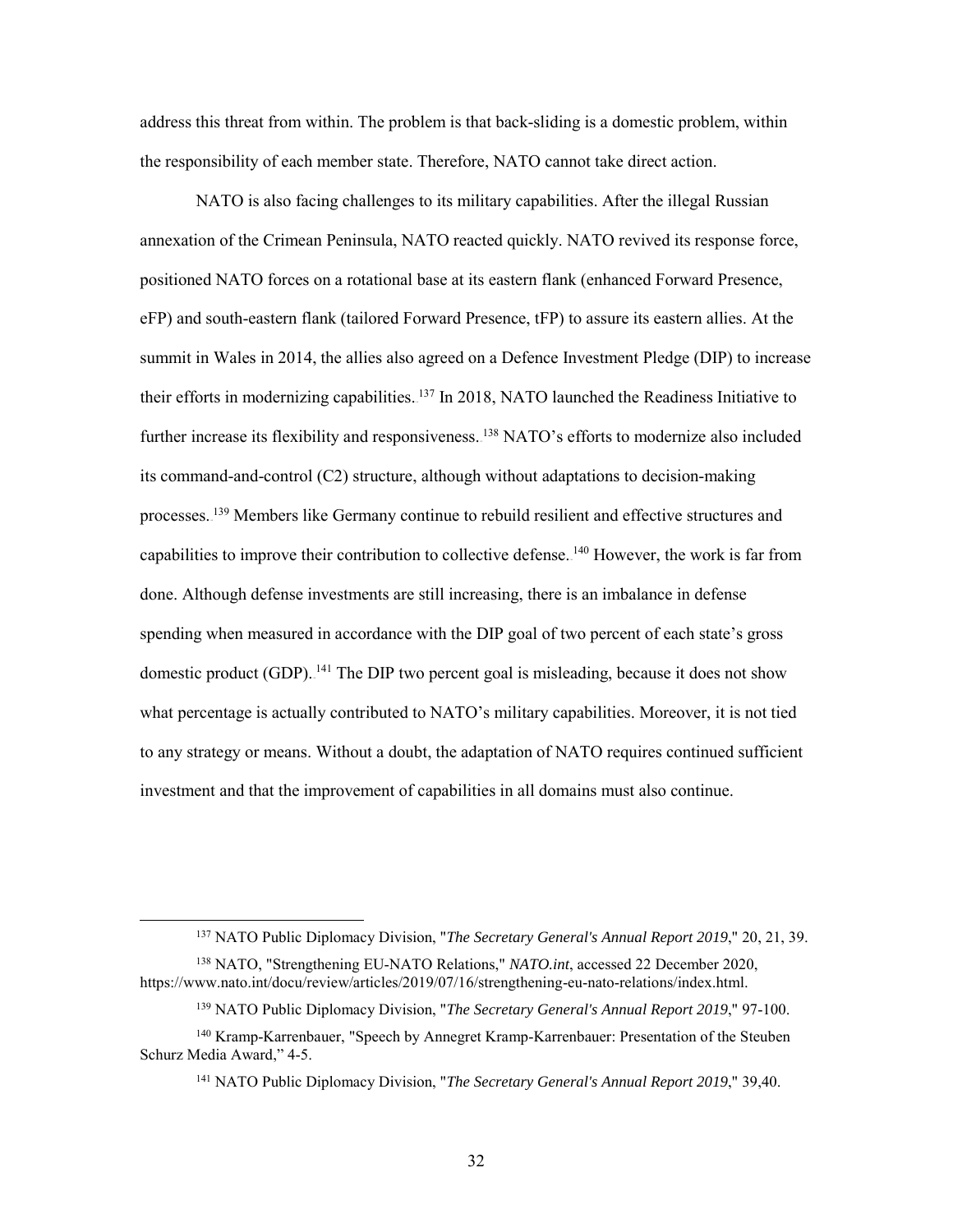Nonetheless, the two percent goal is the wrong tool to enable fair burden sharing and leads to controversy and distrust among allies.<sup>142</sup>

NATO operations are another aspect of capabilities. "During the Cold War NATO faced many challenges to its internal cohesion..., but after each the NATO members… fully recommitted to the alliance, a signal of its geostrategic importance. However, after the end of the Cold War this strategic 'glue' was lost, with less to unify the member states and more to pull them apart."<sup>143</sup> NATO compensated by assuming other tasks out of strategic necessity. After 2014 its core mission, collective defense, prominently reemerged, while its other tasks remained.<sup>144</sup> Now NATO must redefine its identity, while the array of threats it has to address becomes more complex. Simultaneously, while increasing its capabilities, NATO will only have one single set of forces at its disposal. Whether NATO can maintain the three core tasks assigned in the 2010 Strategic Concept (collective defense, crisis management, cooperative security) is in doubt.<sup>145</sup> It is also questionable if NATO allies would muster the will and forces for a renewed and lengthy crisis management operation like Afghanistan. <sup>146</sup>

British General Sir Graeme Lamb addresses the complexity of the future security environment in relation to an enlarged NATO. He argues that today's security environment leads to quite different threat perceptions and conflicting security interests within the alliance. He is

<sup>&</sup>lt;sup>142</sup> Anthony H. Cordesman, "NATO's Pointless Burden Sharing Debates. The Need to Replace a Mathematically Ridiculous 2% of GDP Goal with Real Force Planning," *Center for Strategic and International Studies*, accessed 3 August 2020, https://www.csis.org/analysis/natos-pointless-burdensharing-debates-need-replace-mathematically-ridiculous-2-gdp-goal, 1-7.

<sup>143</sup> Joanna Spear, "Organizational Survival: NATO's Pragmatic Functionalism," in *Charter of the North Atlantic Treaty Organization. Together with Scholarly Commentaries and Essential Historical Documents*, ed. Ian Shapiro and Adam Tooze (London: Yale University Press, 2018), 283.

<sup>144</sup> Ibid., 283.

<sup>145</sup> Ian Shapiro and Adam Tooze, eds., *Charter of the North Atlantic Treaty Organization. Together with Scholarly Commentaries and Essential Historical Documents* (London: Yale University Press, 2018), 164.

<sup>146</sup> John R. Deni, *NATO and Article 5. The Transatlantic Alliance and the Twenty-First-Century Challenges of Collective Defense* (MD: Rowman & Littlefield, 2017), 4, 10, 119.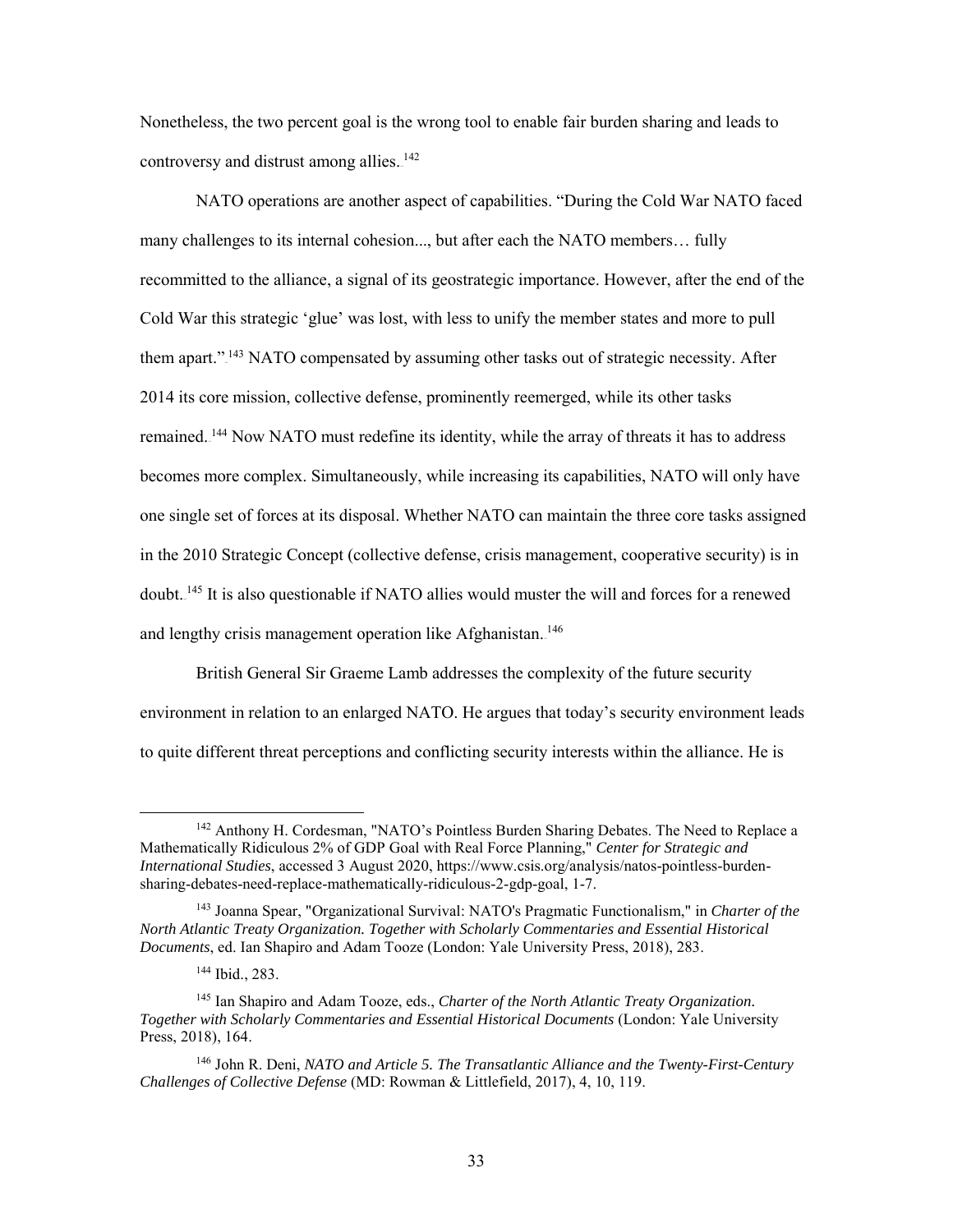skeptical that a larger number of allies will be able to decide and act as one if their individual security assessments significantly differ. Moreover, NATO's structures and capabilities are not fit to cope with the future challenges.  $147$  While this argument neglects NATO's core tenets about cohesion and managing disagreements, it stresses the fact that NATO faces a security environment to which it will be difficult to respond if NATO members cannot muster the will to act, share the burden, and act in unity.

## 2.5. Take Away

An overview of the current security environment shows that "business as usual" is not an option for NATO. NATO's ongoing modernization and capability build-up is necessary but not sufficient to address the complex security environment. NATO must work on several issues simultaneously: Secure its core democratic values and maintain cohesion. That requires a new strategic concept. It is not enough to renew the 2010 strategic concept. The concept needs to realign values, ends, ways, and means. It must set the conditions to be sufficiently resourced and can be implemented. This requires a revision of and re-prioritization among NATO's core tasks. Thereby, the underlying strategy will address all challenges and can be sufficiently resourced. Moreover, NATO requires the appropriate capabilities and capacities to handle emerging threats; NATO must improve its structure and the integration of capabilities to foster anticipation, responsiveness, and flexibility. It needs improved capabilities as a military alliance and also the capabilities as a political institution, thereby ensuring that its strategic objectives can be implemented by employing the right means. As NATO's SecGen states, "…we must stay strong militarily, be more united politically and take a broader approach globally.".<sup>148</sup>

 <sup>147</sup> General Sir Graeme Lamb, "Is NATO a Force Fit for a New Century?" in *Charter of the North Atlantic Treaty Organization. Together with Scholarly Commentaries and Essential Historical Documents*, ed. Ian Shapiro and Adam Tooze (London: Yale University Press, 2018), 258-261.

<sup>148</sup> Jim Garamone, "Secretary General Launches 'NATO 2030' Effort to Strengthen Alliance," *US Department of Defense*, accessed 11 November 2020,

https://www.defense.gov/Explore/News/Article/Article/2211673/secretary-general-launches-nato-2030 effort-to-strengthen-alliance/, 1.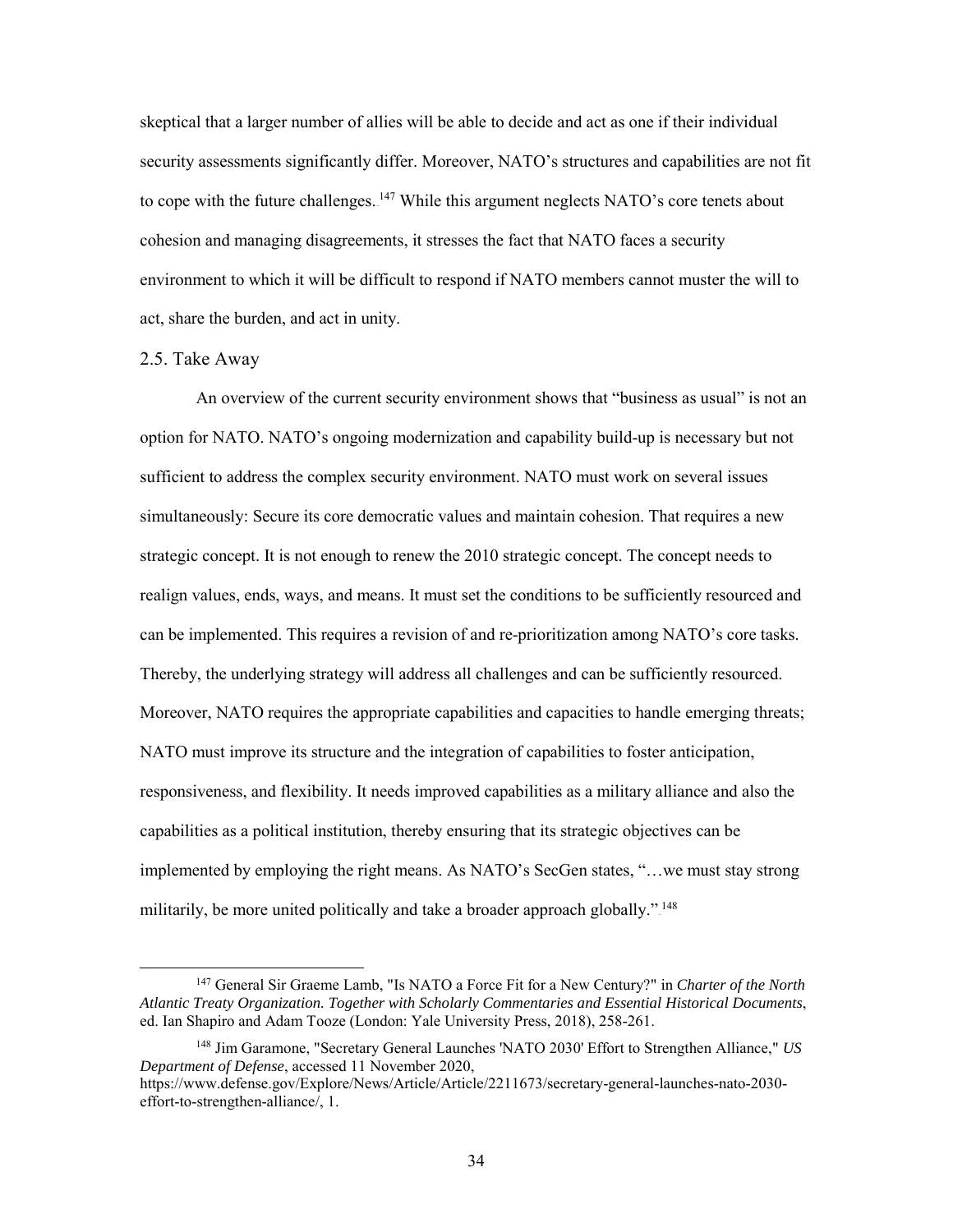# 3. Aligning Values-Ends-Ways-Means: NATO's New Strategic Concept

In March 2020, NATO SecGen Jens Stoltenberg appointed an independent group of experts to consider NATO's situation in 2030 and offer recommendations on how to boost NATO's political dimension. On 25 November 2020 the group submitted its report to the SecGen ("reflection report").  $^{149}$  The reflection group envisions NATO in 2030 "defined by vitality, utility, relevance, and endurance."<sup>150</sup> The report embraces the timeless validity of NATO's democratic foundations and stresses that NATO's basic mission remains unchanged: "…safeguard the freedom, common heritage and civilization of their peoples, founded on the principles of democracy, individual liberty and the rule of law..."<sup>151</sup> It acknowledges the fact that disagreement is normal among democracies, but that the foundation allows consensus and therefore unity. It stresses the importance of NATO's cohesion as a primary prerequisite for NATO's credibility.<sup>152</sup>

Overall, the report gives 138 recommendations. The key points are:

"…**update the 2010 Strategic Concept** (original emphasis)… …continue the dual-track approach of deterrence and dialogue with **Russia**… …devote much more time, political resources, and action to the security challenges posed by **China**…

**Emerging and disruptive technologies** are a challenge but also opportunity … **Terrorism** poses one of the most immediate, …threats …

…consistent, clear, and coherent approach to **the South**, …

…reaffirm its support for **arms control** while maintaining an effective **nuclear deterrence**.

**Climate Change** will continue to shape NATO's security environment. Maintaining **political cohesion and unity** must be an unambiguous priority… …transatlantic **consultation** to be strengthened in a systematic, credible, and powerful manner…

**NATO and the EU** should seek to reinvigorate trust and understanding…

 <sup>149</sup> NATO, *NATO 2030: United for a New Era. Analysis and Recommendations of the Reflection Group Appointed by the NATO Secretary General*, accessed 2 December 2020, 66, 3.

<sup>150</sup> Ibid., 11.

<sup>151</sup> Ibid., 9, 7, 11.

<sup>152</sup> Ibid., 20.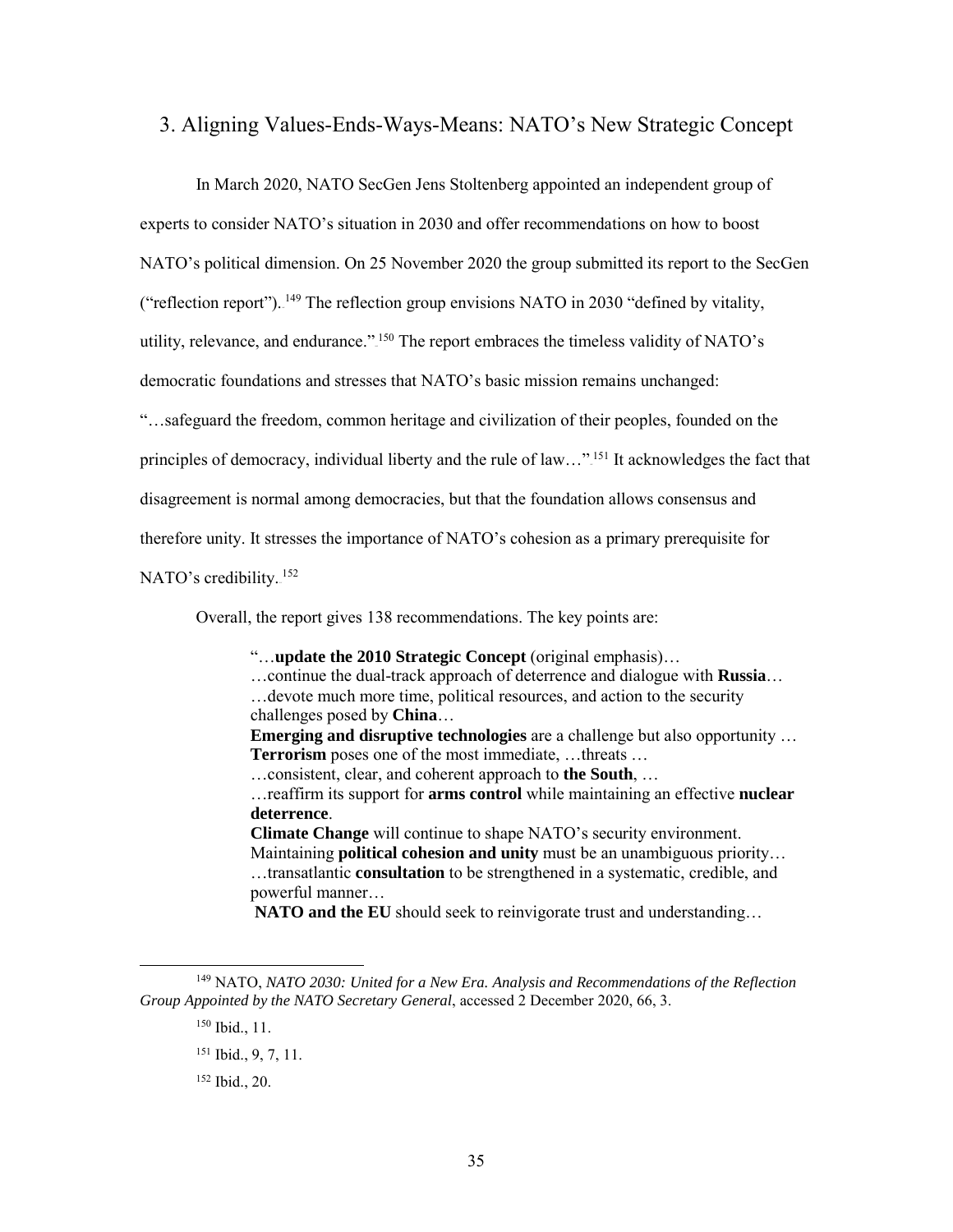…global blueprint for better utilizing its **partnerships** to advance NATO strategic interests…

- …principle of consensus is a cornerstone of the Alliance, …
- ... NATO needs a strong political dimension to match its military adaptation.<sup>153</sup>

All these recommendations are valid. Besides the ongoing push to modernize and improve its capabilities, NATO must revise its strategy and realign its ends, ways and means. Colin S. Gray defines grand strategy "…as the direction and use made of any or all among the total assets of a security community in support of its policy goals as decided by politics.".<sup>154</sup> Moreover: "[s]trategy is a practical business. If the troops cannot do it, policy is mere vanity.".<sup>155</sup> The report correctly addresses the importance of NATO's political dimension and identifies the correct measures to be taken. It puts the revision of the strategic concept as a starting point. Moreover, it highlights the fact that the very process of updating the strategic concept is in itself important. It would allow the allies to discuss their different perspectives and reach consensus. The strategic environment demands that the allies return to discourse and do not shy away from critical topics due to fear of disagreement.<sup>156</sup> As shown in chapter one, the ability to agree to disagree is one of NATO's strengths.

NATO foreign ministers received the reflection report and its recommendations during a meeting in December 2020. While it is not yet known how much support the report received, it will frame negotiations and discussions in preparation for NATO's summit in 2021. The work on

<sup>154</sup> Colin S. Gray, *War, Peace and International Relations. an Introduction to Strategic History*, 2nd ed. (London: Routledge, 2012), 2; Hans Binnendijk, Daniel S. Hamilton, "Four Factors to Consider in Keeping NATO Relevant," *Defense News*, accessed 24 November 2020,

 <sup>153</sup> Ibid., 12-15.

https://www.defensenews.com/opinion/commentary/2020/11/24/four-factors-to-consider-in-keeping-natorelevant/?utm\_source=Sailthru&utm\_medium=email&utm\_campaign=EBB%2011.24.20&utm\_term=Edito rial%20-%20Military%20-%20Early%20Bird%20Brief, 1.

<sup>155</sup> Colin S. Gray, *The Future of Strategy* (Cambridge: Polity Press, 2015), 39.

<sup>156</sup> Klaus Wittmann, "Schluss Mit Der Sprachlosigkeit! Die NATO Braucht Eine Neue Strategie - Und Eine Debattenkultur," *Der Tagesspiegel*, Friday, 14 February 2020, 6.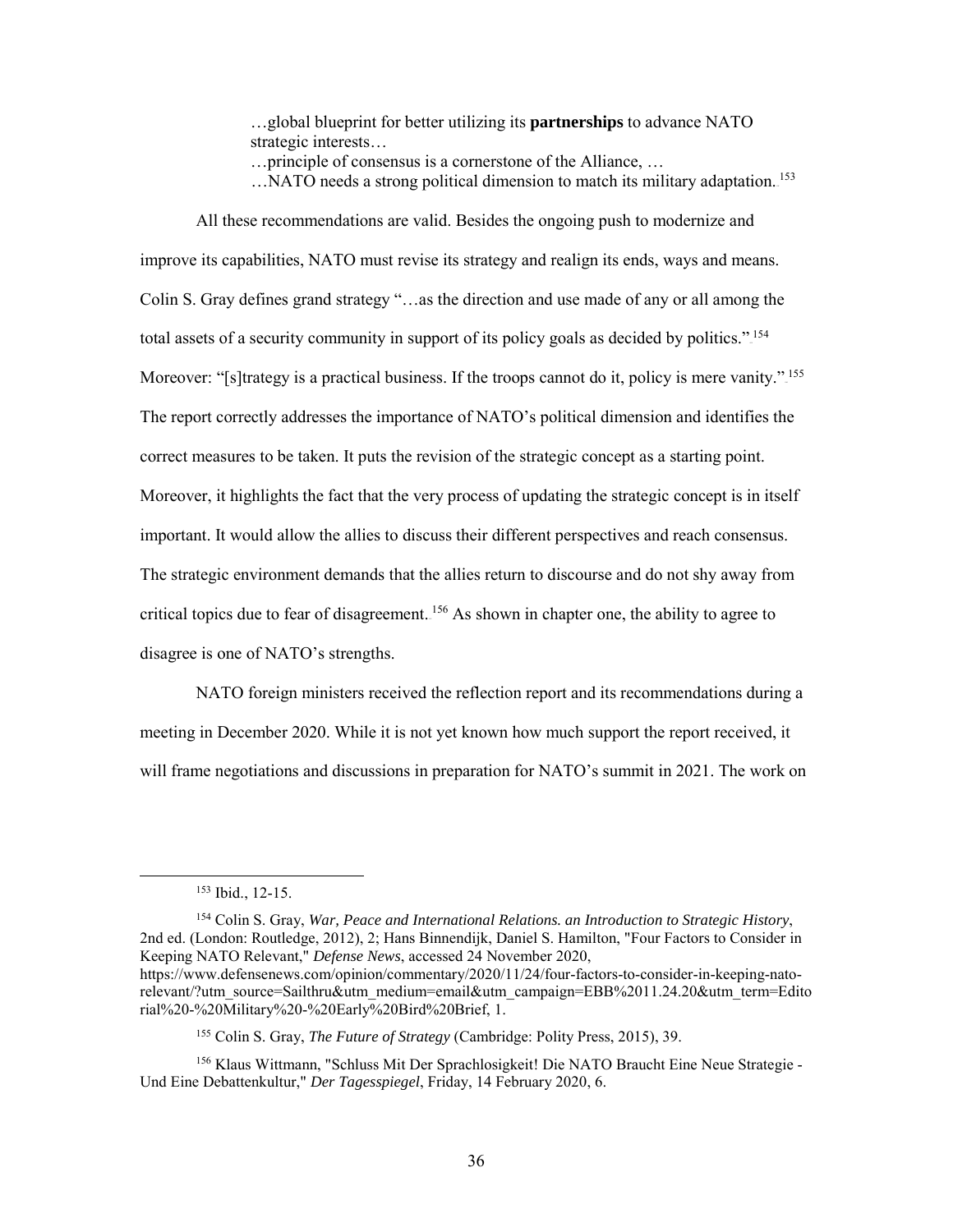the new strategic concept can be expected to start after the summit.<sup>157</sup> The strategic concept is the expression of NATO's revised strategy; it connects NATO's foundation, its members, purpose, ends, ways, means, and finally, resources. Additionally, the strategic concept enables a common threat perception, which will allow the allies to adopt a united stance and approach. The revision of the strategic concept is of utmost importance if NATO is to successfully adapt to the emerging strategic environment. A reiteration of the 2010 strategy is not enough. The strategic concept is NATO's visible expression of purpose and direction. It explains who NATO is and how NATO will engage now and in the future.

## 3.1. End, Ways, and Means – the Core Tasks

The reflection report correctly puts NATO's democratic values at the center of NATO's cohesion. A new strategic concept must stress this important fact. This allows NATO to put its political identity at the basis of its concept, before analyzing the ends and ways. A politically unified alliance requires a fixed point, an identity from which the alliance can develop its strategic vision.<sup>158</sup> Three other effects develop from that. First, the alliance maintains credibility in changing circumstances. It acts in line with its narrative, stays politically predictable, transparent, and addresses the domestic and international audience. Second, NATO can counter disinformation more easily. Third, it is the common basis for allies. NATO must counter antidemocratic tendencies among its members, although it cannot enforce democratic values.<sup>159</sup> Nonetheless, confirming democratic principles as the bedrock of the alliance helps to support democracy in problematic member states (Poland, Hungary, Turkey) and binds them to a

<sup>&</sup>lt;sup>157</sup> Dr. Ian Davis, "Briefing Paper no. 80: NATO Seeks a New Political Path but Continues to March to Old Military Tunes," *NATO Watch*, accessed 16 December 2020, https://natowatch.org/default/2020/nato-seeks-new-political-path-continues-march-old-military-tunes.

<sup>158</sup> NATO, *NATO 2030: United for a New Era. Analysis and Recommendations of the Reflection Group Appointed by the NATO Secretary General*, accessed 2 December 2020, 7, 20, 50.

<sup>159</sup> The North Atlantic Treaty, Article 1. Shapiro and Tooze, eds., *Charter of the North Atlantic Treaty Organization. Together with Scholarly Commentaries and Essential Historical Documents*, 3.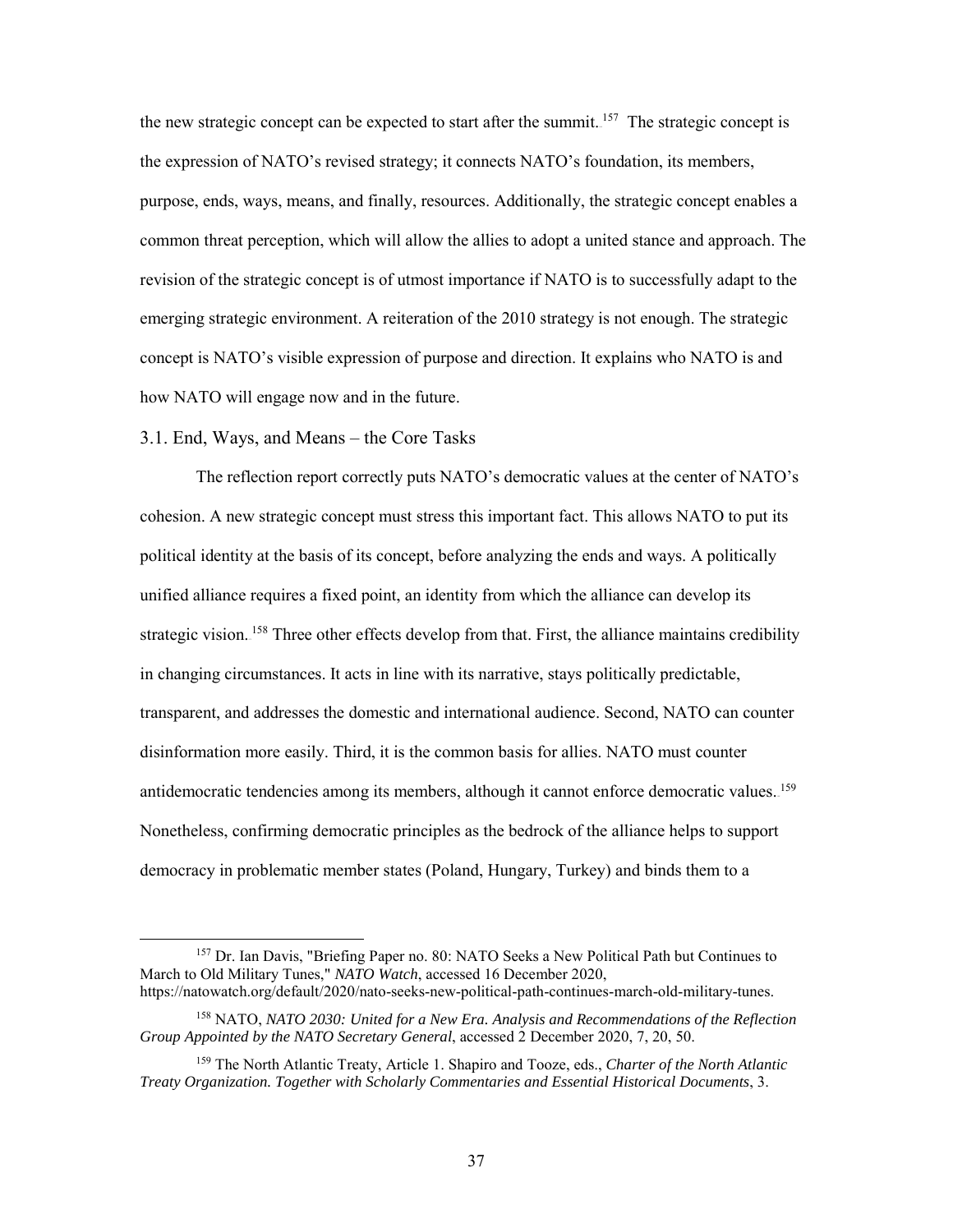minimum standard if they seek to retain their influence. <sup>160</sup> Reconfirming its democratic foundation also can enable the establishment of other mechanisms in NATO, for example a committee for democratic principles.<sup>161</sup>

The identity of NATO's ultimate mission – the end – becomes understandable. The reflection report correctly stresses that the original intent of the 1949 foundation of NATO remains valid.<sup>162</sup> The mission can be translated into the ways, NATO's core tasks. They are the central point of the strategic concept. Their description provides the guidelines for how NATO will achieve the end — how NATO will provide security. They assure allies that their security concerns are being addressed. Moreover, they must be prioritized to allow sufficient resourcing. The reflection report calls for a preservation of the 2010 core tasks (collective defense, crisis management, cooperative security). <sup>163</sup> Preserving the core tasks is not enough to meet the challenges, however; they must be reformulated. This includes the question of whether responses to threats of terrorism need to be more integrated. In general, there are two tendencies in NATO tasks: more global tasks are demanded, and a narrower focus on collective defense is assessed as the solution.<sup>164</sup> The challenge is that a more global stance is likely to strain NATO's available capabilities, while a narrow stand on classic territorial defense will likely fail to address all the challenges NATO faces. The security environment demands a comprehensive approach to the

 <sup>160</sup> Hamilton, "Why NATO Needs a New Strategic Concept, what it should Say, and how to Achieve It," 23.

<sup>161</sup> This idea was addressed by Celeste A. Wallander. Celeste A. Wallander, "NATO's Price - Shape Up Or Ship Out," 3.

<sup>162</sup> NATO, *NATO 2030: United for a New Era. Analysis and Recommendations of the Reflection Group Appointed by the NATO Secretary General*, accessed 2 December 2020, 9.

<sup>163</sup> Ibid., p. 12; North Atlantic Treaty Organization, *Active Engagement, Modern Defence. Strategic Concept for the Defence and Security of the Members of the North Atlantic Treaty Organization. Adopted by Heads of State and Government at the NATO Summit in Lisbon 19-20 November 2010*, 2.

<sup>164</sup> Hans Binnendijk and Timo S. Koster, "NATO Needs a New Core Task," *Defense News*, accessed 23 July 2020, https://www.defensenews.com/opinion/commentary/2020/07/22/nato-needs-a-newcore-task/; Moller, "It Will Take More than a Biden Victory to Solve NATO's Strategic Malaise".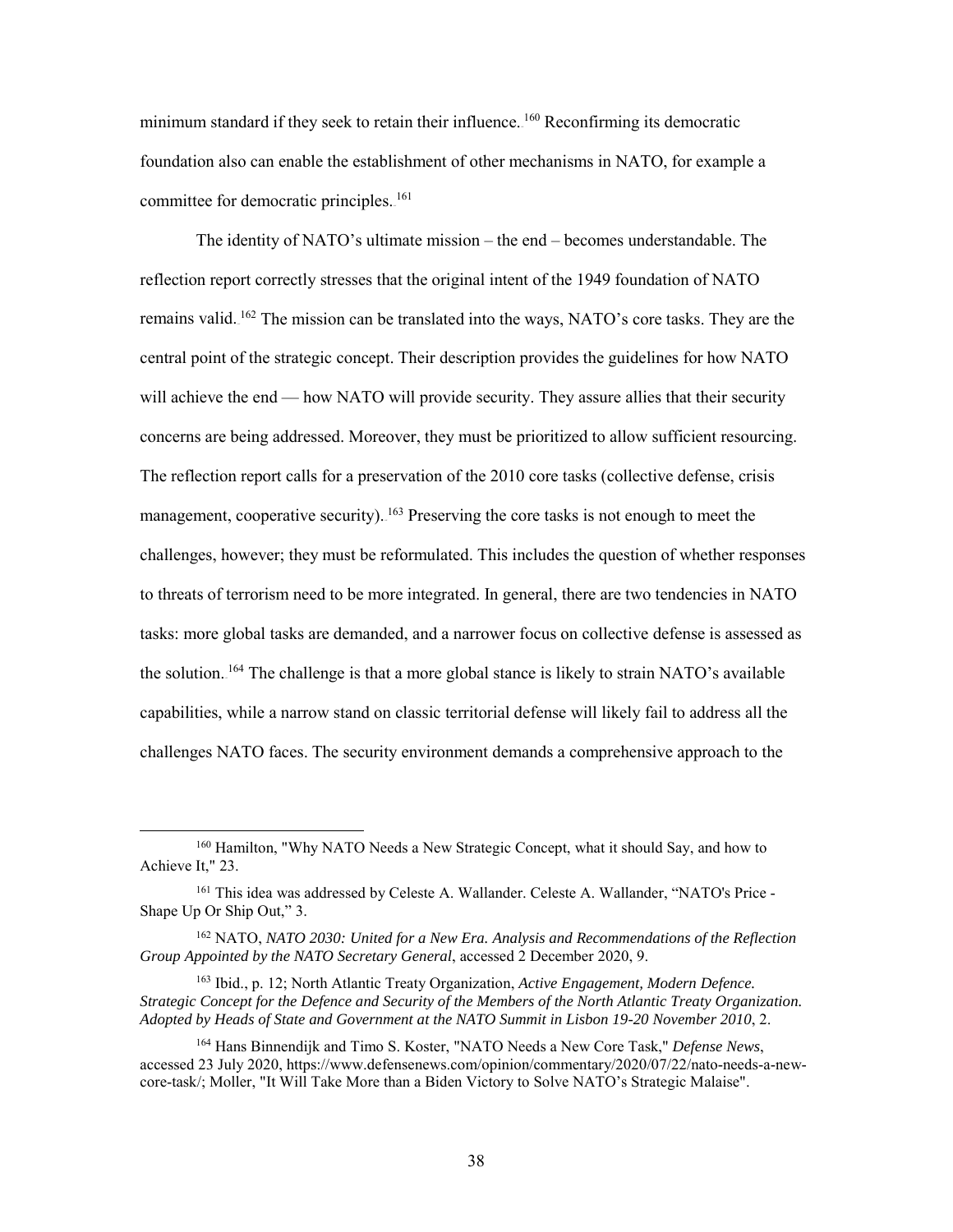complexity of threats. The core tasks must reflect this, while at the same time allow for resourcing. They are interdependent and must be executed simultaneously.

### 3.2. Collective Defense

This core task is without doubt NATO's central task. It is the expression of NATO's unity and will to provide security for all members. It stresses NATO's character as a defensive alliance. In the 2010 Strategic Concept collective defense is described only in respect to Article 5 of the NATO treaty.<sup>165</sup> Collective defense focuses on military threats and includes the conventional and nuclear military capabilities to deter and to respond to attacks. That is no longer sufficient. Collective defense must include all dimensions. NATO correctly began to include cyber, space and the "grey zone" of hybrid activities in its considerations.<sup>166</sup> These dimensions must now be incorporated into the description of collective defense. Collective defense requires the collective use of all member states' instruments of national power in the service of the alliance. The capabilities must be ready to ensure credible deterrence, and respectively be ready to be employed. While collective defense in a classical understanding was aimed against Russia, this is no longer exclusive. Collective defense not only requires a military posture and contingency planning against the threat from Russia, it must also include pre-planning, response planning and coordination against attacks in all domains. It is important that an adapted collective defense is resourced not only with military capabilities. Additionally, collective defense will need to include at least coordination with other entities, like the EU, because attacks and negative effects are more likely to affect both. Collective defense requires the highest priority because it is resource intensive and requires the most effort and coordination among allies.

 <sup>165</sup> North Atlantic Treaty Organization, *Active Engagement, Modern Defence. Strategic Concept for the Defence and Security of the Members of the North Atlantic Treaty Organization. Adopted by Heads of State and Government at the NATO Summit in Lisbon 19-20 November 2010*, 2.

<sup>166</sup> NATO, "Warsaw Summit Communiqué. Issued by the Heads of State and Government Participating in the Meeting of the North Atlantic Council in Warsaw 8-9 July 2016," *NATO.int*, accessed 21 December 2020, https://www.nato.int/cps/en/natohq/official\_texts\_133169.htm. no. 70-72; NATO Public Diplomacy Division, "*The Secretary General's Annual Report 2019*," 27-28.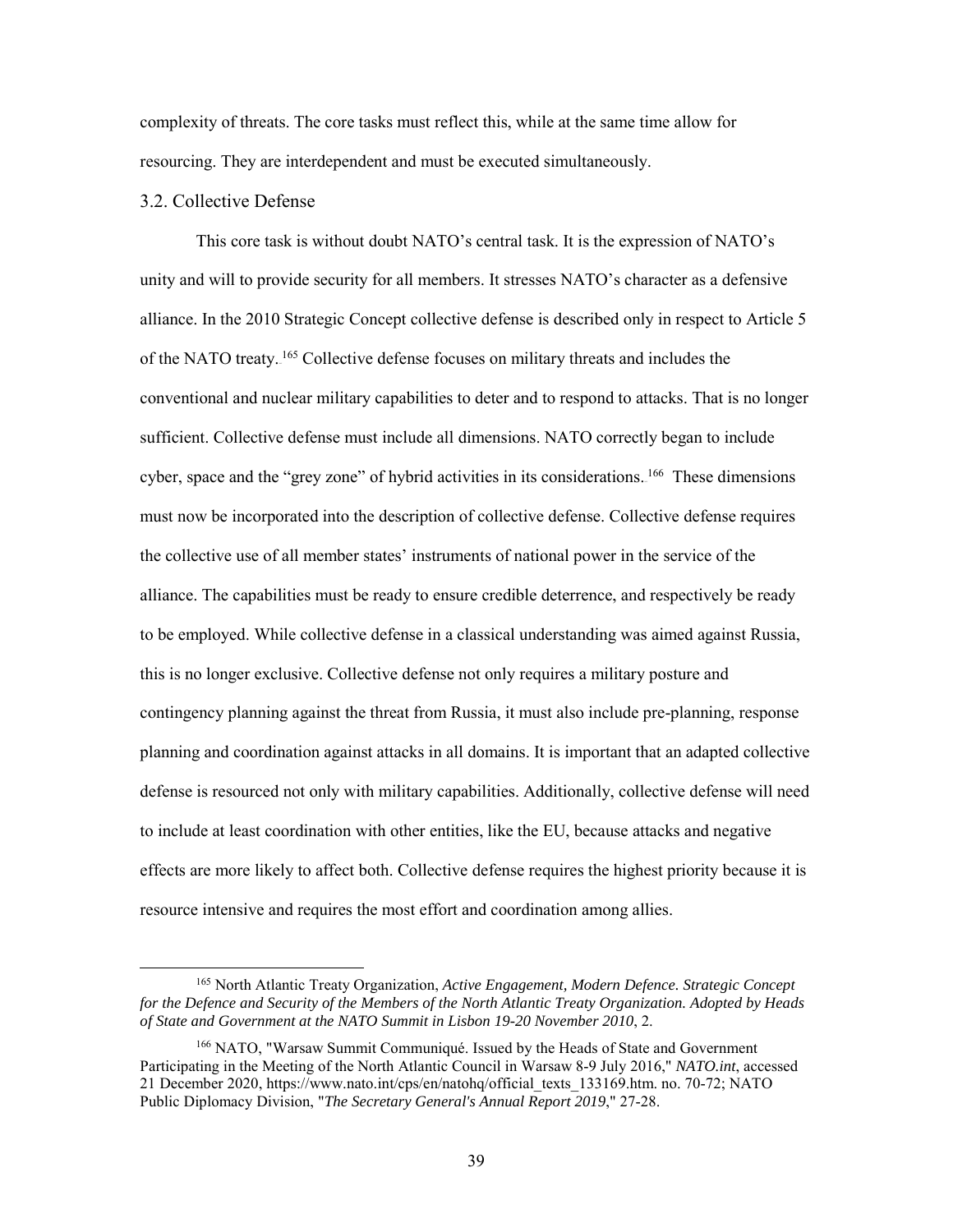### 3.3. Crisis Management

This core task requires the most adaptation. The idea of a comprehensive approach to solve a crisis remains valid. In general, there is no purely military problem. The current concept sees the employment of NATO's capabilities to respond to one crisis (similar to NATO's engagement in the Balkans). This likely includes a long-term engagement and relies on the advantage of preempting a crisis before it becomes volatile.<sup>167</sup> However, the concept of crisis management as outlined in the 2010 strategic concept no longer fits the circumstances. First of all, the security environment is too dynamic to focus NATO's efforts on only one crisis. Second, the most pressing crises (Libya or Syria, just to name a few) are far beyond the option of preemption. The effects of the crises include long-term instability, societal disruption, refugees, spread of VEOs, and terror attacks; they require input from more actors than NATO to solve. The crises affect not only NATO but also other entities, such the EU and neighboring countries. This requires a broad approach and not a singular effort. Third, Chinese and Russian activities in the region highlight the fact that challenges and threats emerging on the southern flank cannot be handled in isolation from other NATO decisions regarding Russia or China. Fourth, and most importantly, the 2010 concept of crisis management is no longer sustainable. While the outcome of NATO's involvement in Afghanistan still awaits assessment, it is unlikely that the allies would consent to a new large-scale, long-term involvement. Allies are focusing their efforts on conventional military capabilities and less on crisis management. Nonetheless, challenges need to be addressed. The 2010 concept assesses correctly that it is best to address crises where they emerge. NATO is already engaged in the region with Defense Capacity Building (DCB) in Iraq

 <sup>167</sup> North Atlantic Treaty Organization, *Active Engagement, Modern Defence. Strategic Concept for the Defence and Security of the Members of the North Atlantic Treaty Organization. Adopted by Heads of State and Government at the NATO Summit in Lisbon 19-20 November 2010*, 2, 6.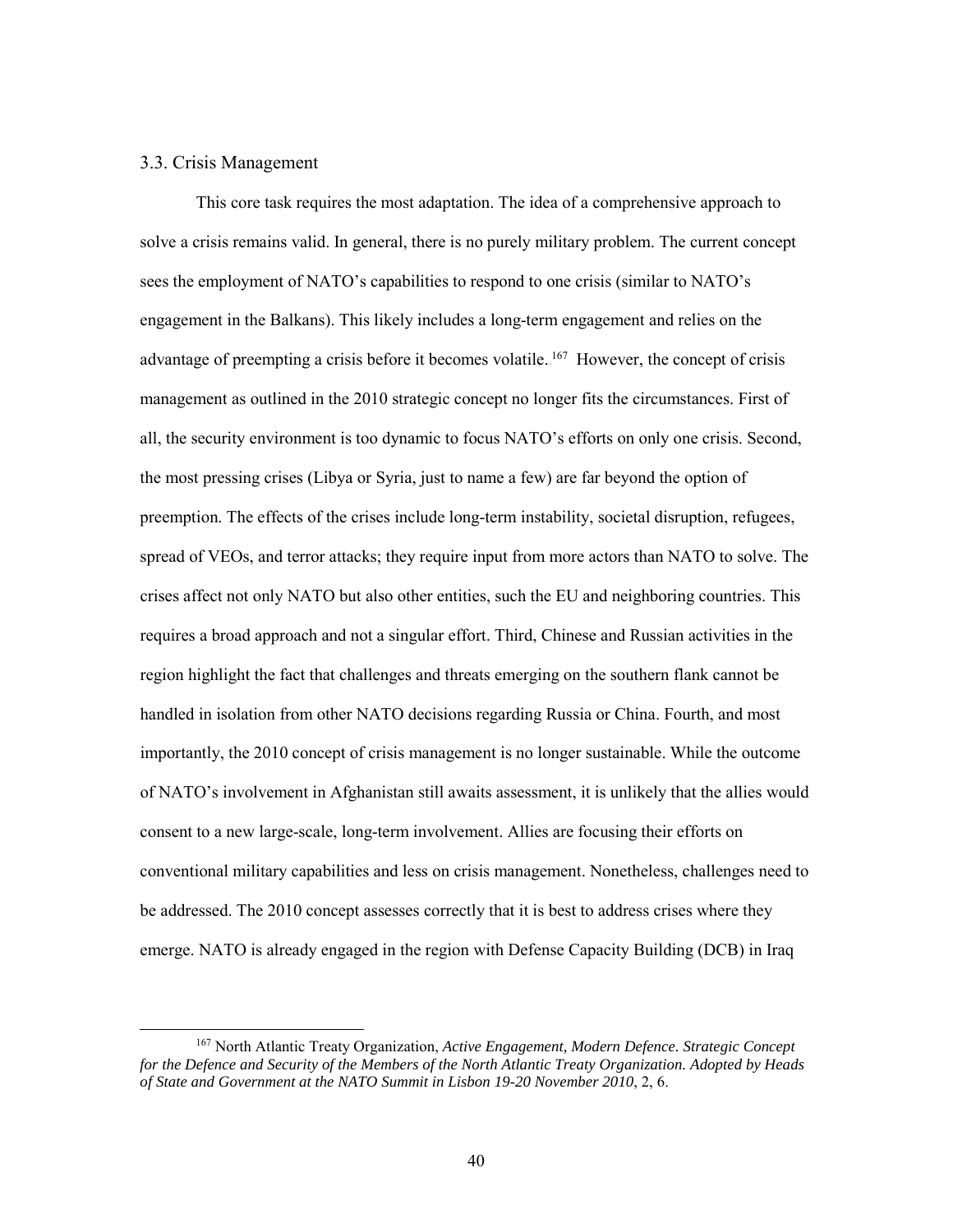and partnerships with seven nations in the region via the Mediterranean Dialogue and an additional four via the Istanbul Cooperation initiative (ICI). <sup>168</sup> What is most required is stability and political consolidation. By providing DCB training and equipment support to partners in the regions and troubled nations, NATO can support stability without fixing resources for a long term. The trainer portion is sustainable in its scale. Additionally, NATO can contribute to the reconstruction efforts of other entities like the UN and counter Russian or Chinese influence at the same time. Within NATO, a capability-focused burden-sharing mechanism on a rotational basis would allow nations to focus their contributions to the south, while other members fill the gaps elsewhere. While DCB is not a perfect solution, it allows NATO to adapt crisis management (the way) as a tool that can be resourced and employed effectively. With a newly-defined crisis management task that focuses on enabling partners to stabilize the security environment, an alignment with collective defense and cooperative security, contribution to NATO's mission, and sustainability is possible.

## 3.4. Cooperative Security

This core task requires the least adaptation because it builds and continues to use NATO's existing partnership network. Nonetheless, it is not less important because it is the way in which NATO can utilize its political dimension to respond to challenges which do not pose an immediate threat to NATO. The report correctly recommends that better coordination and partnerships between allies and partners would encourage the partners to follow NATO's interests.<sup>169</sup> That does not necessarily mean undertaking combined operations with partners or NATO's global expansion, rather an increase in the exchange of information, and coordination to establish a framework within the existing international order that allows for more cooperation. A

 <sup>168</sup> NATO, "North Atlantic Treaty Organization," *NATO.int*, accessed 29 April 2020, https://www.nato.int/cps/en/natohq/organisation.htm.

<sup>169</sup> NATO, *NATO 2030: United for a New Era. Analysis and Recommendations of the Reflection Group Appointed by the NATO Secretary General*, accessed 2 December 2020, 57-58.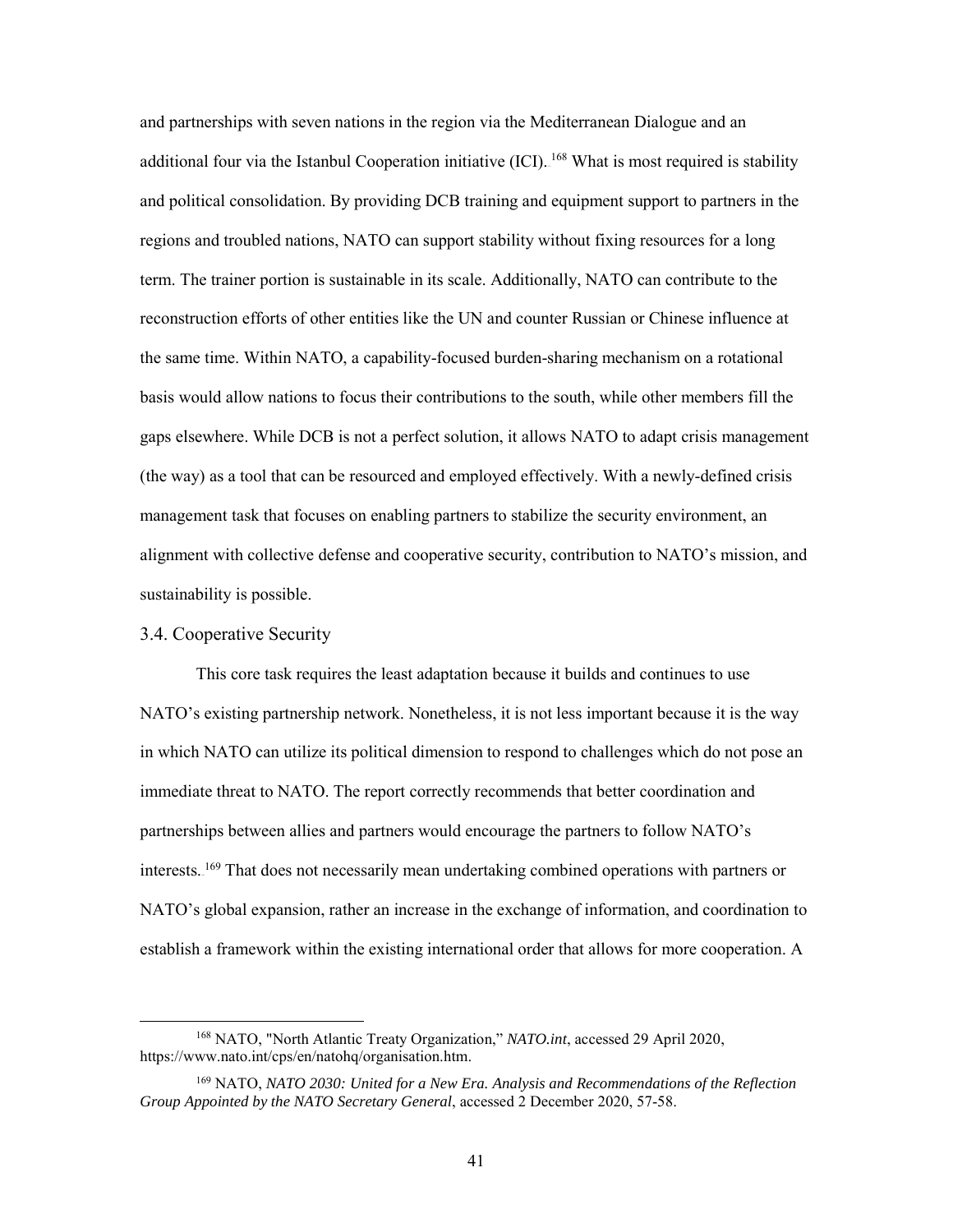combined stand of NATO with international partners would help contain the malign influence of China or the impacts of hybrid activities, like cyber-attacks. Moreover, intensive exchange links directly to crisis management. It allows for a better focus of DCB to the needs. Integrating other partners in DCB also internationalizes the efforts. Thereby, NATO can increase its credibility because it is acting as a partner. A coordinated use of partnerships underlines NATO's core value of cohesion. The cooperative security task nests into collective defense and crisis management because its effect support both of them.

An aspect that requires attention is NATO's open-door policy. The report recommends that, "the door should remain open to all European democracies that aspire to join NATO.".<sup>170</sup> The "open door" underlines NATO's democratic principles. However, NATO should restrain itself from increasing in size too quickly. NATO must ensure that its consensus-driven decisionmaking process remains viable within the dynamic security environment. In the adaptation to the new circumstances (which includes writing the new strategic concept), NATO must achieve consensus from all thirty current allies. It is easier to do this without new members. Second, NATO must secure its core democratic values and address authoritarian tendencies among its members. Therefore, NATO must adhere to its membership action plan to ensure that potential candidates actually meet the democratic requirements to join the alliance. The example of Poland shows that NATO can contribute to establishing democratic principles, but also that a lasting democracy is not guaranteed.<sup>171</sup> A new strategic concept must stress the democratic requirements for continued NATO membership.

Regarding cooperative security, the partnership with the EU requires intensification. As chapter two shows, security concerns can no longer be divided between NATO and EU; twenty of

 <sup>170</sup> Ibid., p. 57.

<sup>171</sup> Deni, *NATO and Article 5. the Transatlantic Alliance and the Twenty-First-Century Challenges of Collective Defense*, 37-38.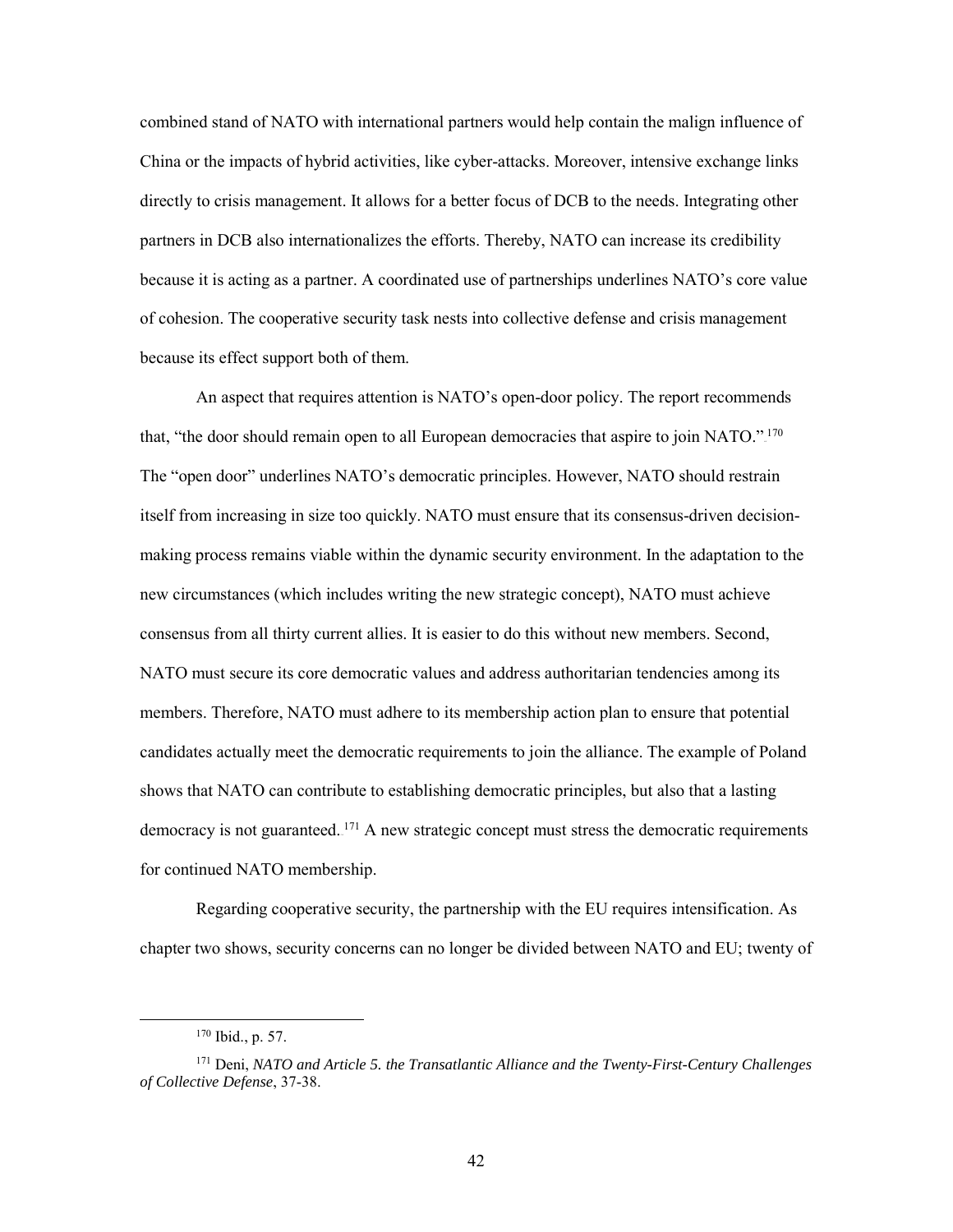twenty-seven EU member countries are also NATO allies.  $172$  Two aspects highlight the interdependence of EU and NATO security requirements: resilience and hybrid threats. The SecGen's 2019 *Annual Report* correctly states that resilience is a national responsibility. NATO defined seven baseline requirements, but the individual nations have to implement them.<sup>173</sup> The EU addresses resilience with several regulations, too.  $174$  Any impact on resilience by an EU member or a NATO ally will have direct or indirect implications for both entities. Moreover, because NATO and the EU are so closely intertwined, any cyber-attack or disinformation campaign will impact both entities. The reflection report correctly stresses the importance for deepened, more institutionalized coordination. Improved political coordination would also provide more inclusion of defense development. <sup>175</sup> Another aspect related to resilience and the ability to counter hybrid threats is that closer NATO – EU cooperation can foster democratic resilience. Closer cooperation highlights the democratic principles upon which both organizations are based. The cooperation supports democratic resilience because both organizations can promote democracy and motivate its members to adhere to it. Moreover, the EU possesses better mechanisms to sanction authoritarian tendencies, as its actions against Poland and Hungary show.  $176$  A new strategic concept must outline the interdependency and cooperative needs between NATO and the EU.

3.5. Take Away

The strategic concept is the tool by which NATO develops the guidance necessary to implement its strategy. It explains how means are aligned to ways, to achieve the ends. The

 <sup>172</sup> NATO, "Strengthening EU-NATO Relations," *NATO.int*, 2019, accessed 22 December 2020, https://www.nato.int/docu/review/articles/2019/07/16/strengthening-eu-nato-relations/index.html.

<sup>173</sup> NATO Public Diplomacy Division, *The Secretary General's Annual Report 2019*, 25.

<sup>174</sup> European Union Law, "EUR-Lex," *European Union*, accessed 22 December 2020, https://eurlex.europa.eu/search.html?scope=EURLEX&text=resilience&lang=en&type=quick&qid=1608651819658.

<sup>&</sup>lt;sup>175</sup> NATO, "Strengthening EU-NATO Relations".

<sup>176</sup> Celeste A. Wallander, "NATO's Enemies within. how Democratic Decline could Destroy the Alliance," 4.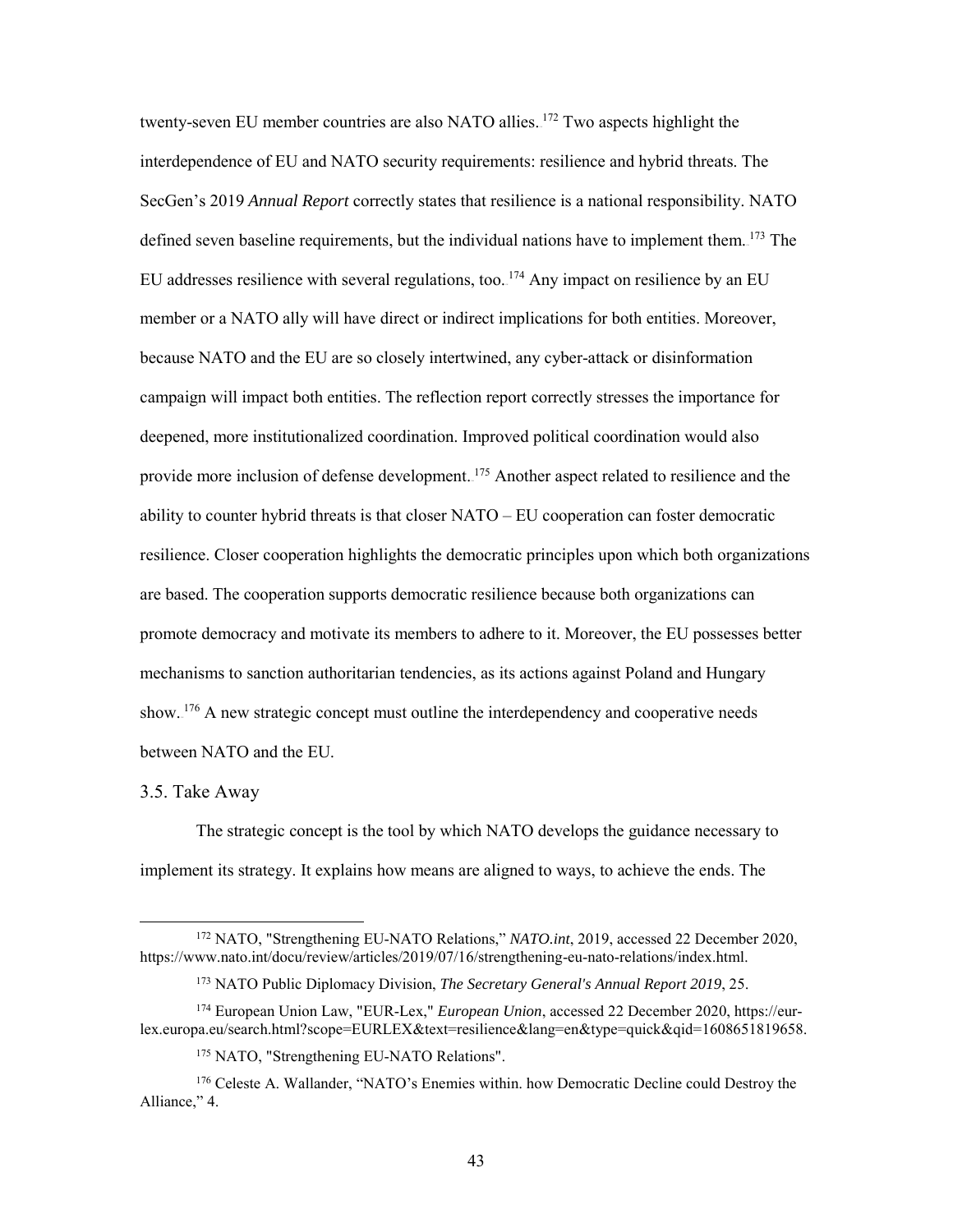depicted core tasks and central elements of a new strategic concept are critical parts of the concept. A new strategic concept must acknowledge the reality of the contemporary security environment and emphasize the importance of NATO's democratic foundation, which is the basis for NATO's collective security. A mere reiteration of the 2010 core tasks cannot explain how NATO will provide security for its members. The revised and adapted core tasks will facilitate a common threat assessment and explain how NATO aligns its democratic foundation with its mission and how it will approach this mission. The core tasks are no longer parallel but independent lines of effort; instead, their interdependent nature suggests a need for comprehensive implementation. This allows for a new approach to burden sharing. Fair burden sharing must measure what is actually contributed to NATO's capabilities and can be directly linked to the tasks, thereby aligning ends, ways, means, and available resources. Moreover, the concept lays out the guideline for strategy implementation. It highlights NATO's character as a defensive trans-Atlantic alliance with a European hub that will engage its global interests in cooperation while securing and defending its shared values and principles.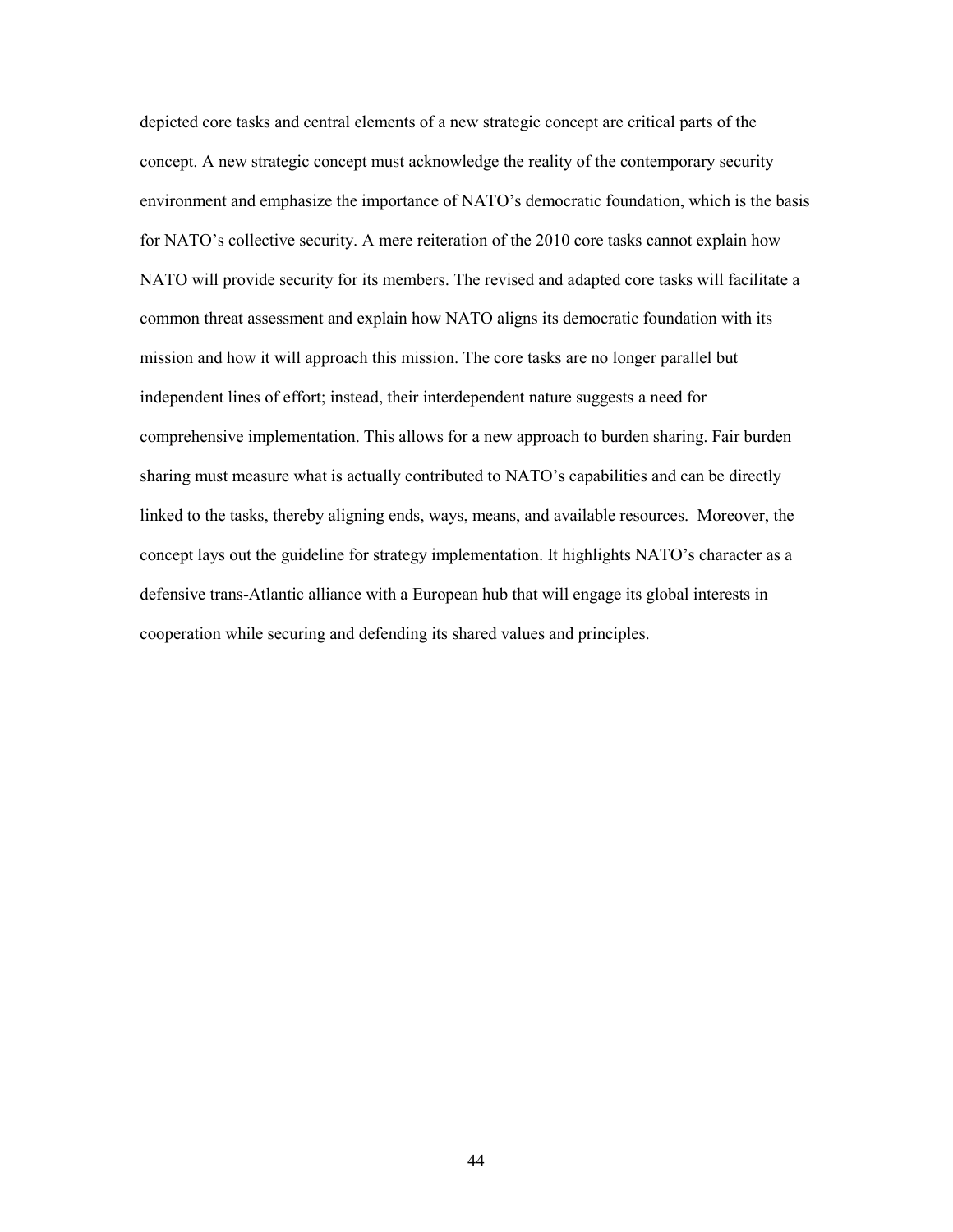## 4. What NATO Needs: More Integration

What are the means by which NATO might enable its ways? NATO must answer how its capabilities can be used effectively to implement its strategy. The answer lies in more integration. Not in terms of an integrated command structure, which already exists, but in terms of using existing and emerging capabilities in a way that all three core tasks can be executed simultaneously. The reflection report recommendations focus on NATO's political dimension. It stresses the importance of effective and timely decision-making. The reflection report acknowledges the importance of the consensus rule but gives some recommendations how to speed up decision-making, for example, with new guidelines about vetoes and more delegated authorities for the SecGen.<sup>177</sup> The recommendations are useful, but decision-making is but one element of the means NATO requires to implement its strategy.

### 4.1. What is needed for collective defense?

In today's security environment, high-intensity large-scale combat operations are still possible, even though major war in the European theater is not imminent. Russia and China continue their conventional and nuclear military modernization programs, developing and employing EDT and A2/D2 capabilities. Both utilize disinformation and destabilization activities. To meet these challenges, NATO must be able to engage, enforce, and prevail in all domains (Land, Air, Sea, Space, Cyber, Information). Moreover, due to the dynamics of hybrid activities, NATO must anticipate and act quickly. The US Army defined this approach as Multi Domain Operations (MDO), with the integration of allies and interoperability as an integral part. <sup>178</sup> MDO remains primarily a concept, the full dimensions of which are not yet grasped.<sup>179</sup> What is obvious

 <sup>177</sup> NATO, *NATO 2030: United for a New Era. Analysis and Recommendations of the Reflection Group Appointed by the NATO Secretary General*. Accessed 2 December 2020, 60-62.

<sup>178</sup> Jack Watling and Daniel Roper, *European Allies in US Multi-Domain Operations* (London: Royal United Services Institute for Defence and Security Studies, 2019), 2, 9.

<sup>179</sup> Ibid., 8.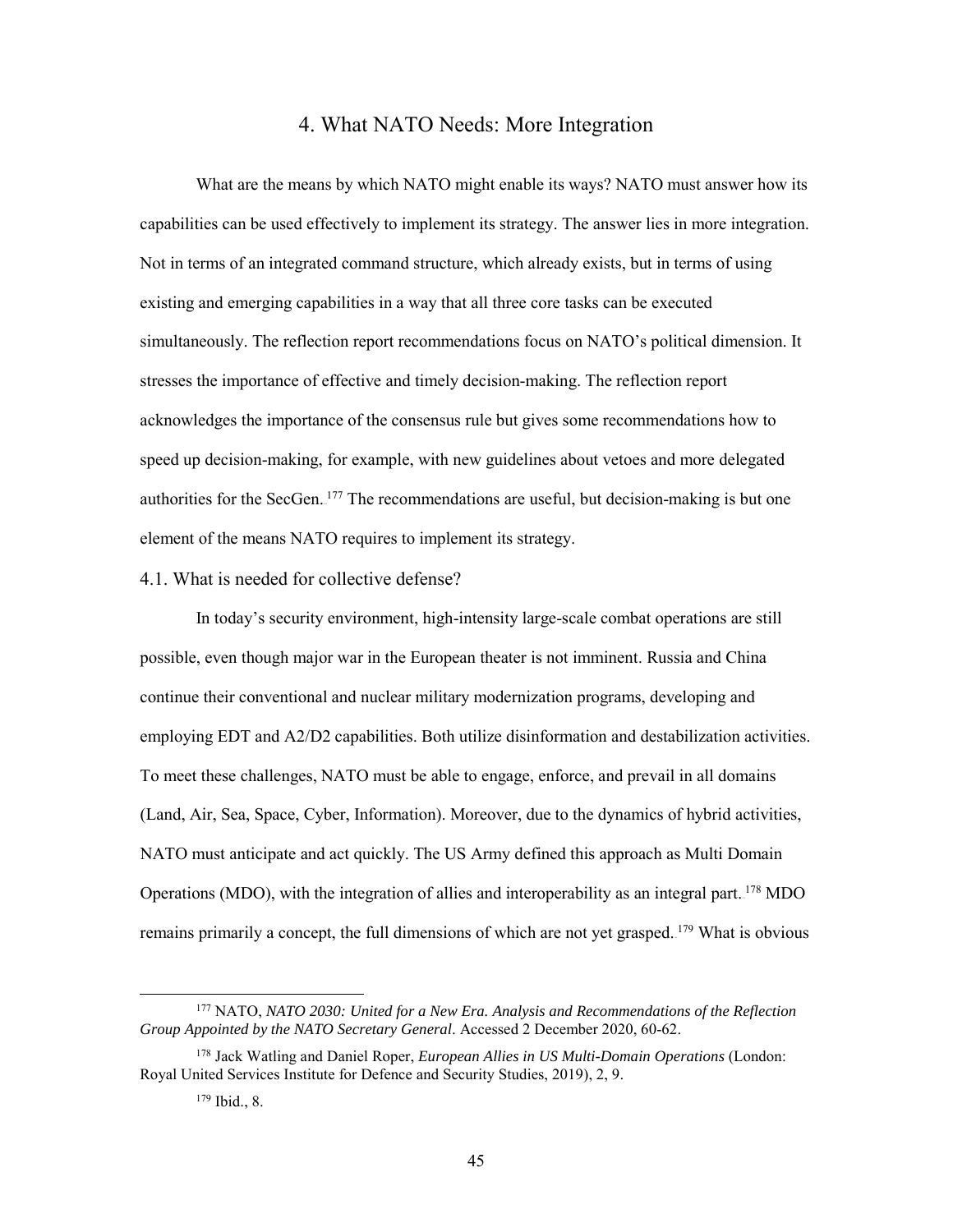is that the MDO concept can provide NATO with an intellectual framework to comprehensively approach threats simultaneously in all dimensions. NATO needs to interlace the domains, define which dimension must be addressed at all levels (like the operational and tactical level in the land domain) and which dimension requires only one level. For example, does cyber as a domain require elements down to the tactical level, or is it more centrally executed and contributes to tactical success only with effects? Similar determinations are required regarding the space domain.

The 2019 SecGen annual report shows that NATO has already started addressing these issues. Cyberspace and space are acknowledged as dimensions in which NATO operates and must be integrated into NATO's core tasks. <sup>180</sup> NATO is aware of the importance of strategic communications and engages in public diplomacy, although the reflection report recommended further improvements.<sup>181</sup> NATO must also improve its few organic assets. For example, NATO established its own intelligence, surveillance, and reconnaissance (ISR) capabilities. It improves and secures its own communications and invests in innovation and research. Moreover, NATO already adapted its command structure to enable speed and flexibility. It established a new Joint Force Command in Norfolk, Virginia, and a Joint Enabling and Support Command (JSEC) in Ulm, Germany. In doing so, NATO improved its strategic mobility capabilities, to ensure that forces and capabilities can be deployed quickly and effectively throughout Europe. <sup>182</sup>

A full adoption of the MDO concept requires force modernization by the member states. That includes capabilities like long-range precision fires, airlift, digitalized communications and

 <sup>180</sup> NATO Public Diplomacy Division, "*The Secretary General's Annual Report 2019*," 27-28.

<sup>&</sup>lt;sup>181</sup> Examples are the media coverage of NATO's Trident Juncture exercises since 2015 or the #NATO2030 initiative. NATO, "Nato 2030," *NATO.int*, 5 November 2020, accessed 10 November 2020, https://www.nato.int/cps/en/natohq/176155.htm.

<sup>182</sup> NATO Public Diplomacy Division, "T*he Secretary General's Annual Report 2019*," 53,46-50.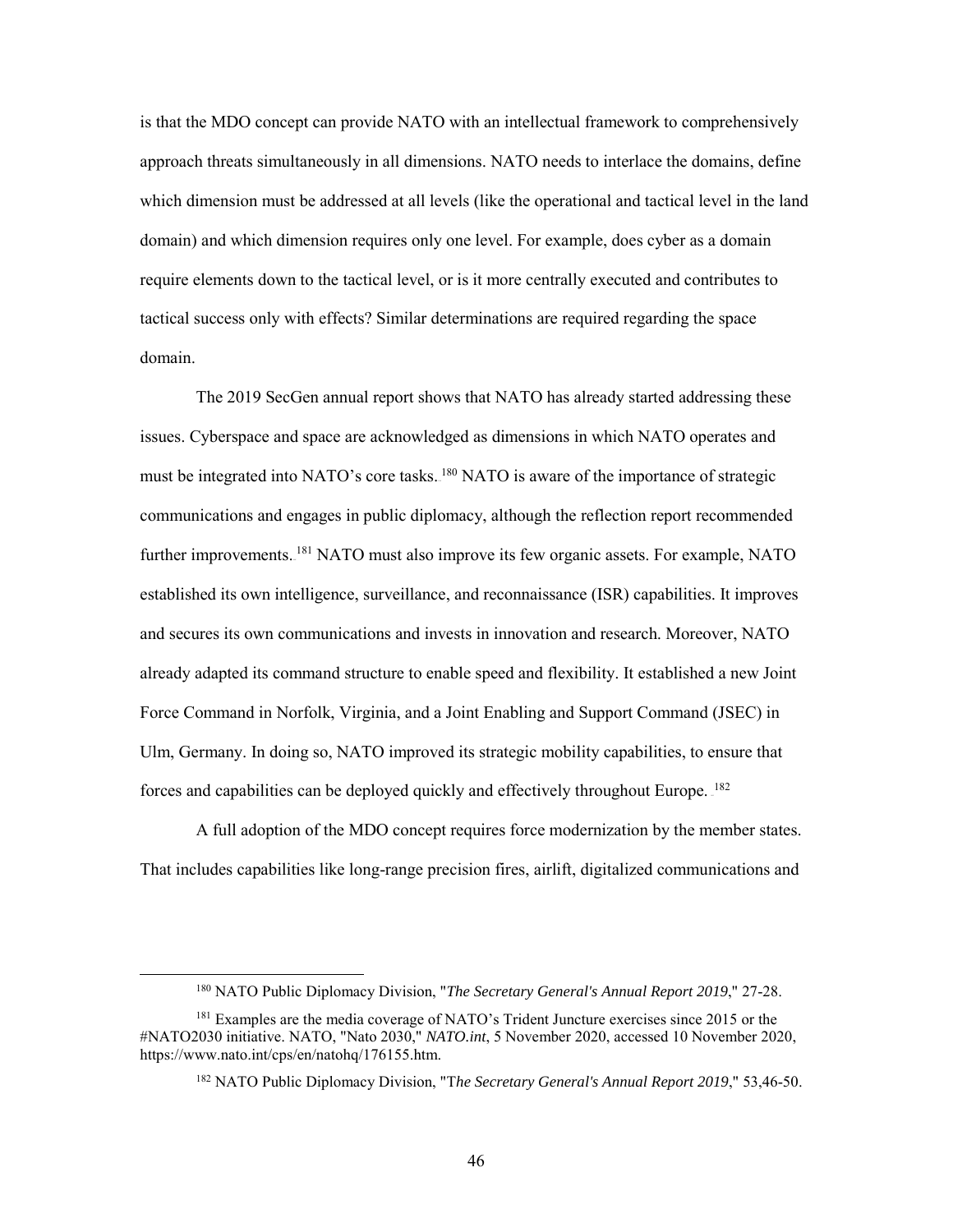networks, and soldier lethality, among other things. <sup>183</sup> For example, the German Army is expanding the number of its divisions while simultaneously modernizing its equipment to improve interoperability with Allied forces. <sup>184</sup> In November 2020, the German General Staff Course studied how to enable a German armored division to operate in a US MDO-configured formation.

Interoperability is also improved through NATO's intensified exercise schedule, as well as through NATO's force posture like NATO Response Force (NRF) or eFP, where Allied forces are integrated with each other. <sup>185</sup> These brief examples show that NATO and the allies acknowledge the need to adapt and to improve capabilities. This is the right approach and must be continued, but it is not enough. To operate and succeed in all dimensions, NATO must actually implement MDO or develop its own concept of "all domain integrated operations". The means, NATO's capabilities have to be aligned to the ways, the core tasks, to be employed in line with the intended outcome. NATO needs to explain how MDO will be executed. This must be planned beyond how capabilities are integrated in domains, or how Allied forces can communicate with each other and fight alongside each other. NATO must ensure that its levels of command are seamlessly linked together. This requires its headquarters to work together in all domains, contribute to each other, and enable the echelons below. Thereby, domain capabilities can be employed at the right level, and their combined effects contribute to a defined end. That is easy in the domains of land, air, and sea, with long-established and proven levels of command. But the relatively new cyber and space domains must also become fully integrated. Cyber and space permeate all other domains, thereby creating effects that have impacts across the full spectrum.

<sup>&</sup>lt;sup>183</sup> Jack Watling and Daniel Roper, European Allies in US Multi-Domain Operations, 6.

<sup>184</sup> Michael Schlechtweg and Elmar Schulz, "German Army - View to the Division in 2027," *Europäische Sicherheit & Technik*, accessed 23 December 2020, https://esut.de/en/2019/08/fachbeitraege/streitkraefte-fachbeitraege/14126/deutsche-heer-ausblick-auf-diedivision-2027/; Deutsches Heer, "Digitalisierung Im Heer," *Bundeswehr*, accessed 23 December 2020, https://www.bundeswehr.de/de/organisation/heer/organisation/faehigkeiten/digitalisierung.

<sup>185</sup> NATO Public Diplomacy Division, *The Secretary General's Annual Report 2019*, 60-63, 15.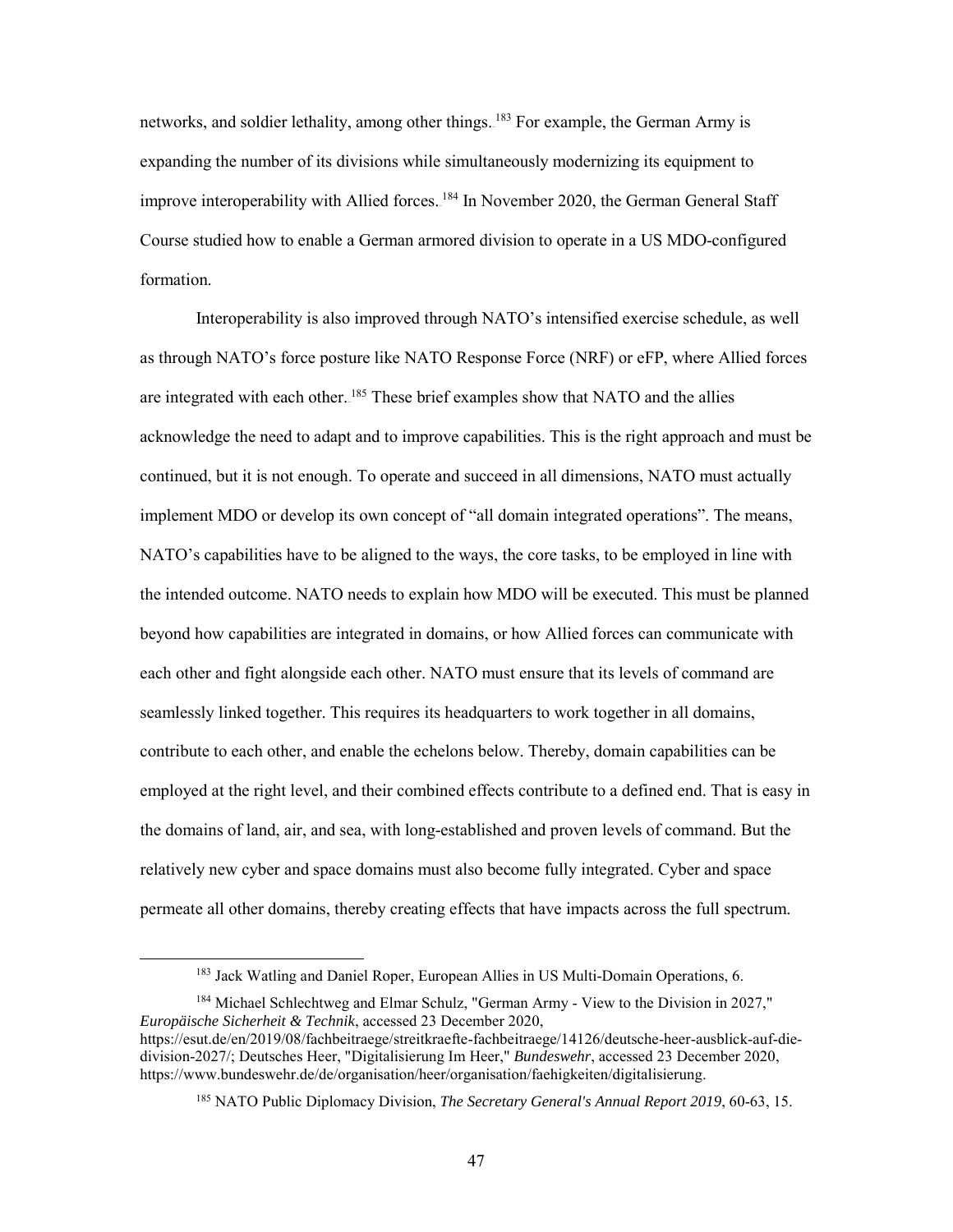NATO's exercise schedule shows that the alliance has a series of exercises that address specific areas. For example, the Crisis Management Exercise (CRM) addresses the NAC, strategic headquarters, and capitals in the alliance. The Trident Juncture series trains the NRF. The problem is that not all exercises are fully integrated. For example, the American joint exercise Defender 2020 relied mainly on US headquarters and bilateral cooperation. Enabling NATO to be responsive and fast requires all levels of command to work together to put capabilities in the right place at the right time. Moreover, it requires intensive coordination within the alliance member states because uninterrupted strategic deployment relies on resilient national networks. The same counts for closer cooperation with the EU, because every deployment will be conducted through or in EU territory. It is similar within the cyber domain. If strategic mobility is impeded by a cyber-attack, it requires cross-domain, cross-headquarters, multi-echelon, interallied, and NATO-EU cooperation to negotiate and manage the impacts. NATO does not need more headquarters to operate in all domains but should find a way to integrate all necessary echelons and aspects in planning, training and execution. "Train as you fight" remains a valid principle in MDO. Therefore, NATO's exercises must aim for more holistic training objectives that include all domains and all levels simultaneously.

NATO requires tactical capabilities for credible deterrence and to prevail in highintensity conflict.<sup>186</sup> Interoperability on the tactical level moves in the right direction. NATO's framework nation concept, in which Allied members cooperate closely together in formations or to improve capabilities, is promising. For example, the Netherlands integrated a regiment into the German Airborne division, and Germany and the Netherlands established a combined tank battalion. Another example is the institutionalized cooperation of nations in preparing and providing the NRF Very High Readiness Joint Task Force (VJTF). Germany, the Netherlands,

<sup>&</sup>lt;sup>186</sup> While nuclear capabilities remain an integral part of NATO, they are not covered in this monograph due to classification.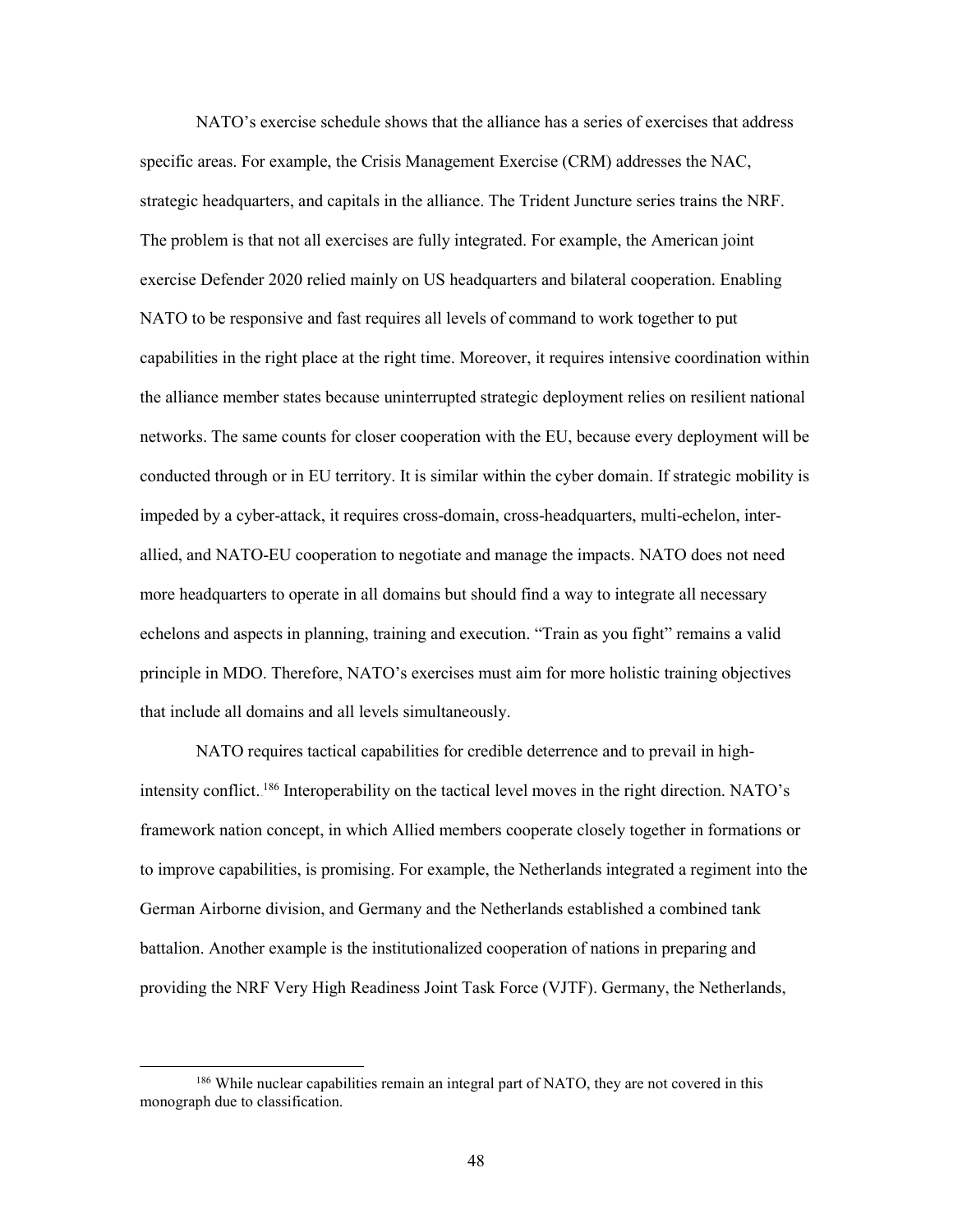and Norway provided the very first VJTF, and institutionalized their cooperation in preparing and providing rotational VJTF forces. MDO will benefit from the framework nation concept because it allows continuous innovation and interoperability. Moreover, MDO and the framework nation concept can support a fair burden-sharing system and can incentivize improved utilization of existing mechanisms like PESCO to develop solutions together. However, it must be ensured that this cooperation benefits NATO as a whole. President Trump's unilateral decisions to reduce US forces in Europe and deploy a forward element of the US V Corps headquarters to Poland are negative examples. <sup>187</sup> While they might improve cooperation between the US and Poland, they have a negative impact on NATO. The V Corps headquarters is not integrated into NATO's chain of command on the eastern flank. Its deployment contradicts NATO's chain of command and unity of effort. Moreover, it gives the authoritarian-leaning Polish government an incentive to ignore NATO's agreed and shared democratic principles.

When looking at collective defense, it is clear that NATO works in the right direction. What is needed is a continuous modernization of national capabilities that are or can be integrated into NATO's command and control structure. It must be ensured that interoperability enables NATO as a whole and does not lead to different entities in NATO that are not interoperable. Moreover, interoperability must not lead to bilateral engagements that do not benefit NATO as a whole or risk contradiction of NATO's shared values. NATO needs to close the seams between the domains and has to define how MDO will be approached and integrated. Most importantly, NATO must determine how domains capabilities will be translated into effects to provide security.

 $187$  As of January 2020, the new Biden administration put the implementation of the decision on hold and is currently revising it.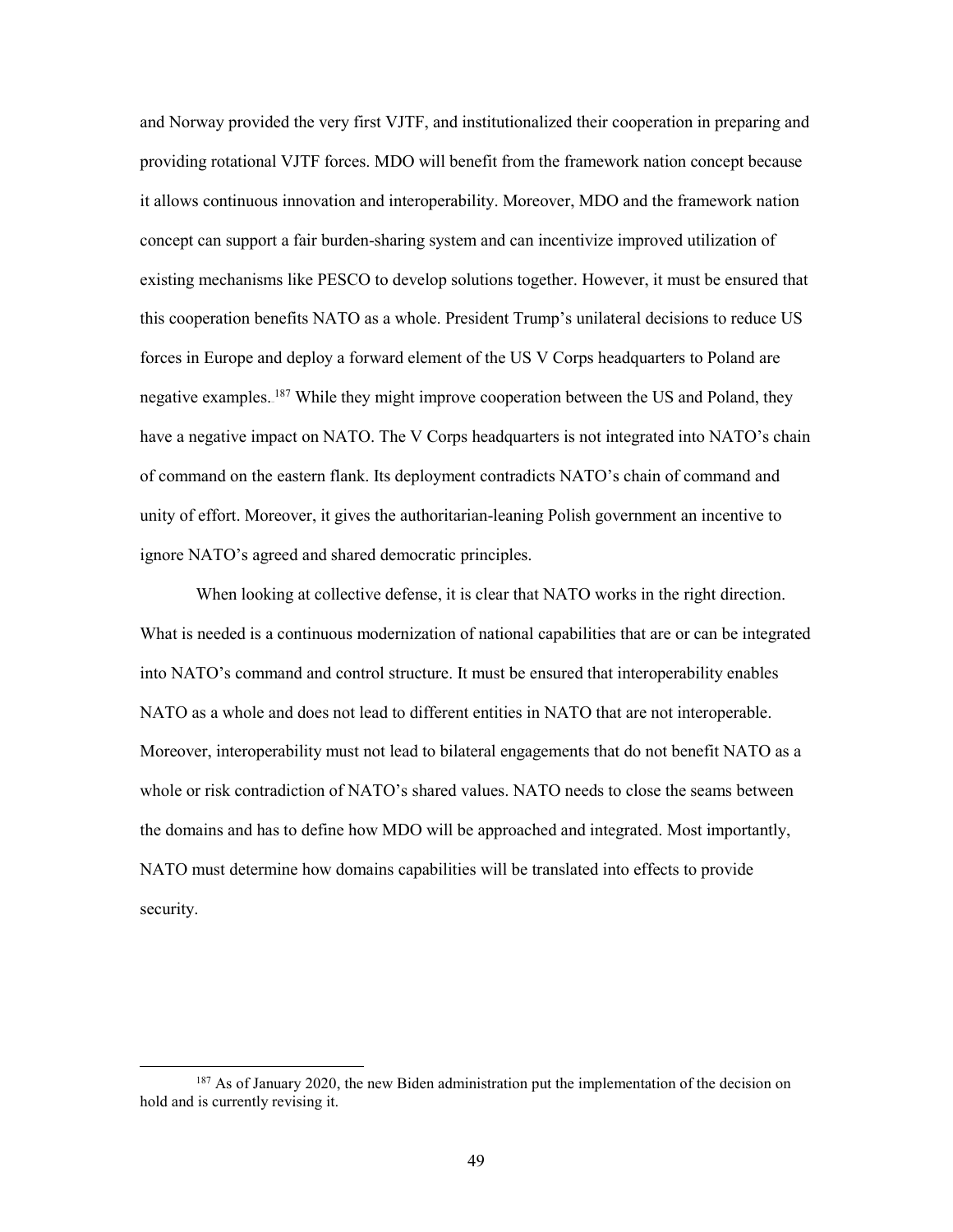## 4.2. What is required for crisis management?

Currently, NATO members focus almost exclusively on adaption and modernization of military capabilities. The expected economic impacts from the COVID-19 pandemic will put additional strain on the finances required for modernization. NATO has only a single set of forces with which it can engage its tasks. Therefore, it is unlikely that NATO will find consensus for renewed, large-scale, long-term expeditionary deployments. Moreover, the security situation itself requires a redefined crisis management core task. As depicted, the situation on NATO's southern flank is volatile, dynamic, complex, and does not originate from a single country or cause. What is needed is a general stabilization on the ground. That includes all aspects of public life, including public services, public order and security, economy, and administration. The cessation of armed conflict is just one aspect. The disruption of societies must be stopped. The 2010 strategic concept intent of promoting stability is still valid, but future crisis management will require a much more holistic response, for which military capabilities will not be best suited.<sup>188</sup>

The 2010 strategic concept correctly identified the need for closer cooperation with partners in the region. <sup>189</sup> This is significant because stability requires regional partners to provide the necessary prerequisites on their own (e.g., public order, stable societies, counterterrorism). This is not nation-building; in this scenario, legitimate regional governments and administrations are already in place but require external assistance to be strengthened. Such missions required specific types of support to build capacity enhancement. Instead of massive contingents of conventional combat forces, trainers are needed to build organic capacities. NATO is well-

 <sup>188</sup> Joint Chiefs of Staff, *Joint Operating Environment 2035. The Joint Force in a Contested and Disordered World*, p. 3; Vershbow and Speranza, "More in the Med: How NATO can Refocus its Efforts in the South and Italy can Lead the Charge," 4-6; Mariano, "NATO Defense College Policy Brief no. 12-June 2020: NATO's Strategic Redirection to the South," 1.

<sup>189</sup> North Atlantic Treaty Organization, *Active Engagement, Modern Defence. Strategic Concept for the Defence and Security of the Members of the North Atlantic Treaty Organization. Adopted by Heads of State and Government at the NATO Summit in Lisbon 19-20 November 2010*, 7.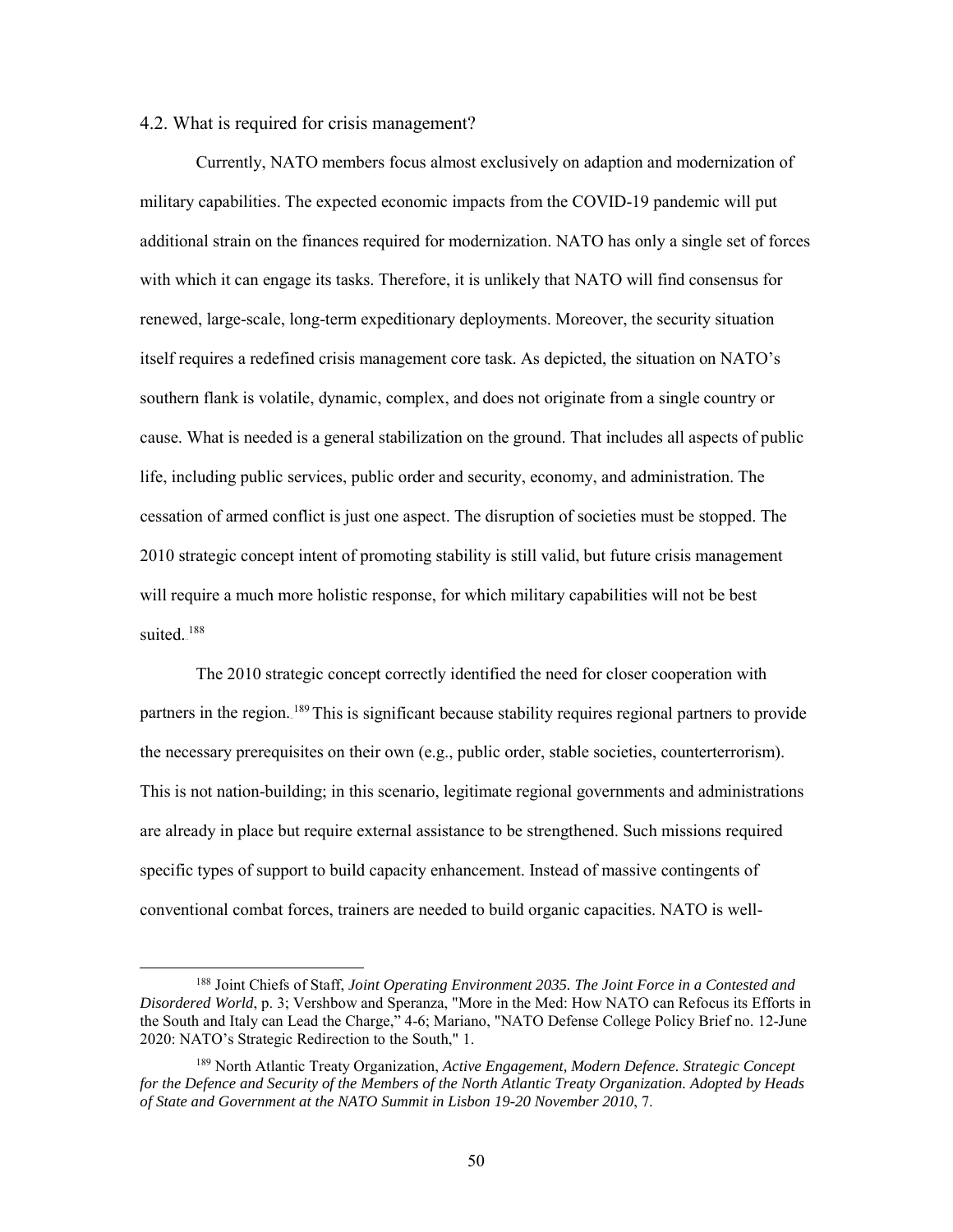positioned to establish, build, or strengthen military and related capabilities through DCB; it can be tailored to specific needs and aims, depending on the organic capabilities in the region.

NATO has the right command tools at hand. In 2017, the Strategic Direction South Hub was established and placed adjacent to NATO's Joint Force Command Naples (JFCN). Its tasks are to connect, consult, and coordinate NATO's activities in the south. However, the hub is not integrated into NATO's command structure, which places it somewhat at odds with NATO's level of command.<sup>190</sup> NATO must realign means  $-$  in this case its command-and-control structure – to serve the ways to achieve desired ends. The southern hub can provide operational-level direction to DCB activities on NATO's southern flank. Based on strategic-level partnership cooperation at NATO headquarters it can direct DCB activities according to partner needs. This includes coordination with other entities that are promoting stability, like the United Nations (UN) or the EU. This highlights the importance of intensified cooperation between NATO and the EU.

The security activities of both entities are intertwined, and both actively promote stability on their shared southern flank. To create the desired effect, both need to better coordinate what they are doing. While NATO can help building security capabilities, the EU has better tools and the mandate to address shortfalls in the legal and socioeconomic sectors.<sup>191</sup>

NATO does not necessarily need new capabilities for the core task of crisis management. Instead, it should reorganize how it engages the problems at its southern flank. The different approach is the institutionalization of DCB for crisis management. Providing small numbers of trainers for specific missions to resolve identified shortfalls helps partners in place to become more effective in providing stability independently. In coordinating these efforts with other

 <sup>190</sup> Mariano, "NATO Defense College Policy Brief no. 12-June 2020: NATO's Strategic Redirection to the South," 1, 2, 3.

<sup>191</sup> Vershbow and Speranza, "More in the Med: How NATO can Refocus its Efforts in the South and Italy can Lead the Charge," 8, 10.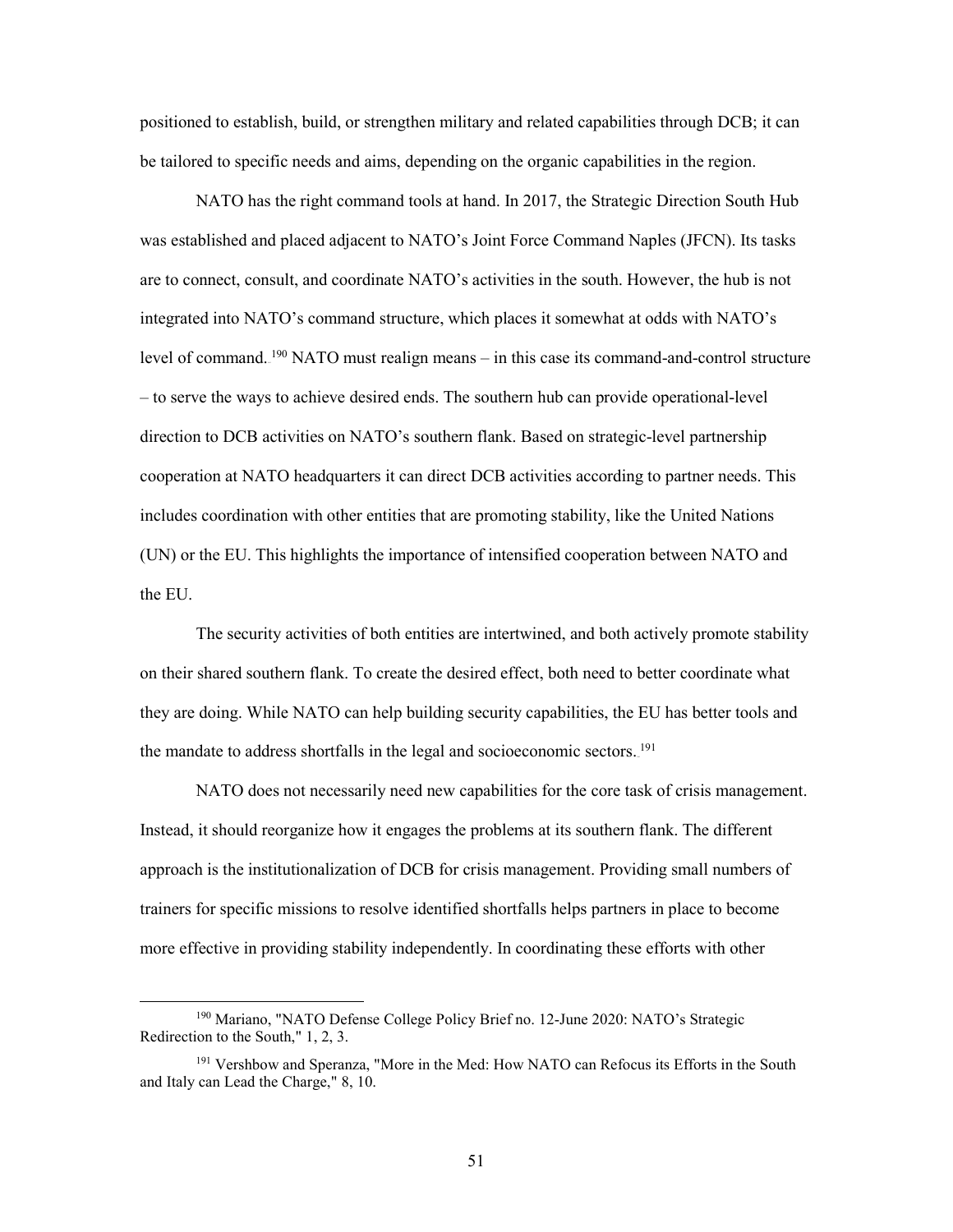entities, stability can be promoted in all required areas. With a reorganized C2 structure, NATO ensures that the means (DCB activities) are aligned with the ways (core task crisis management) and can be resourced sufficiently. $192$ 

A more coordinated and aligned approach also supports MDO because effects could be utilized for all core tasks and domains. By supporting regional partners, NATO strengthens cooperation and promotes stability beyond its boundaries, thereby adding to its credibility and containing influence originating from Russia and China. At minimum, this supports NATO's activities in the information domain by countering disinformation. This again supports the maintenance of NATO's core values.

### 4.3. What is needed for cooperative security?

Cooperative security is the most visible example of NATO's political dimension. It is the expression of NATO's unity of effort. As the 2010 strategic concept states, "The Alliance will engage actively to enhance international security, through partnership with relevant countries and other international organisations..."<sup>193</sup> Due to its core values and shared principles, NATO is first and foremost a trans-Atlantic alliance, not a global one. Nonetheless, NATO needs to engage globally to prevent security threats and challenges from impacting its members. Partnerships are the centerpiece of cooperative security. NATO need not develop new capabilities for these tasks, besides acknowledging the likelihood that it will form new partnerships in the future. NATO has already established a dense network of cooperation and partnerships around the globe. <sup>194</sup> It must reorganize how it utilizes its partnerships. The reflection group outlines the right measures. <sup>195</sup>

 <sup>192</sup> Ibid., 13-14.

<sup>193</sup> North Atlantic Treaty Organization, *Active Engagement, Modern Defence. Strategic Concept for the Defence and Security of the Members of the North Atlantic Treaty Organization. Adopted by Heads of State and Government at the NATO Summit in Lisbon 19-20 November 2010*, 2.

<sup>194</sup> NATO, *NATO 2030: United for a New Era. Analysis and Recommendations of the Reflection Group Appointed by the NATO Secretary General*, accessed 2 December 2020, 57; NATO, "North Atlantic Treaty Organization," *NATO.int*, accessed 19 July 2020, https://www.nato.int/cps/en/natohq/organisation.htm.

<sup>195</sup> Ibid., 58.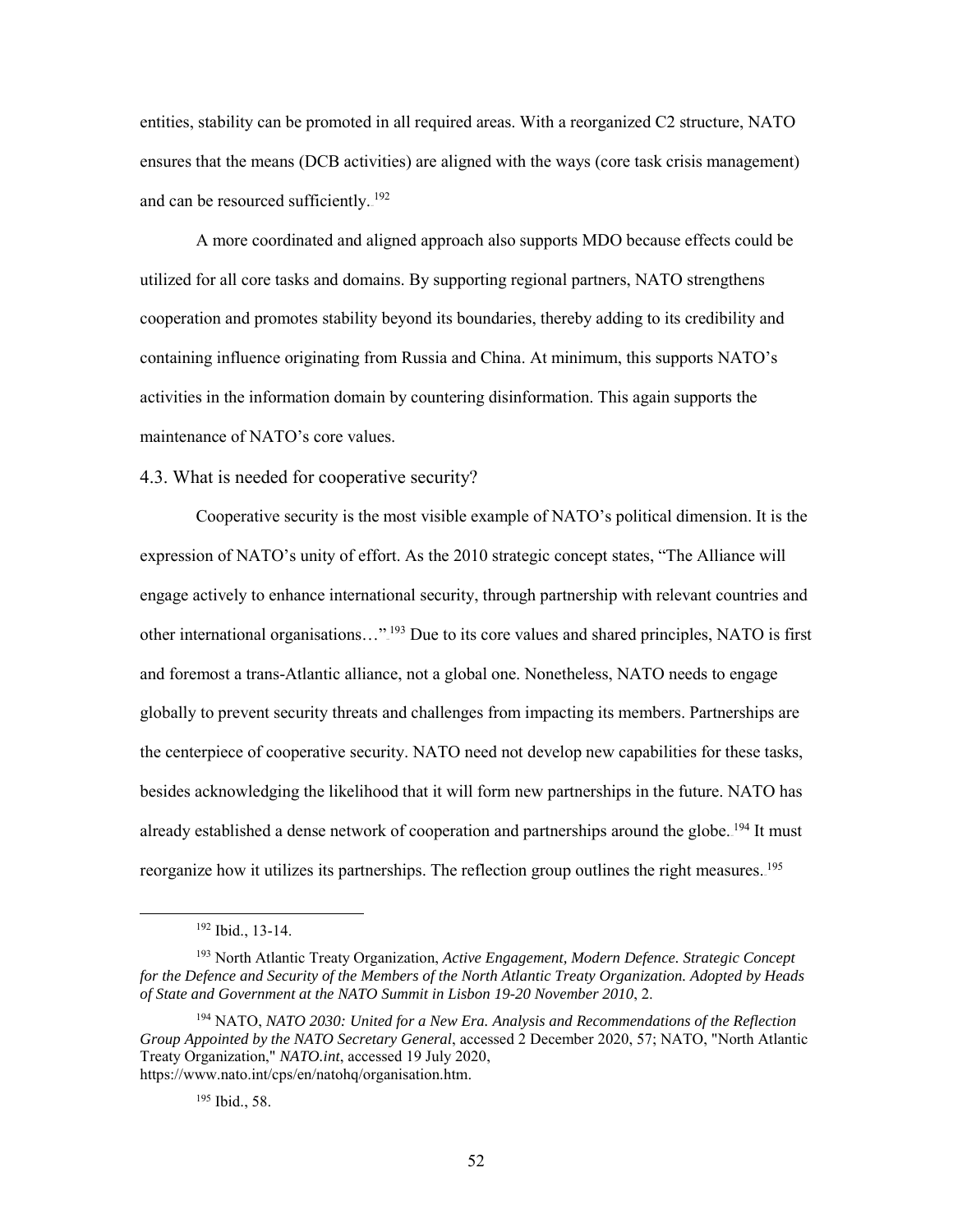NATO needs a more coordinated approach to partnership, so they can contribute to the overall desired effect. It needs to identify which interests must be addressed in which region and how to best work with partners to achieve these interests. This includes negotiating expectations with its partners. This allows NATO to better align partnerships with other activities, as the DCB example shows. Additionally, it would counter influence from Russia and China, such as in the Arctic region or the Balkans. NATO partners can be offered an alternative to a dependency on Russia or China.<sup>196</sup> This contributes to NATO's credibility, because it gains legitimacy by acting with other international partners. Another effect is that NATO gains speed in countering disinformation, because it can proactively engage with trusted networks.

### 4.4. Take Away

A new strategic concept must address NATO's core tasks in a more holistic way. They must be understood as interdependent, thereby aligning towards the same end, and implemented by resourced means that can be coordinated in their use. Collective defense underlines the need for a real burden sharing mechanism. This includes the members' responsibility to increase, improve, and modernize their capabilities. But collective defense, crisis management, and cooperative security also show that integration means more than interoperability of tactical units. What is needed is strategy implementation based on a strategic concept that allows for aligning ends, ways, means, and resources. Lastly, NATO already engages a host of issues with the proper approach. Often, reorganization and definition of roles, tasks, responsibilities, and level of execution might prove more effective than the establishment of new organizational elements.

 <sup>196</sup> Ibid., 58.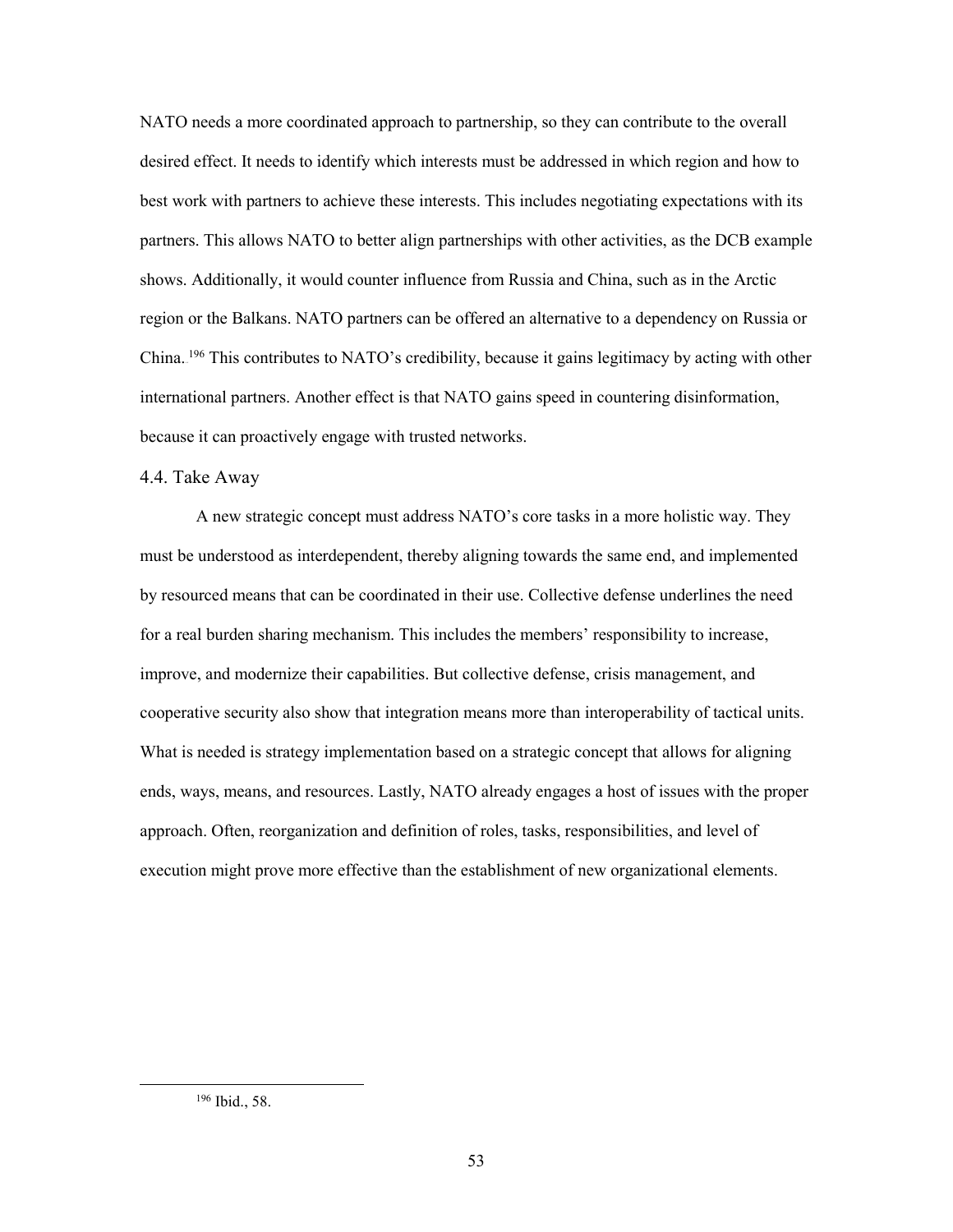# 5. Conclusion

NATO is much more than a military alliance. It has matured into an international political organization, with wide-ranging interests, roles, functions, and mechanisms. Nonetheless, it remains an alliance of independent nations. NATO's maturity allows consultation and negotiation among peers. It allows members to disagree on issues, while agreeing on the general aim of collective security and continued cooperation. Its foundation is the members' acceptance of NATO's bedrock of shared democratic values and principles. This enables trust among the members. This paper showed that NATO does not face an existential crisis but does face risks and a threat to its core values. Disagreement among its members is quite normal, as NATO's history shows. The benefits of collective security, of credible reliance upon each other, outweigh the cost of breaking away due to a disagreement. NATO's consensus, painfully slow though it might be, expresses the will of independent nations to engage problems together. NATO proved and proves to be a highly adaptable organization, able to successfully adapt to changing circumstances. It is important to keep in mind that this always includes the confirmation of NATO's democratic values and principles.

NATO will remain what it is: an international organization and military alliance that provides security for its members and provides a platform for collective cooperation. The analysis of the security situation shows that NATO has once again reached a point in time where it must adapt to maintain its relevance and fulfill its purpose. This task becomes more difficult because the number of contemporary challenges dwarf the singularity of the Soviet threat at the alliance's founding. NATO's members perceive these challenges and impacts differently. The complexity is increased by modernization demands, incorporation of new technologies, all domains, and interoperability, while at the same time countering adversaries who also possess new technologies. The need to adapt does not emerge only from these external conditions. As this paper shows, hybrid activities like disinformation campaigns and authoritarian tendencies in

54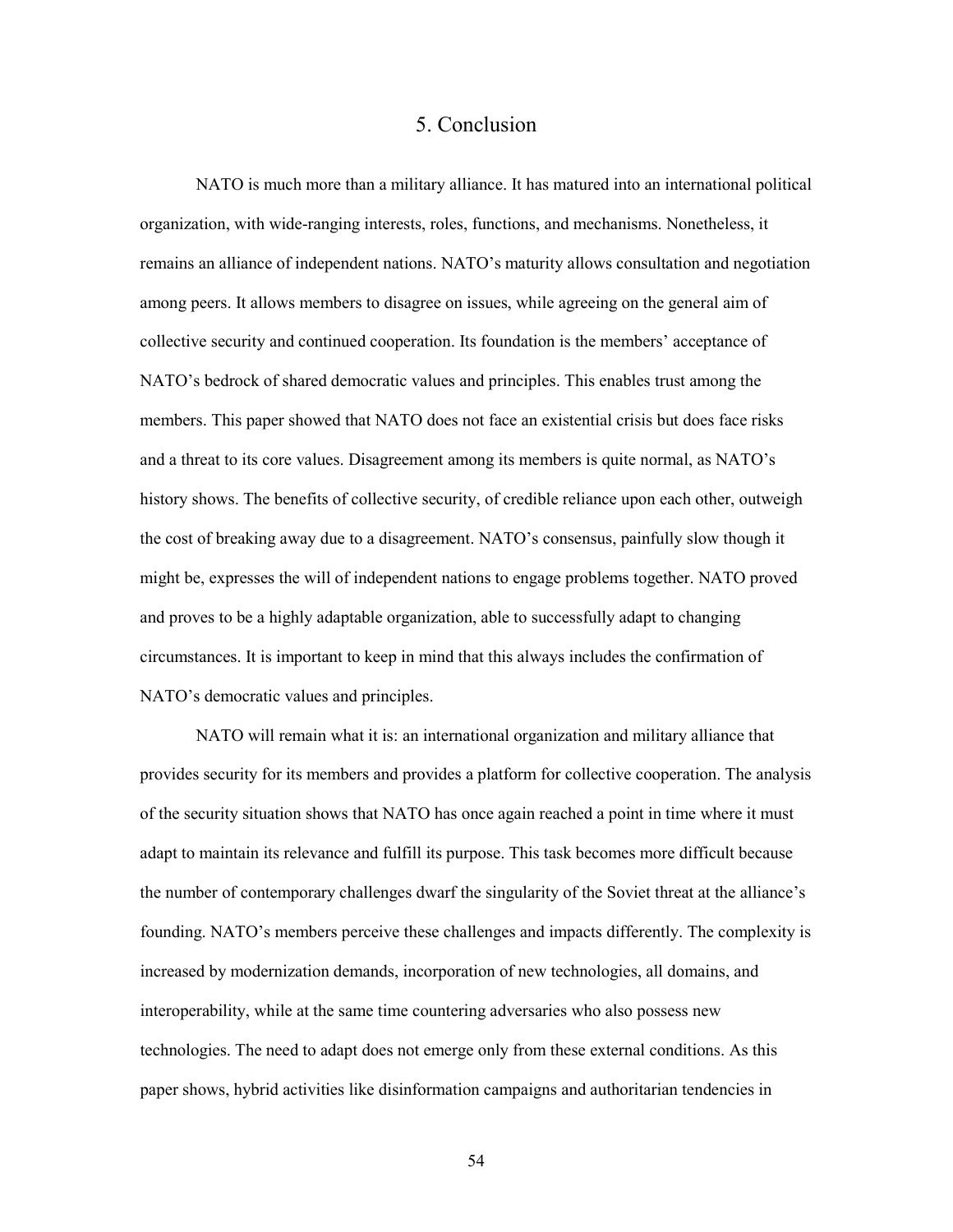member governments are challenging NATO's bedrock of shared democratic values. If not addressed, these trends can erode NATO's cohesion, hamper consensus, and render NATO ineffective.

The 2020 reflection report to the SecGen correctly identifies the need to embrace "a political role, in unifying allies behind a common strategic vision, a community of shared values, shared interests, and shared destiny… NATO in 2030 is one of an alliance defined by vitality, utility, relevance, and endurance." $^{197}$  It stresses the importance of a new strategic concept as the starting point.<sup>198</sup> The process of developing the concept itself will serve as a means to revive consultation and discussion, and help to address disagreements. It allows allies to come together, to reconfirm shared democratic values, and address different threats and challenges together in consensus. This can also help NATO to address its biggest challenge: antidemocratic trends in its member states. NATO cannot act directly, therefore a strategic concept is no panacea but it can help incentivize democratic conduct.

The strategic concept can help realign tasks with threat perceptions and describe how NATO can implement its strategy. The new strategic concept would assimilate NATO's multiple activities into one concept. Thereby, NATO can assign the right means (capabilities), in sufficient numbers, to the right tasks, at the right time and the right place. NATO cannot rely on only a single set of resources. To be flexible, innovative, active, and successful, it must be clear what resources are to be used to which purpose. This would allow progress in fair burden sharing because contributions could be aligned to real tasks and not just artificial numbers. NATO's political role and its utility are therefore connected.

NATO has much work to do. Writing a new strategic concept is the crucial first step. But to successfully implement its strategy, NATO members must continue to modernize and increase

 <sup>197</sup> NATO, *NATO 2030: United for a New Era. Analysis and Recommendations of the Reflection Group Appointed by the NATO Secretary General*, accessed 2 December 2020, 7, 11.

<sup>198</sup> Ibid., 12.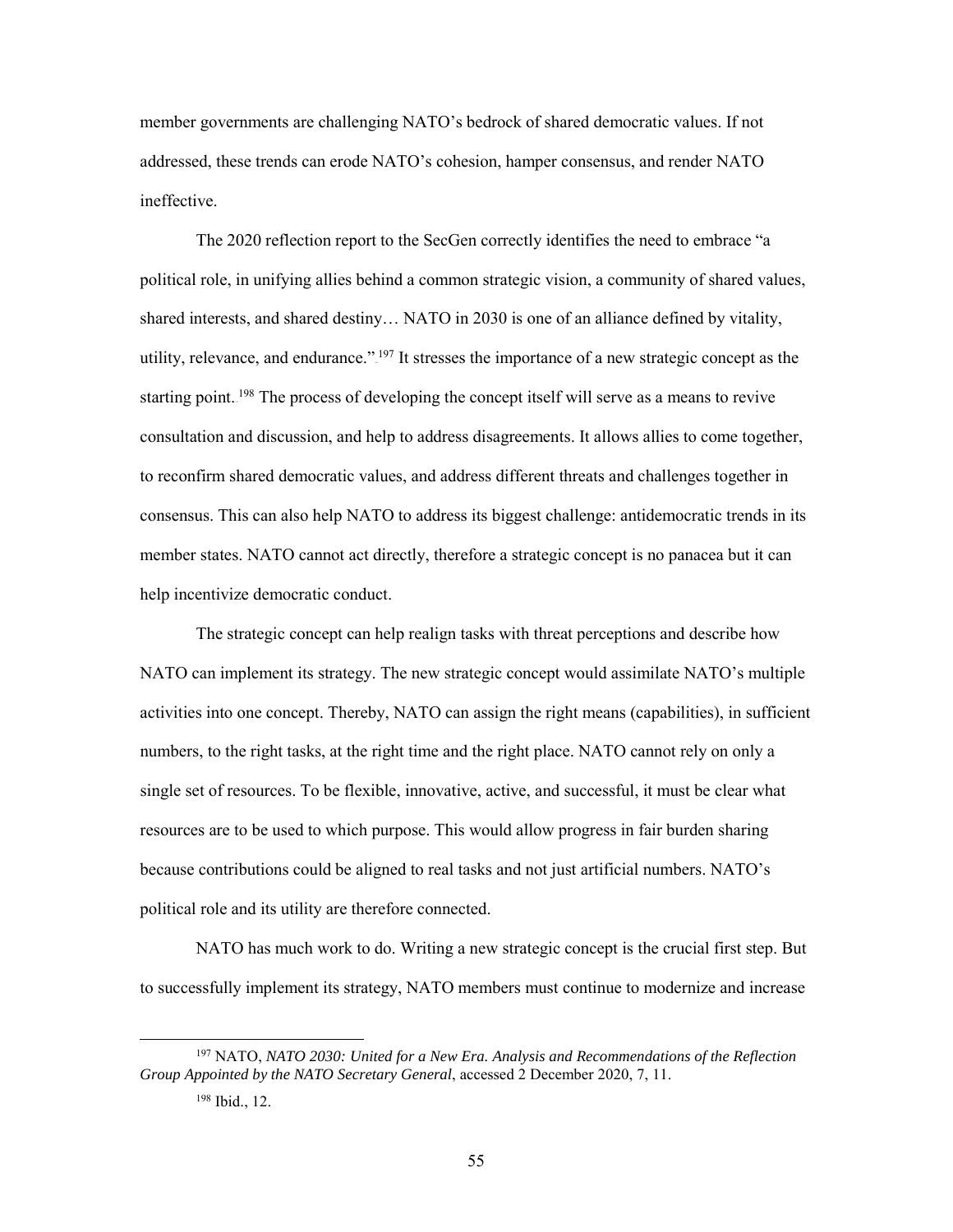their capabilities and contribute to NATO. All tasks and resources must be addressed. Recent initiatives and the self-assessment of the SecGen's reflection group are optimistic signs that NATO will be able to complete this overhaul if allies muster the will to agree and implement a new strategy and continue to improve their capabilities to that end.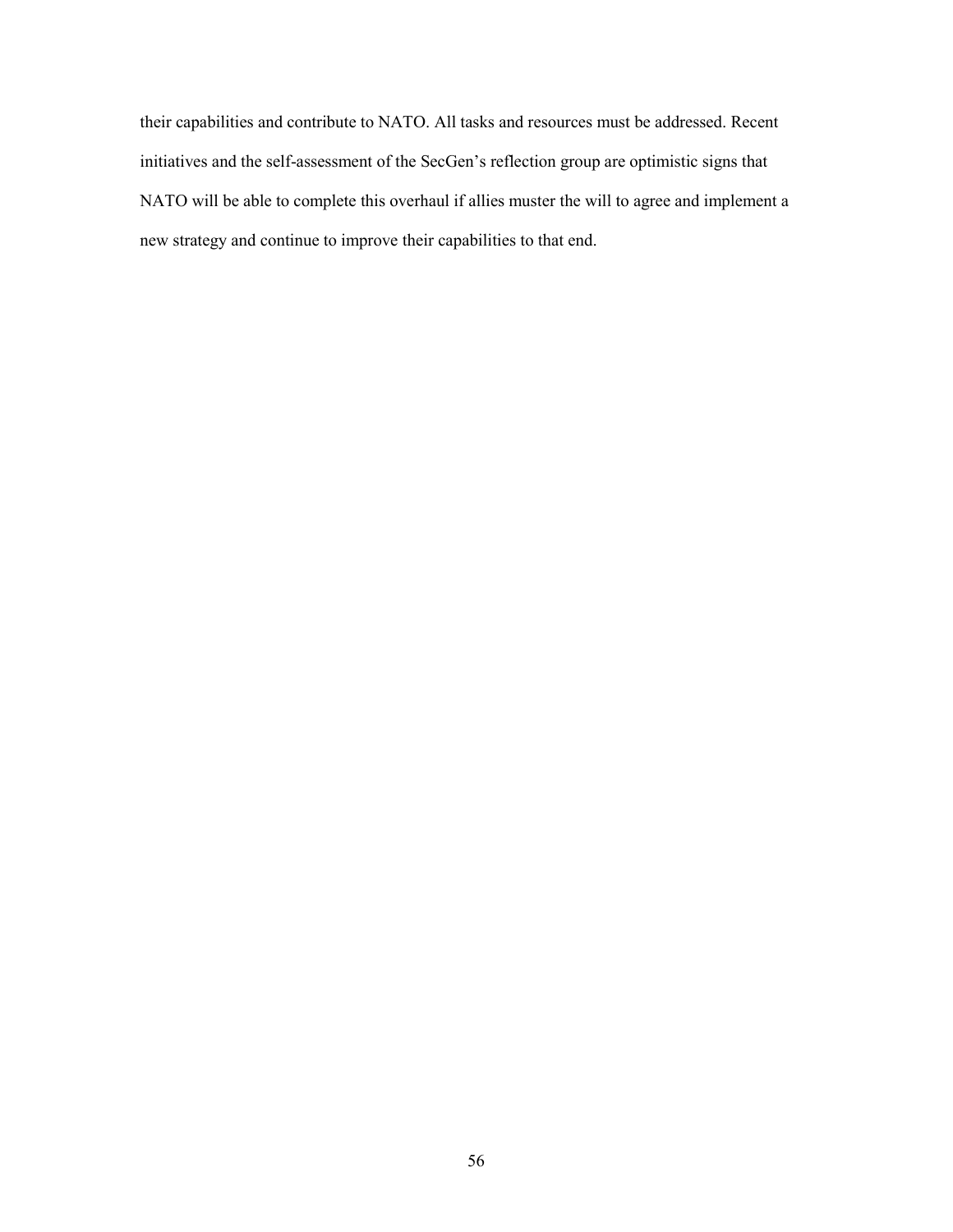# Bibliography

- Anthony, Ian. *Reducing Military Risk in Europe,* SIPRI Policy Paper no. 51. *Stockholm International Peace Research Institute*, 2019. Accessed 3 August 2020. https://www.sipri.org/publications/2019/sipri-policy-papers/reducing-military-risk-europe; ed.
- Avdaliani, Emil. *China's Effect: A Global NATO*. BESA Center Perspectives no. 1, 648. *BESA Center*, 2020. Accessed 25 August 2020. https://besacenter.org/perspectives-papers/chinanato-pacific/.
- Bartels, Hans-P. and Glatz, Rainer L. Welche Reform Die Bundeswehr Heute Braucht Ein Denkanstoß. SWP-Aktuell No.84, Oktober 2020. *Stiftung Wissenschaft und Politik*, 2020. Accessed 30 October 2020. https://www.swpberlin.org/fileadmin/contents/products/aktuell/2020A84\_Reform\_der\_Bundeswehr.pdf.
- Belkin, Paul. *Assessing NATO's Value*. Washington, DC: *Congressional Research Service*, 2019. Accessed 31 October 2020. https://crsreports.congress.gov/product/pdf/R/R45652.
- Binnendijk, Hans and Timo S. Koster. "NATO Needs a New Core Task." *Defense News, 22 July 2020*. Accessed 23 July 2020. https://www.defensenews.com/opinion/commentary/2020/07/22/nato-needs-a-new-coretask/.
- Bērziņa-Čerenkova, Una Aleksandra. "The China Factor a Push for NATO2030 Strength and Purpose." In *Transatlantic Futures: Towards #NATO2030, the Riga Conference Papers 2020*. Edited by Andris Sprūds and Mārtiņš Vargulis. Riga: Latvian Institute of International Affairs, 2020.
- Binnendijk, Hans and Daniel S. Hamilton. "Four Factors to Consider in Keeping NATO Relevant." *Defense News,* 24 November 2020. Accessed 24 November 2020. https://www.defensenews.com/opinion/commentary/2020/11/24/four-factors-to-consider-inkeeping-natorelevant/?utm\_source=Sailthru&utm\_medium=email&utm\_campaign=EBB%2011.24.20&u tm\_term=Editorial%20-%20Military%20-%20Early%20Bird%20Brief.
- Biscop, Sven. "The Future of the Transatlantic Alliance: Not without the European Union." *Strategic Studies Quarterly* 14, no. 3 (2020): 81-94.
	- ———. "EU-U.S. Consensus and NATO-EU Cooperation." In *New Perspectives on Shared Security: NATO's Next 70 Years*, edited by Tomas Valasek. Brussels: Carnegie Europe, 2019.
- Braw, Elisabeth. "A 21st-Century Reality is Dawning on NATO." *Defense One*. Accessed 20 October 2020. [https://www.defenseone.com/ideas/2020/10/21st-century-reality-dawns](https://www.defenseone.com/ideas/2020/10/21st-century-reality-dawns-nato/169230/)[nato/169230/.](https://www.defenseone.com/ideas/2020/10/21st-century-reality-dawns-nato/169230/)
- Broder, Jonathan. "China's Belt and Road Initiative: Does it Pose a Threat to the West?" *CQ Researcher* 29, no. 4 (2019): 1-55.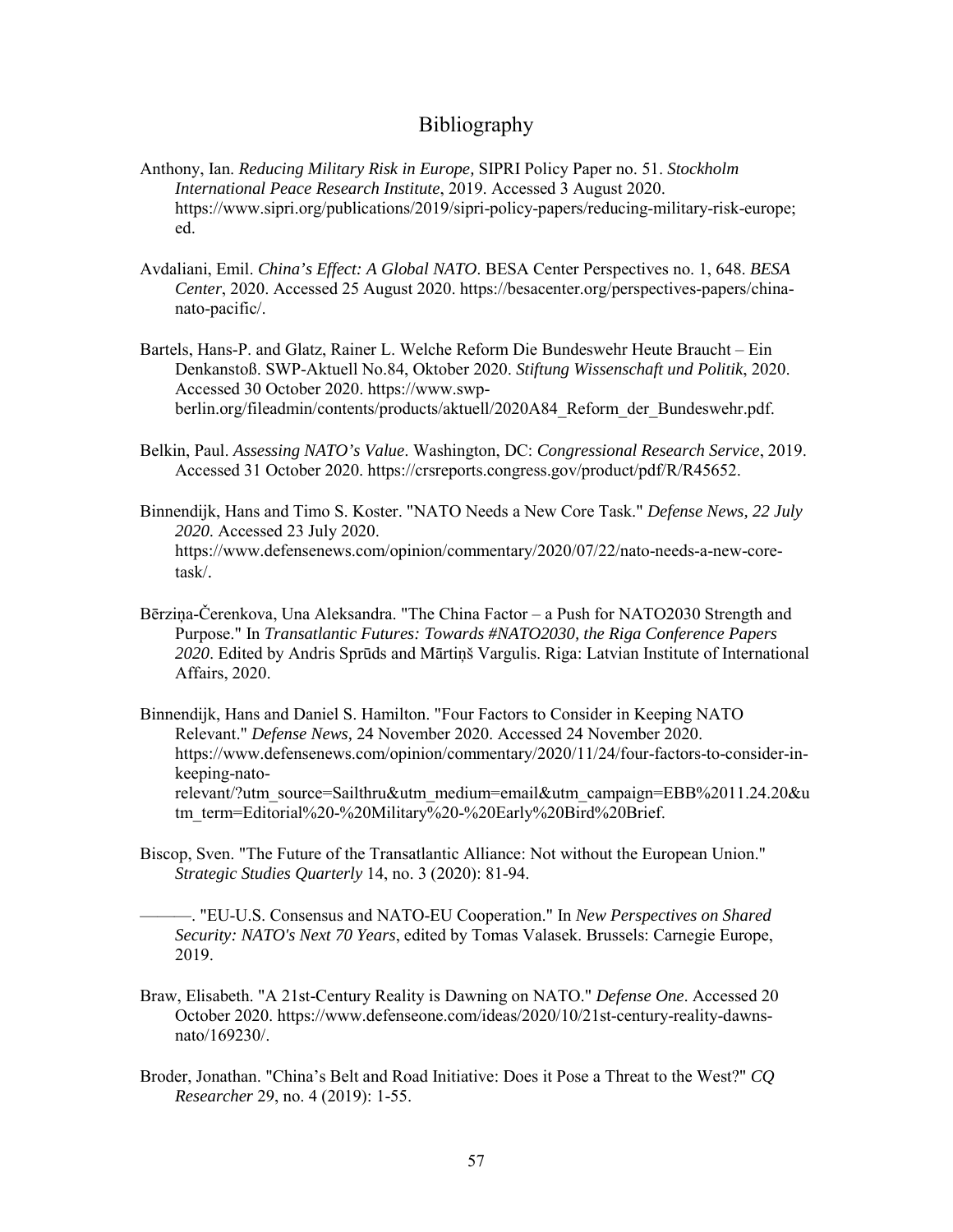- Bronk, Justin. "Status and Future of Russian A2/AD Capabilities." In *Beyond Bursting Bubbles: Understanding the Full Spectrum of the Russian A2/AD Threat and Identifying Strategies for Counteraction*, edited by Michael Jonson and Robert Dalsjö. Stockholm: Swedish Defense Research Agency, 2020.
- Burton, Joe. *NATO's Durability in a Post-Cold War World*. Albany: State University of New York Press, 2018.
- Center, Seth, and Emma Bates, eds. *After Disruption. Historical Perspectives on the Future of International Order*. Washington, DC: *Center for Strategic and International Studies*, *Project on History and Strategy*, September 2020. Accessed 15 September 2020. https://www.csis.org/analysis/after-disruption-historical-perspectives-future-internationalorder.
- Coffey, Luke and Daniel Kochis. "NATO in the 21st Century: Preparing the Alliance for the Challenges of Today and Tomorrow." Washington, DC. The Heritage Foundation Special Report no. 235, 10 August 2020. *Heritage Foundation*. Accessed 25 August 2020. https://www.heritage.org/defense/report/nato-the-21st-century-preparing-the-alliance-thechallenges-today-and-tomorrow.
- Cordesman, Anthony H. *NATO: Going from the 2% Non-Solution to Meaningful Planning*. Washington, DC: Center for Strategic and International Studies, 2019.

———. *NATO's Pointless Burden Sharing Debates. The Need to Replace a Mathematically Ridiculous 2% of GDP Goal with Real Force Planning*. Washington, DC: Center for Strategic and International Studies, 2019.

- Csernatoni, Raluca. "EU Security and Defense Challenges: Toward a European Defense Winter?" *Carnegie Europe*. Accessed 8 August 2020. https://carnegieeurope.eu/2020/06/11/eusecurity-and-defense-challenges-toward-european-defense-winter-pub-82032.
- Davis, Dr. Ian. "Briefing Paper no. 80: NATO Seeks a New Political Path but Continues to March to Old Military Tunes." *NATO Watch*, 16 December 2020. Accessed 16 December 2020. https://natowatch.org/default/2020/nato-seeks-new-political-path-continues-march-oldmilitary-tunes.
- De Maio, Giovanna. "NATO's Response to COVID-19: Lessons for Resilience and Readiness." *Brookings*. Accessed 7 November 2020. https://www.brookings.edu/wpcontent/uploads/2020/10/FP\_20201028\_nato\_covid\_demaio-1.pdf.
- Deni, John R. *NATO, and Article 5. The Transatlantic Alliance and the Twenty-First-Century Challenges of Collective Defense*. MD: Rowman & Littlefield, 2017.
- Deutsches Heer. "Digitalisierung Im Heer." *Bundeswehr*. Accessed 23 December 2020. https://www.bundeswehr.de/de/organisation/heer/organisation/faehigkeiten/digitalisierung.
- Eilstrup-Sangiovanni, Mette. "Informal Cooperation Beyond the Alliance." In *NATO's Post-Cold War Politics. The Changing Provision of Security*, edited by Sebastian Mayer. New York: Palgrave Macmillan, 2014.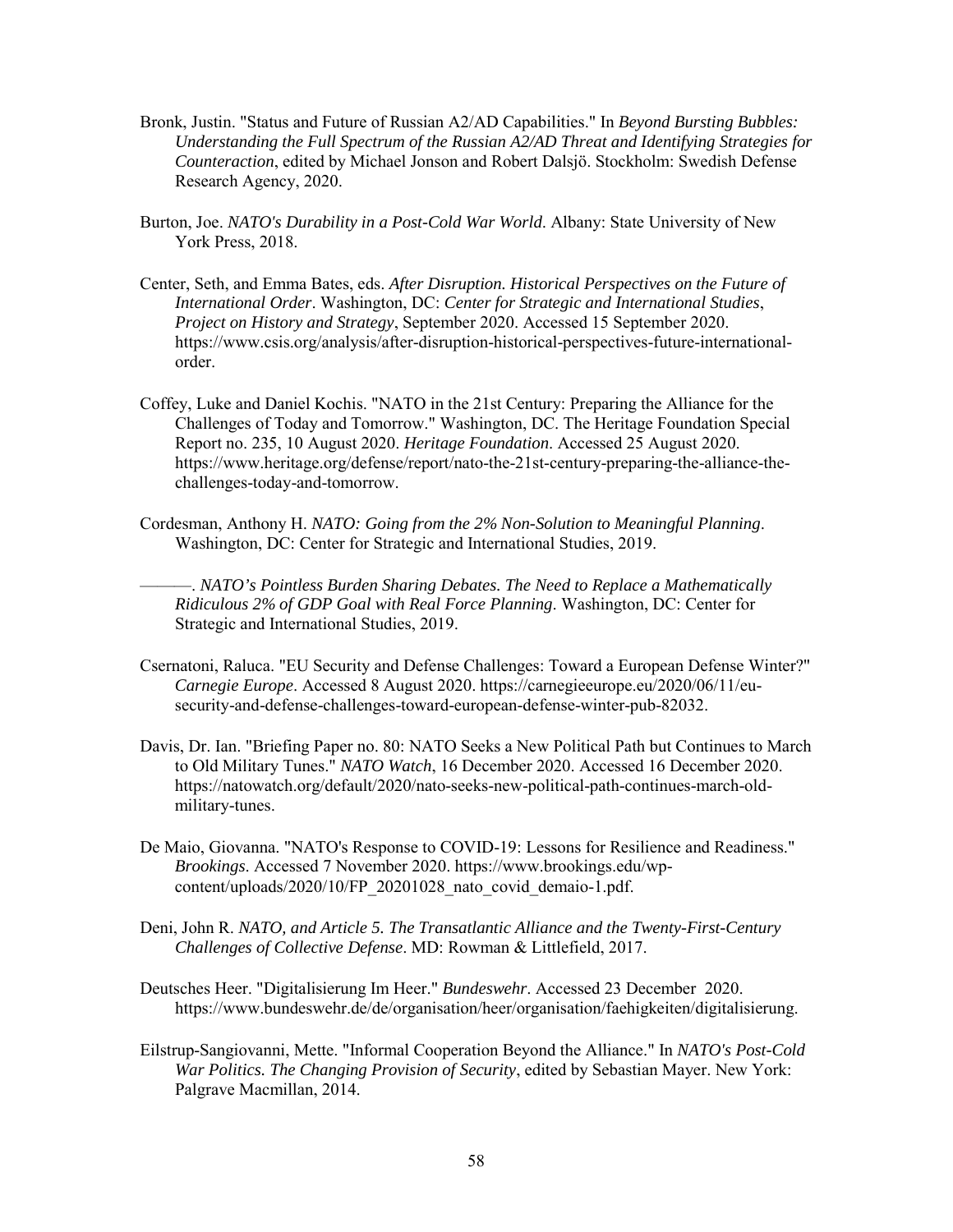- Esper, Mark T. " Secretary of Defense Speech. Secretary of Defense Readiness Remarks at Atlantic Council." *U.S. Department of Defense*. Accessed 21 October 2020. https://www.defense.gov/Newsroom/Speeches/Speech/Article/2388205/secretary-ofdefense-readiness-remarks-at-atlantic-council/.
- European Union Law. "EUR-Lex." *European Union*. Accessed 22 December 2020. https://eurlex.europa.eu/search.html?scope=EURLEX&text=resilience&lang=en&type=quick&qid=16 08651819658.
- Flanagan, Stephen J., Binnendijk, Anika, Chindea, Irina A., Costelle, Katherine, Kirkwood, Geoffrey, Massicot, Dara, Reach, Clint. *Russia, NATO, and Black Sea Security*. Santa Monica, CA: RAND Corporation, 2020. Accessed 20 October 2020. https://www.rand.org/pubs/research\_reports/RRA357-1.html.
- Flockhart, Trine. "Post-Bipolar Challenges: New Visions and New Activities." In *NATO's Post-Cold War Politics. the Changing Provision of Security*, edited by Sebastian Mayer. New York: Palgrave Macmillan, 2014.
- Galeotti, Mark. "The Navalny Poisoning Case through the Hybrid Warfare Lens." Helsinki: *The European Centre of Excellence for Countering Hybrid Threats,* October 2020. Accessed 20 October 2020. https://www.hybridcoe.fi/publications/hybrid-coe-paper-4-the-navalnypoisoning-case-through-the-hybrid-warfare-lens/.
- Garamone, Jim. "Secretary General Launches 'NATO 2030' Effort to Strengthen Alliance." *US Department of Defense*, 8 June 2020. Accessed 11 November 2020. https://www.defense.gov/Explore/News/Article/Article/2211673/secretary-general-launchesnato-2030-effort-to-strengthen-alliance/.

Gray, Colin S. *The Future of Strategy*. Cambridge, UK: Polity Press, 2015.

———. *War, Peace, and International Relations. an Introduction to Strategic History*. 2nd ed. London: Routledge, 2012.

———. *Another Bloody Century*. London: Weidenfeld & Nicolson, 2006.

- Hamilton, Daniel S. "Why NATO Needs a New Strategic Concept, what it should Say, and how to Achieve it." In *Transatlantic Futures: Towards #NATO2030. The Riga Conference Papers 2020,* edited by Andris Sprūds and Mārtiņš Vargulis. Riga: Latvian Institute of International Affairs, 2020.
- Hendrickson, Ryan C. "The Changing Role of NATO's Secretary General." In *NATO's Post-Cold War Politics. The Changing Provision of Security*, edited by Sebastian Mayer. New York: Palgrave Macmillan, 2014.

———."NATO's Secretary General Javier Solana and the Kosovo Crisis" *Journal of International Relations and Development* 5, no. 3 (September 2002): 240-57.

Hodges, LTG (R) Ben. "Deterring Russia on NATO's Eastern Flank." In *Beyond Bursting Bubbles: Understanding the Full Spectrum of the Russian A2/AD Threat and Identifying*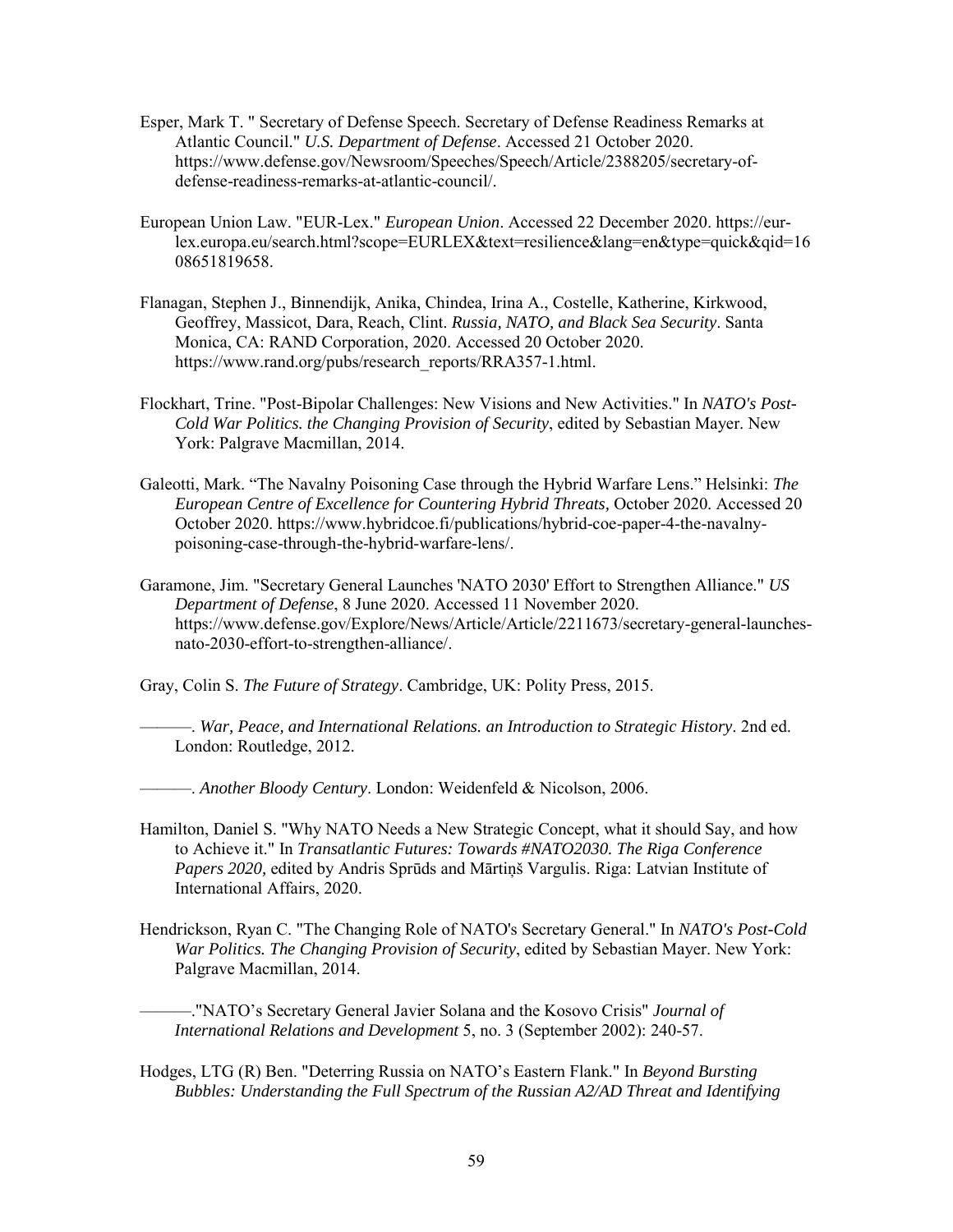*Strategies for Counteraction*, edited by Michael Jonson and Robert Dalsjö. Stockholm: Swedish Defense Research Agency, 2020.

- Ivanov, Ivan D. "European Security at a Crossroads After Ukraine? Institutionalization of Partnerships Ans Compliance with NATO's Security Politics." In *NATO's Return to Europe: Engaging Ukraine, Russia and Beyond*, edited by Rebecca R. Moore and Coletta Damon. Washington, DC: Georgetown University Press, 2017.
- Johnston, Seth A. *How NATO Adapts: Strategy and Organization in the Atlantic Alliance since 1950*. Baltimore: John Hopkins University Press, 2017.
- Joint Chiefs of Staff. *Joint Operating Environment 2035. The Joint Force in a Contested and Disordered World*. Washington, DC: U.S. Department of Defense, 2016.
- Jones, Lee and Shahar Hameiri. "Debunking the Myth of 'Debt-Trap Diplomacy'. How Recipient Countries Shape China's Belt and Road Initiative." *Chatham House*, August 2020. Accessed 20 August 2020. https://www.chathamhouse.org/publication/debunking-myth-debt-trapdiplomacy-jones-hameiri.
- Jonson, Michael, and Robert Dalsjö, eds. *Beyond Bursting Bubbles: Understanding the Full Spectrum of the Russian A2/AD Threat and Identifying Strategies for Counteraction*. Stockholm: Swedish Defense Research Agency, 2020.
- Kay, Sean, and Magnus Petersson. "NATO's Transformation and Global Security." In *NATO's Post-Cold War Politics. The Changing Provision of Security*, edited by Sebastian Mayer. New York: Palgrave Macmillan, 2014.
- Kramp-Karrenbauer, Annegret. "Speech by AKK: Presentation of the Steuben Schurz Media Award." *Bundesministerium der Verteidigung*. Accessed 30 October 2020. https://www.bmvg.de/en/news/speech-akk-presentation-steuben-schurz-media-award-3856630.
- Krüger, Dieter. "Institutionalizing NATO's Military Bureaucracy. The Making of an Integrated Chain of Command." In *NATO's Post-Cold War Politics. The Changing Provision of Security*, edited by Sebastian Mayer. New York: Palgrave Macmillan, 2014.
- Kulesa, Łukasz. "The Future of Deterrence: Effectiveness and Limitations of Conventional and Nuclear Postures." In *New Perspectives on Shared Security: NATO's Next 70 Years*, edited by Tomas Valasek. Brussels: Carnegie Europe, 2019.
- Lamb, General Sir Graeme. "Is NATO a Force Fit for a New Century?" In *Charter of the North Atlantic Treaty Organization. Together with Scholarly Commentaries and Essential Historical Documents*, edited by Ian Shapiro and Adam Tooze. London: Yale University Press, 2018.
- Lejiņš, Ilmārs A. "Thoughts on Fighting Inside an Enemy A2/AD Bubble." In *Beyond Bursting Bubbles: Understanding the Full Spectrum of the Russian A2/AD Threat and Identifying Strategies for Counteraction*, edited by Michael Jonson and Robert Dalsjö. Stockholm: Swedish Defense Research Agency, 2020.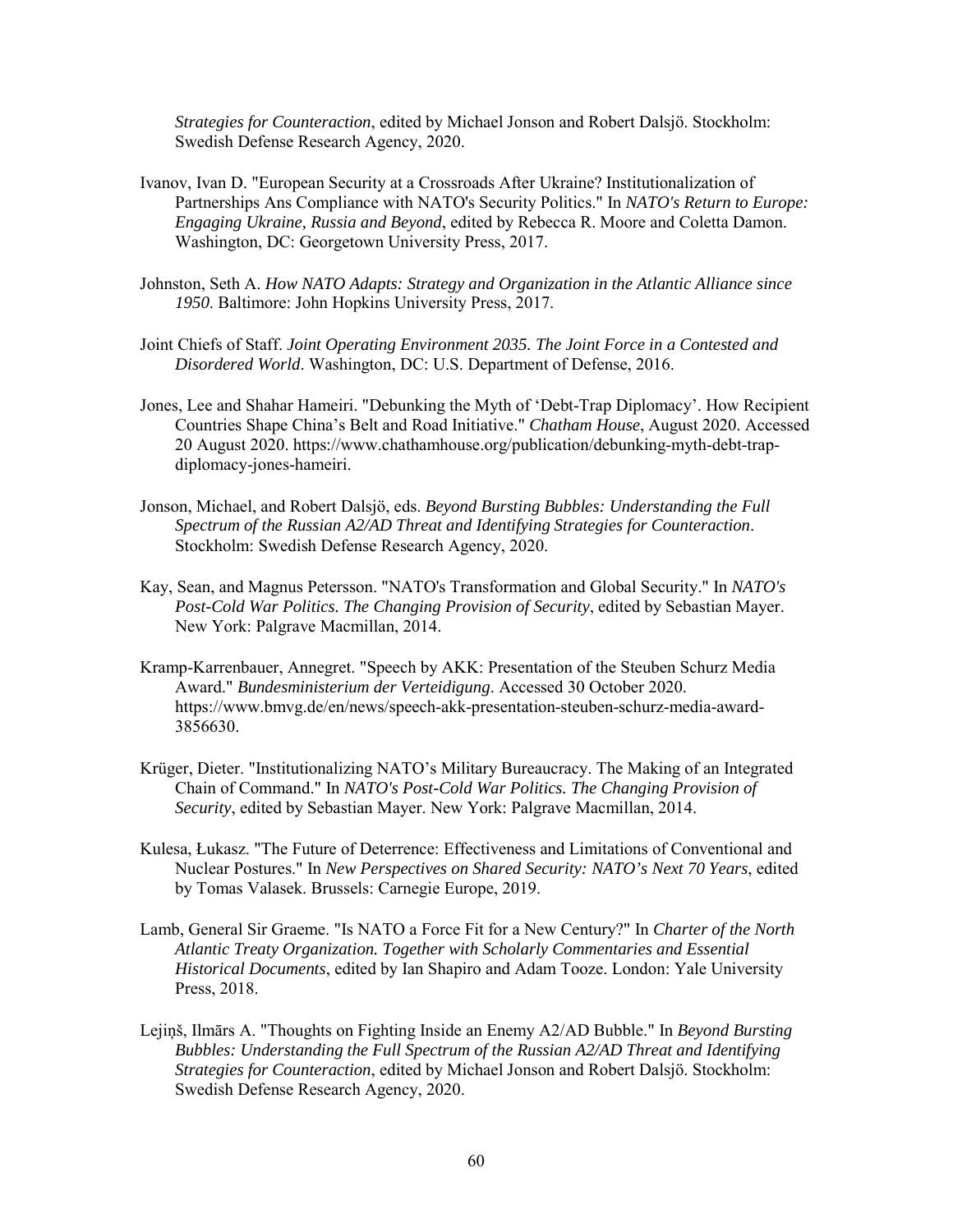- Marcus, Jonathan. "NATO Alliance is Experiencing Brain Death, Says Macron." *BBC*. Accessed 19 July 2020. https://www.bbc.com/news/world-europe-50335257.
- Mariano, Stephen J. "NATO Defense College Policy Brief no. 12-June 2020: NATO's Strategic Redirection to the South." *NATO Defense College Research Division*. Accessed 29 July 2020. http://www.ndc.nato.int/news/news.php?icode=1449.

———. *NATO's Strategic Foundations: Values, Deterrence, and Arms Control*. NDC Research Paper. Vol. No. 12. Rome: NATO Defense College Research Division, 2020.

- Matláry, Janne H. "Partners Versus Members? NATO as an Arena for Coalitions." In *NATO's Post-Cold War Politics. The Changing Provision of Security*, edited by Sebastian Mayer. New York: Palgrave Macmillan, 2014.
- Mayer, Sebastian. "Conclusion: NATO's Transformed Provision of Security." In *NATO's Post-Cold War Politics. The Changing Provision of Security*, edited by Sebastian Mayer. New York: Palgrave Macmillan, 2014.
	- ———. "Introduction: NATO as an Organization and Bureaucracy." In *NATO's Post-Cold War Politics. The Changing Provision of Security*, edited by Sebastian Mayer. New York: Palgrave Macmillan, 2014.
- Mayer, Sebastian, and Olaf Theiler. "Coping with Complexity: Informal Political Forums at NATO's Headquarters." In *NATO's Post-Cold War Politics. The Changing Provision of Security*, edited by Sebastian Mayer. New York: Palgrave Macmillan, 2014.
- McDermott, Roger N., and Charles K. Bartles. *The Russian Military Decision-Making Process & Automated Command and Control*. 2/2020, no. October 2020. Hamburg: German Institute for Defence and Strategic Studies, 2020.
- Menkiszak, Marek. "Between War and Integration: NATO and Russia Towards 2030." In *Transatlantic Futures: Towards #NATO2030. The Riga Conference Papers 2020*, edited by Andris Sprūds and Mārtiņš Vargulis. ed. Riga: Latvian Institute of International Affairs, 2020.
- Michaels, Jeffrey E. "Russia Brief Issue 6." Oxford: The University of Oxford Changing Character of War Centre, 29 April 2020. Accessed 25 October 2020. http://www.ccw.ox.ac.uk/blog/2020/4/29/xwkpokuwmsuu7rv095aonrvon81sp4-lxr5m.
- Michel, Leo G. "NATO Decision-Making: The 'Consensus Rule' Endures Despite Challenges." In *NATO's Post-Cold War Politics. The Changing Provision of Security*, edited by Sebastian Mayer. New York: Palgrave Macmillan, 2014.
- Moens, Alexander and Harleen Atwal. "The Two Pillars of NATO's Past are its Future." In *Transatlantic Futures: Towards #NATO2030. The Riga Conference Papers 2020*, edited by Andris Sprūds and Mārtiņš Vargulis. Riga: Latvian Institute of International Affairs, 2020.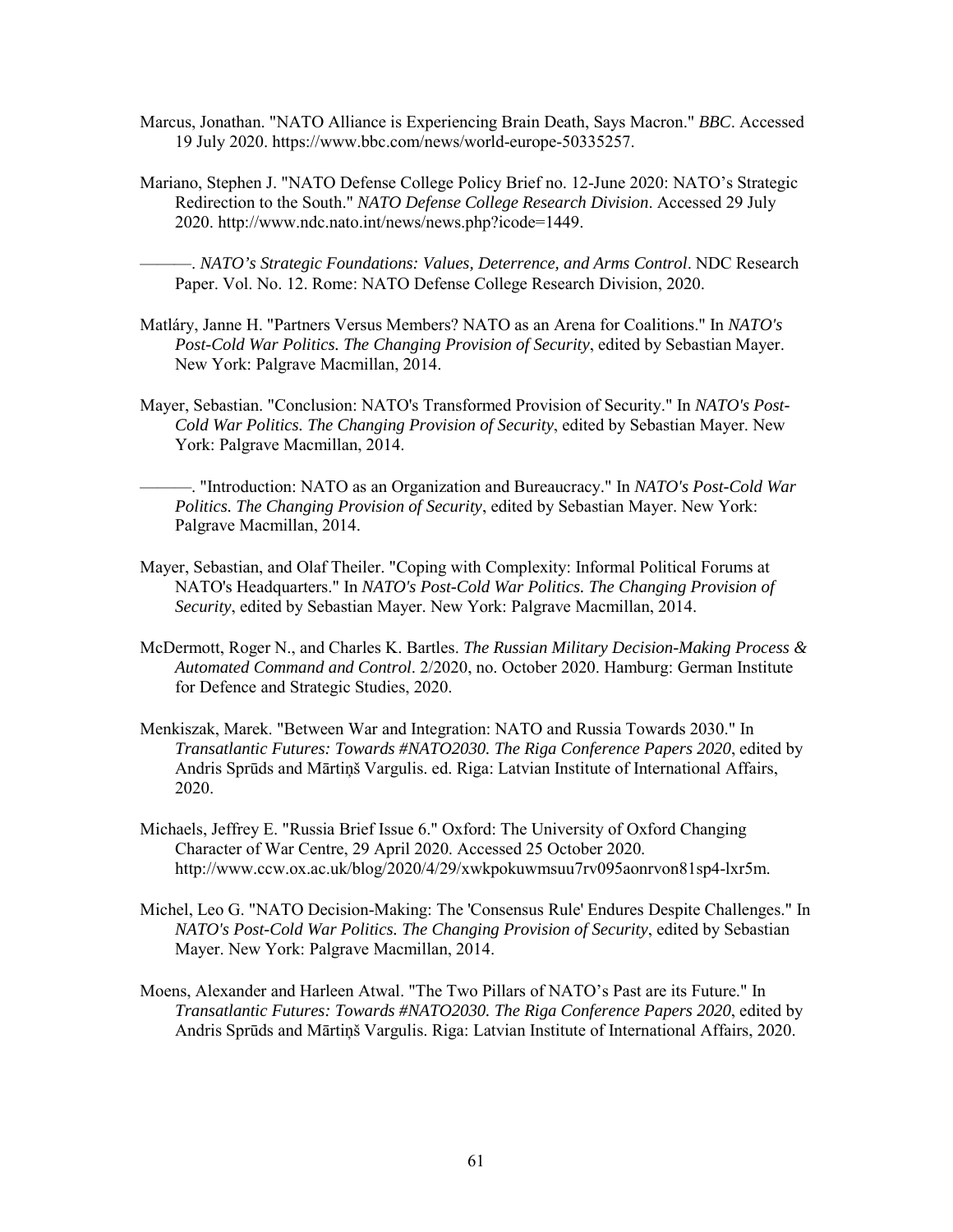Moller, Sara B. "It Will Take More than a Biden Victory to Solve NATO's Strategic Malaise." *War on the Rocks*. Accessed 28 September 2020. https://warontherocks.com/2020/09/it-willtake-more-than-a-biden-victory-to-solve-natos-strategic-malaise/.

Moore, Rebecca R. and Coletta Damon, eds. *NATO's Return to Europe: Engaging Ukraine, Russia and Beyond.* Washington, DC: Georgetown University Press, 2017.

NATO. *NATO 2030: United for a New Era. Analysis and Recommendations of the Reflection Group Appointed by the NATO Secretary General*. Brussels: *Headquarters, North Atlantic Treaty Organization*, 25 November 2020. Accessed 2 December 2020. https://www.nato.int/nato\_static\_fl2014/assets/pdf/2020/12/pdf/201201-Reflection-Group-Final-Report-Uni.pdf.

———. "Foreign Ministers Meet to Discuss NATO's Continued Adaptation and Global Security Challenges." *NATO.int*. Accessed 1 December 2020. https://www.nato.int/cps/en/natohq/news\_179799.htm.

———. "Nato 2030." *NATO.int*. Accessed 10 November 2020. https://www.nato.int/cps/en/natohq/176155.htm

———. "North Atlantic Treaty Organization." *NATO.int*, 23 April 2020. Accessed 19 July 2020. https://www.nato.int/cps/en/natohq/organisation.htm.

———. "NATO Leaders Gather in London to Mark the 70th Anniversary of the Alliance." *NATO.int*. Accessed 19 July 2020. https://www.nato.int/cps/en/natohq/news\_171571.htm.

———. "Strengthening EU-NATO Relations." *NATO.int*., 16 July 2019. Accessed 22 December 2020. https://www.nato.int/docu/review/articles/2019/07/16/strengthening-eu-natorelations/index.html.

———. "NATO Readiness Initiative." *NATO.int*, Juli 2018. Accessed 6 December 2020. [https://www.nato.int/nato\\_static\\_fl2014/assets/pdf/pdf\\_2018\\_06/20180608\\_1806-NATO-](https://www.nato.int/nato_static_fl2014/assets/pdf/pdf_2018_06/20180608_1806-NATO-Readiness-Initiative_en.pdf)[Readiness-Initiative\\_en.pdf.](https://www.nato.int/nato_static_fl2014/assets/pdf/pdf_2018_06/20180608_1806-NATO-Readiness-Initiative_en.pdf)

———. "Warsaw Summit Communiqué. Issued by the Heads of State and Government Participating in the Meeting of the North Atlantic Council in Warsaw 8-9 July 2016." *NATO.int*, 9 July 2016. Accessed 21 December 2020. https://www.nato.int/cps/en/natohq/official\_texts\_133169.htm.

———. "The Alliance' New Strategic Concept. Agreed by the Heads of State and Government Participating in the Meeting of the North Atlantic Council London, November 8, 1991." In *Charter of the North Atlantic Treaty Organization. Together with Scholary Commentaries and Essential Historical Documents*, edited by Ian Shapiro and Adam Tooze. London: Yale University Press, 2018.

NATO Public Diplomacy Division. *The Secretary General's Annual Report 2019*. Brussels: *Headquarters, North Atlantic Treaty Organization*, 2019. Accessed 23 July 2020. https://www.nato.int/nato\_static\_fl2014/assets/pdf/2020/3/pdf\_publications/sgar19-en.pdf.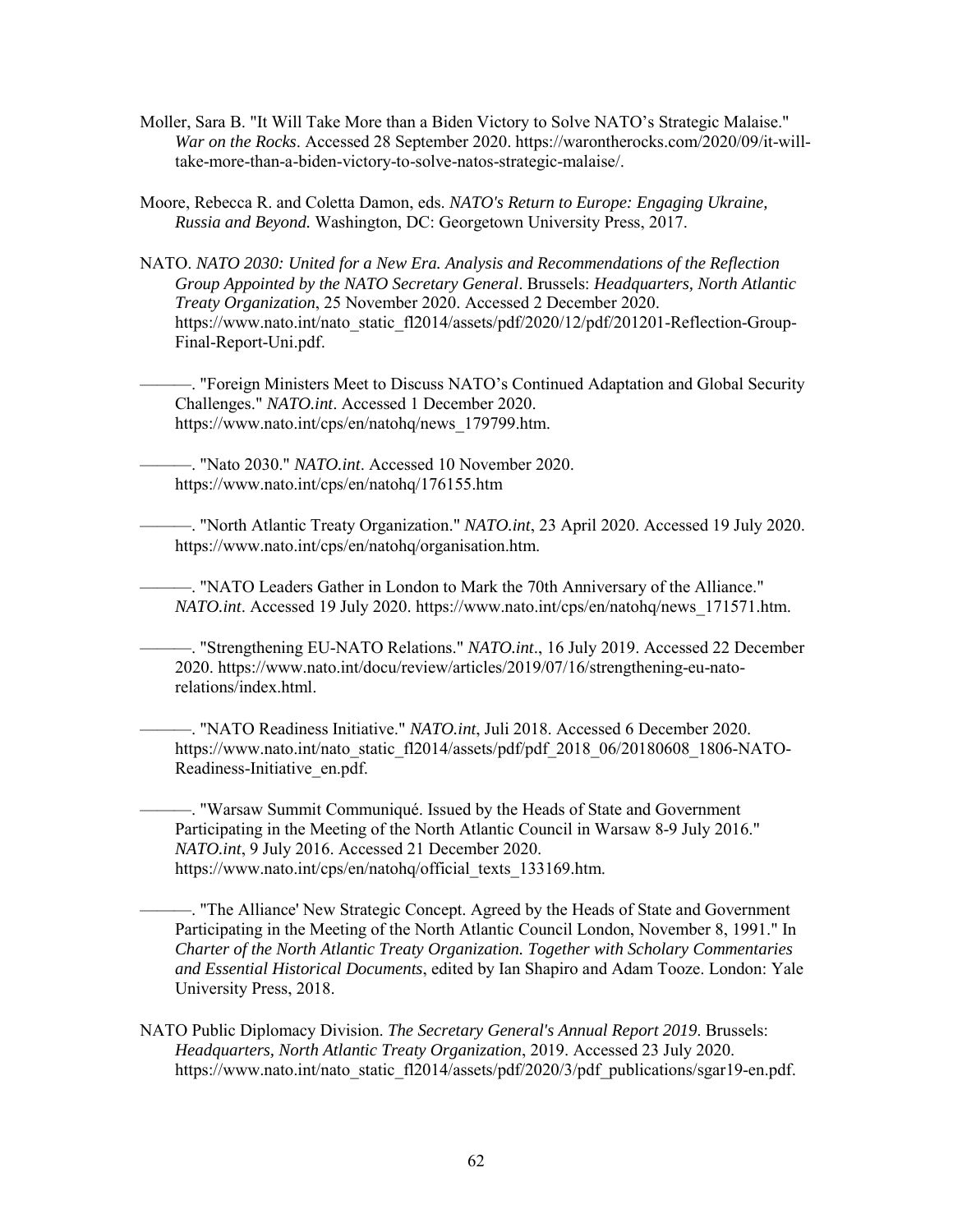- Nielsen, Andreas Puck. "Defeating the A2/AD Umbrella Concepts for Exploitation of Russia's Operational Weaknesses." In *Beyond Bursting Bubbles: Understanding the Full Spectrum of the Russian A2/AD Threat and Identifying Strategies for Counteraction*, edited by Michael Jonson and Robert Dalsjö. Stockholm: Swedish Defense Research Agency, 2020.
- North Atlantic Treaty Organization. "London Declaration Issued by the Heads of State and Government Participating in the Meeting of the North Atlantic Council in London 3-4 December 2019." *NATO.int*, 4 December 2019. Accessed 23 July 2020. https://www.nato.int/cps/en/natohq/official\_texts\_171584.htm.

———. *Active Engagement, Modern Defence. Strategic Concept for the Defence and Security of the Members of the North Atlantic Treaty Organization.* Adopted by Heads of State and Government at the NATO Summit in Lisbon 19-20 November 2010. Edited by NATO. Brussels: Headquarters North Atlantic Treaty Organization, 2010.

Nye, Joseph S. *The Future of Power*. New York: Perseus Books Group, 2011.

- Pamment, James. "The EU's Role in Fighting Disinformation: Taking Back the Initiative." *Carnegie Endowment for International Peace.* Accessed 23 July 2020. https://carnegieendowment.org/2020/07/15/eu-s-role-in-fighting-disinformation-takingback-initiative-pub-82286.
- Pedlow, Gregory W., ed. *NATO Strategy Documents 1949-1969*. Brussels: North Atlantic Treaty Organization, 1997.
- Peterson, Nicole, ed. *Russian Strategic Intentions*. Strategic Multilayer White Paper. Boston: NSI, 2019.
- Ringsmose, Jens and Rynning Sten. "China Brought NATO Closer Together." *War on the Rocks*. Accessed 23 July 2020. https://warontherocks.com/2020/02/china-brought-nato-closertogether/.

———. "Now for the Hard Part: NATO's Strategic Adaptation to Russia." *Survival* 59, no. 3 (2017): 129. Accessed 23 July 2020. https://www.tandfonline.com/doi/abs/10.1080/00396338.2017.1325603?journalCode=tsur20

- Rizzo, Rachel. "The Transatlantic Relationship: A Call to the Next Generation." *Heinrich Böll Stiftung*. Accessed 13 September 2020. https://www.boell.de/en/2020/07/30/transatlanticrelationship-call-next-generation.
- Rough, Peter. "The Transatlantic Bond and the Tussle between Cosmopolitanism and Nationalism." In *New Perspectives on Shared Security: NATO's Next 70 Years*, edited by Tomas Valasek. Brussels: Carnegie Europe, 2019.
- Ruiz Palmer, Diego A. *A Strategic Odyssey: Constancy of Purpose and Strategy-Making in NATO, 1949-2019*. Rome: NATO Defense College, Research Division, 2019.
- Sayle, Timothy Andrew. *Enduring Alliance: A History of NATO and the Postwar Global Order*. New York: Cornell University Press, 2019.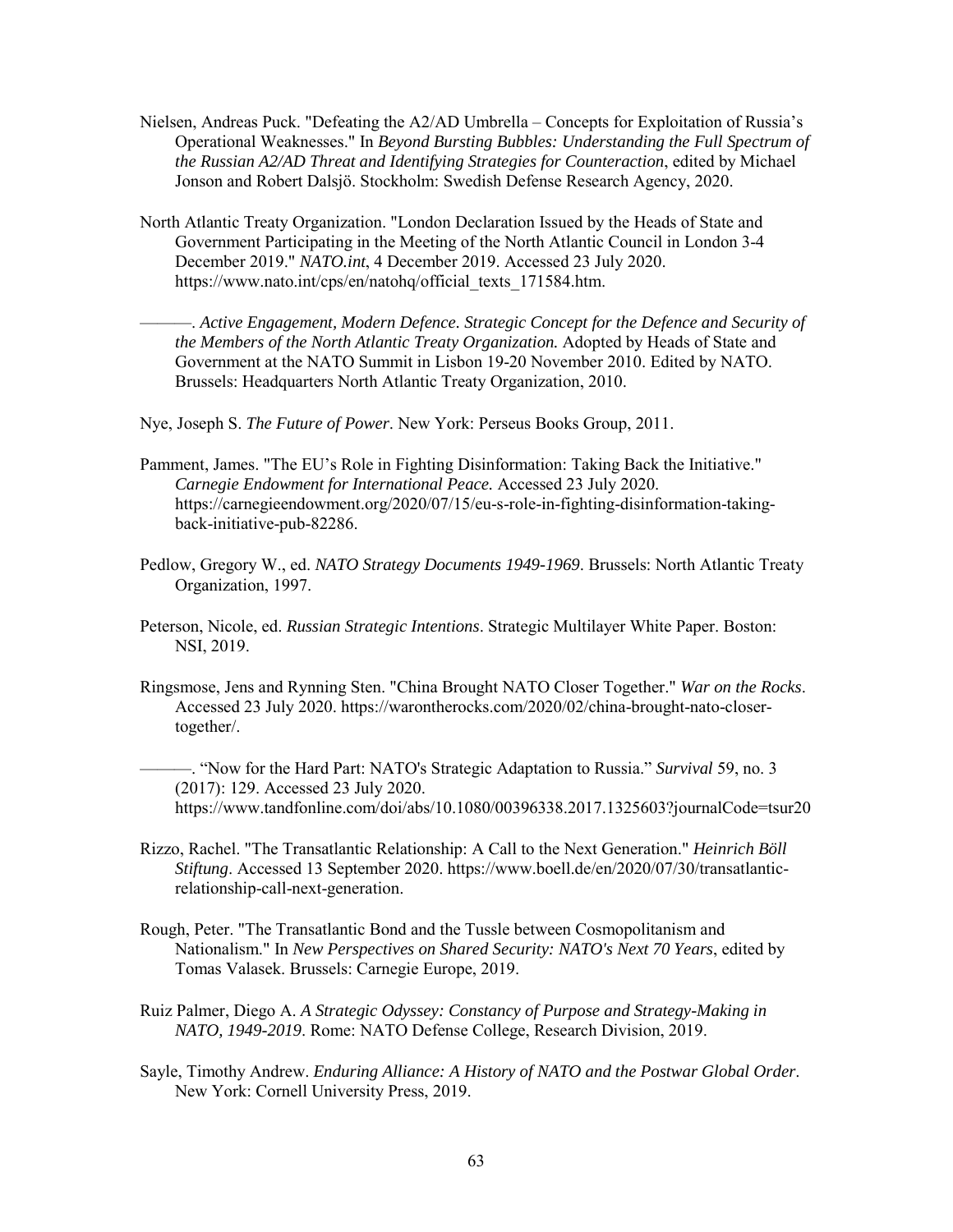- Schlechtweg, Michael and Elmar Schulz. "German Army View to the Division in 2027." *Europäische Sicherheit & Technik*. Accessed 23 December 2020. https://esut.de/en/2019/08/fachbeitraege/streitkraefte-fachbeitraege/14126/deutsche-heerausblick-auf-die-division-2027/.
- Schmidt, Gustav. "From London to Brussels: Emergence and Development of Politico-Administrative System." In *NATO's Post-Cold War Politics. the Changing Provision of Security*, edited by Sebastian Mayer. New York: Palgrave Macmillan, 2014.
- Scissors, Derek. "Partial Decoupling from China: A Brief Guide." *American Enterprise Institute*, 7 July 2020. Accessed 23 July 2020. https://www.aei.org/research-products/report/partialdecoupling-from-china-a-brief-guide/.
- Shapiro, Ian, and Adam Tooze, eds. *Charter of the North Atlantic Treaty Organization. Together with Scholarly Commentaries and Essential Historical Documents*. Basic Documents in World Politics. London: Yale University Press, 2018.
- Shea, Jamie. "NATO in the Era of Global Complexity." In *New Perspectives on Shared Security: NATO's Next 70 Years*, edited by Tomas Valasek. Brussels: Carnegie Europe, 2019.
- Skaluba, Christopher*. NATO 20/2020: Twenty Bold Ideas to Reimagine the Alliance After the 2020 US Election*. Washington, DC: *The Atlantic Council*, 2020. Accessed 1 November 2020. https://www.atlanticcouncil.org/wp-content/uploads/2020/10/NATO-20-2020-Final-Volume.pdf.
- Smith, Julianne, Andrea Kendall-Taylor, Carisa Nietsche, and Ellison Laskowski. "Charting a Transatlantic Course to Address China." *Center for a New American Security*. Accessed 1 November 2020. https://www.cnas.org/publications/reports/charting-a-transatlantic-courseto-address-china.
- Spear, Joanna. "Organizational Survival: NATO's Pragmatic Functionalism." In *Charter of the North Atlantic Treaty Organization. Together with Scholarly Commentaries and Essential Historical Documents*, edited by Ian Shapiro and Adam Tooze. London: Yale University Press, 2018.
- Speranza, Lauren. CEPA Strategy Paper: An Agenda for NATO's Next Generation. Washington, DC: *Center for European Policy Analysis*, 2020. Accessed 15 November 2020. https://cepa.org/wp-content/uploads/2020/11/An-Agenda-for-NATO-11.9.2020.pdf

———. "A Strategic Concept for Countering Russian and Chinese Hybrid Threats." *The Atlantic Council*, 16 July 2020. Accessed 23 July 2020. https://www.atlanticcouncil.org/in-depthresearch-reports/a-strategic-concept-for-countering-russian-and-chinese-hybrid-threats/.

Sprenger, Sebastian. "Dutch Defence Ministry Casts 'unrealistic' NATO Spending Goal." *Defense News*. Accessed 20 October 2020. https://www.defensenews.com/global/europe/2020/10/16/dutch-defense-ministry-casts-natospending-goal-as-out-of-reach/.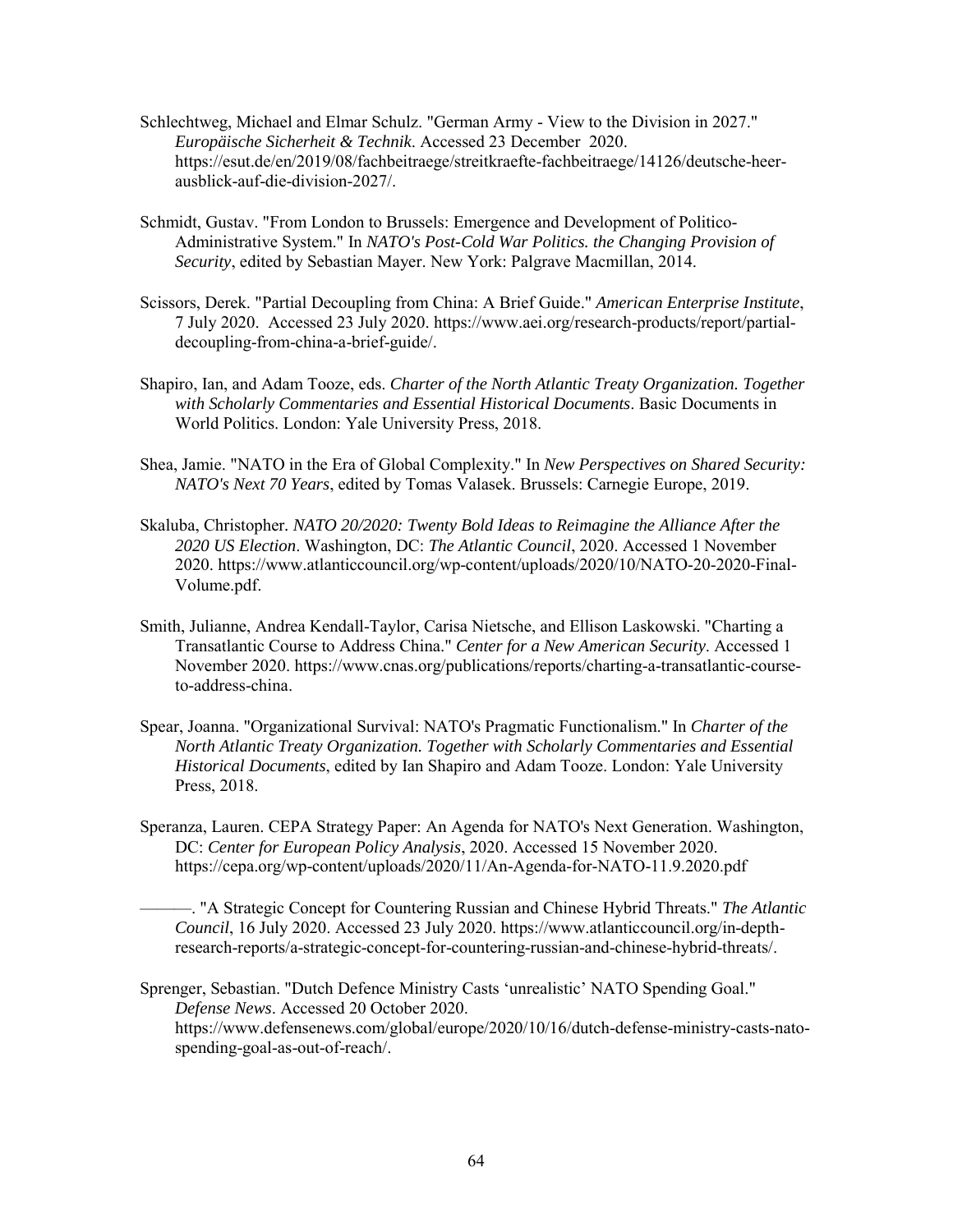- Stelzenmüller, Constanze. "The West must Live Up to its Own Principles on Democracy." *Financial Times*. 3 December 2020. Accessed 6 December 2020. https://www.ft.com/stream/0a5a4a47-a323-404b-b9aa-bfe2e1e84911.
- Stoltenberg, Jens. "Online Press Conference by NATO Secretary General Jens Stoltenberg Following the First Day of the Meetings of NATO Defence Ministers." *NATO.int*. Accessed 22 October 2020. [https://www.nato.int/cps/en/natohq/opinions\\_178946.htm.](https://www.nato.int/cps/en/natohq/opinions_178946.htm)
- Strachan, Hew and Ruth Harris. *The Utility of Military Force and Public Understanding in Today's Britain*. Cambridge, UK: RAND Europe, 2020.
- Tatlow, Didi Kirsten. *How "Democratic Security" can Protect Europe from a Rising China*. DGAP Policy Brief No. 13, 7 July 2020. Berlin: *German Council on Foreign Relations,* 2020. Accessed 23 July 2020. https://dgap.org/en/research/publications/how-democraticsecurity-can-protect-europe-rising-china.
- Thies, Wallace J. *Why NATO Endures*. New York: Cambridge University Press, 2009.
- Thomas, Ian Q. R. *The Promise of Alliance. NATO and the Political Imagination*. Oxford, UK: Rowman & Littlefield Publishers Inc., 1997.
- Torossian, Bianca. *The NATO Warfighting Capstone Concept: Key Insights from the Global Expert Symposium Summer 2020*. The Hague: The Hague Centre for Strategic Studies, 2020.
- US Congress, House of Representatives, House Committee on Armed Services. "Full Committee Hearing: U.S. Defense Posture Changes in the European Theater" 116th Cong., 2d sess*.*, 30 September 2020. Accessed 1 October 2020. [https://armedservices.house.gov/hearings?ID=FBB270D7-CF70-4B7C-B7BC-](https://armedservices.house.gov/hearings?ID=FBB270D7-CF70-4B7C-B7BC-9BB621731B12)[9BB621731B12.](https://armedservices.house.gov/hearings?ID=FBB270D7-CF70-4B7C-B7BC-9BB621731B12)
- Valasek, Tomas, ed. *New Perspectives on Shared Security: NATO's Next 70 Years*. Brussels: Carnegie Europe, 2019.
- Vershbow, Alexander R. and Lauren M. Speranza. "More in the Med: How NATO can Refocus its Efforts in the South and Italy can Lead the Charge." *The Atlantic Council*, 22 October 2019. Accessed 23 July 2020. https://www.atlanticcouncil.org/in-depth-researchreports/report/more-in-the-med-how-nato-can-refocus-its-efforts-in-the-south-and-italy-canlead-the-charge/.
- von Voss, Alicia, and Florence Schimmel. "NATO'S Future Role in the Multilateral Rules-Based Order." In *New Perspectives on Shared Security: NATO's Next 70 Years*, edited by Tomas Valasek. Brussels: Carnegie Europe, 2019.
- Wallander, Celeste A. "NATO's Enemies within. How Democratic Decline could Destroy the Alliance." *Foreign Affairs* 97, no. 4, 2018. Accessed 15 January 2021. https://www.foreignaffairs.com/articles/2018-06-14/natos-enemies-within.